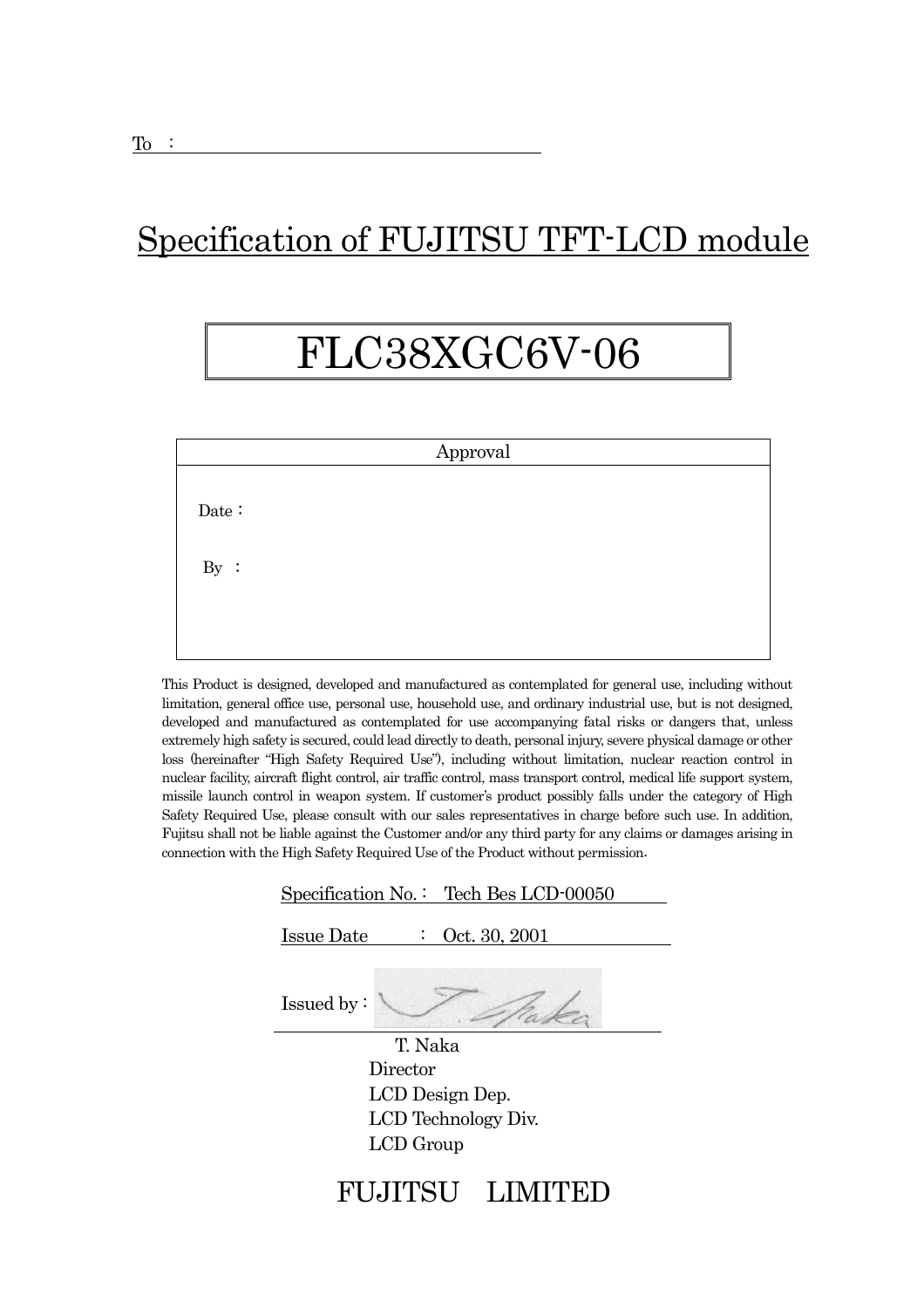| [FLC38XGC6V-06]<br><b>REVISION HISTORY</b><br>Checked<br>Revision<br>Date<br>Prepared<br>Approved<br>Summary<br>T.Naka<br>01A<br>Sep.26,2000<br>M.Miyahara<br>M.Fukuhara<br>1st issue<br>$\overline{02B}$<br>M.Miyahara<br>T.Naka<br>Jul.06,2001<br>M.Fukuhara<br>T.Minemura<br>Change connection method<br>to ACF, Color Filter, and<br>position of Gasket.<br>Apply to NA19020 C281.<br>Add ACF to connection<br>$02\mathrm{B}$<br>T.Naka<br>Oct.30,2001<br>M.Miyahara<br>M.Fukuhara<br>T.Minemura<br>method, change Color<br>Filter. Apply to NA19020-<br>C281 only. | 1 | $\mathbf 2$ |  | 3 | 4 |
|-------------------------------------------------------------------------------------------------------------------------------------------------------------------------------------------------------------------------------------------------------------------------------------------------------------------------------------------------------------------------------------------------------------------------------------------------------------------------------------------------------------------------------------------------------------------------|---|-------------|--|---|---|
|                                                                                                                                                                                                                                                                                                                                                                                                                                                                                                                                                                         |   |             |  |   |   |
|                                                                                                                                                                                                                                                                                                                                                                                                                                                                                                                                                                         |   |             |  |   |   |
|                                                                                                                                                                                                                                                                                                                                                                                                                                                                                                                                                                         |   |             |  |   |   |
|                                                                                                                                                                                                                                                                                                                                                                                                                                                                                                                                                                         |   |             |  |   |   |
|                                                                                                                                                                                                                                                                                                                                                                                                                                                                                                                                                                         |   |             |  |   |   |
|                                                                                                                                                                                                                                                                                                                                                                                                                                                                                                                                                                         |   |             |  |   |   |
|                                                                                                                                                                                                                                                                                                                                                                                                                                                                                                                                                                         |   |             |  |   |   |
|                                                                                                                                                                                                                                                                                                                                                                                                                                                                                                                                                                         |   |             |  |   |   |
|                                                                                                                                                                                                                                                                                                                                                                                                                                                                                                                                                                         |   |             |  |   |   |

| A                        | Revision                    | Date                                                     |       | Prepared          |            |                                         |       | Checked    |          | Approved | Summary                                                                                                |       | $\boldsymbol{\mathsf{A}}$ |
|--------------------------|-----------------------------|----------------------------------------------------------|-------|-------------------|------------|-----------------------------------------|-------|------------|----------|----------|--------------------------------------------------------------------------------------------------------|-------|---------------------------|
|                          | $01\mathrm{A}$              | Sep.26,2000                                              |       | M.Miyahara        |            | M.Fukuhara                              |       |            |          | T.Naka   | $1st\,\mathrm{issue}$                                                                                  |       |                           |
|                          | $\overline{02B}$            | Jul.06,2001                                              |       | M.Miyahara        |            | M.Fukuhara                              |       | T.Minemura |          | T.Naka   | Change connection method<br>to ACF, Color Filter, and<br>position of Gasket.<br>Apply to NA19020-C281. |       |                           |
| $\mathsf B$              | $02\mathrm{B}$              | Oct.30,2001                                              |       | <b>M.Miyahara</b> |            | M.Fukuhara                              |       | T.Minemura |          | T.Naka   | Add ACF to connection<br>method, change Color<br>Filter. Apply to NA19020-<br>C281 only.               |       | $\, {\bf B}$              |
|                          |                             |                                                          |       |                   |            |                                         |       |            |          |          |                                                                                                        |       |                           |
|                          |                             |                                                          |       |                   |            |                                         |       |            |          |          |                                                                                                        |       |                           |
|                          |                             |                                                          |       |                   |            |                                         |       |            |          |          |                                                                                                        |       |                           |
| $\mathbf C$              |                             |                                                          |       |                   |            |                                         |       |            |          |          |                                                                                                        |       | $\mathbf C$               |
|                          |                             |                                                          |       |                   |            |                                         |       |            |          |          |                                                                                                        |       |                           |
|                          |                             |                                                          |       |                   |            |                                         |       |            |          |          |                                                                                                        |       |                           |
|                          |                             |                                                          |       |                   |            |                                         |       |            |          |          |                                                                                                        |       |                           |
|                          |                             |                                                          |       |                   |            |                                         |       |            |          |          |                                                                                                        |       |                           |
| D                        |                             |                                                          |       |                   |            |                                         |       |            |          |          |                                                                                                        |       |                           |
|                          |                             |                                                          |       |                   |            |                                         |       |            |          |          |                                                                                                        |       | D                         |
|                          |                             |                                                          |       |                   |            |                                         |       |            |          |          |                                                                                                        |       |                           |
| DOCUMENT CONTROL SECTION |                             |                                                          |       |                   |            |                                         |       |            |          |          |                                                                                                        |       |                           |
|                          |                             |                                                          |       |                   |            |                                         |       |            |          |          |                                                                                                        |       |                           |
|                          |                             |                                                          |       |                   |            |                                         |       |            |          |          |                                                                                                        |       |                           |
|                          |                             |                                                          |       |                   |            |                                         |       |            |          |          |                                                                                                        |       | E                         |
|                          |                             |                                                          |       |                   |            |                                         |       |            |          |          |                                                                                                        |       |                           |
|                          |                             |                                                          |       |                   |            |                                         |       |            |          |          |                                                                                                        |       |                           |
| DATE                     | 05 20011030<br>04 20010706  | Miyahara Fukuhara Minemura<br>Miyahara Fukuhara Minemura |       |                   |            | Revised p1,31                           |       |            |          |          | FLC38XGC6V-06                                                                                          |       |                           |
|                          | 03 20010109                 | Miyahara                                                 |       | Fukuhara          |            | Revised p2,8,27,29-32<br>Revised p22,24 |       |            |          |          | Tech Bes LCD-00050                                                                                     | CUST. |                           |
|                          | 02 20001117<br>EDIT<br>DATE | Miyahara<br>DESIG.                                       | CHECK | Fukuhara<br>APPR. | Revised p3 | <b>DESCRIPTION</b>                      |       |            |          |          |                                                                                                        |       | $\mathsf F$               |
|                          | 20000926<br>DESIG.          | Miyahara                                                 |       | <b>CHECK</b>      |            |                                         | APPR. |            | Fukuhara |          | <b>FUJITSU LIMITED</b> $\left \frac{8}{5}\right $ 1 /                                                  |       |                           |
|                          |                             |                                                          |       |                   |            |                                         |       |            |          |          |                                                                                                        |       |                           |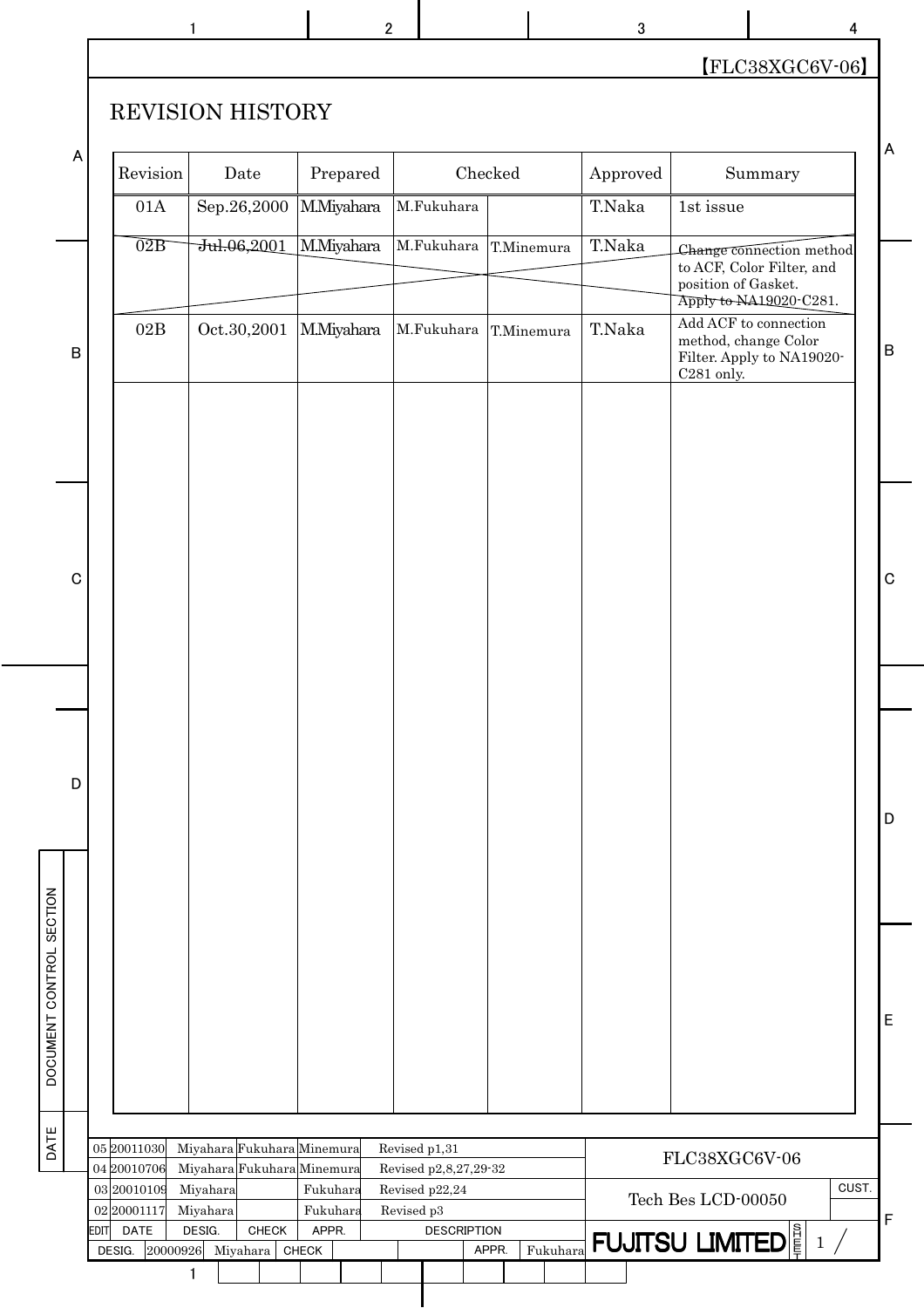|   | $\overline{2}$<br>3                                                                                       | 4                                      |   |
|---|-----------------------------------------------------------------------------------------------------------|----------------------------------------|---|
|   |                                                                                                           | $[FLC38XGC6V-06]$                      |   |
|   | TABLE OF CONTENTS                                                                                         |                                        |   |
| A |                                                                                                           |                                        | А |
|   | 2. PRODUCT NAME AND MODEL NUMBER                                                                          |                                        |   |
|   |                                                                                                           |                                        |   |
|   |                                                                                                           |                                        |   |
|   |                                                                                                           |                                        |   |
|   |                                                                                                           |                                        |   |
|   |                                                                                                           |                                        |   |
| B |                                                                                                           |                                        | B |
|   |                                                                                                           |                                        |   |
|   |                                                                                                           |                                        |   |
|   |                                                                                                           |                                        |   |
|   | 10.INTERFACE SPECIFICATIONS                                                                               |                                        |   |
|   |                                                                                                           |                                        |   |
|   |                                                                                                           |                                        |   |
|   |                                                                                                           |                                        |   |
| C |                                                                                                           |                                        | C |
|   |                                                                                                           |                                        |   |
|   | 11. BACKLIGHT SPECIFICATIONS                                                                              |                                        |   |
|   |                                                                                                           |                                        |   |
|   |                                                                                                           |                                        |   |
|   |                                                                                                           |                                        |   |
|   |                                                                                                           |                                        |   |
|   | <b>12.APPEARANCE SPECIFICATIONS</b>                                                                       |                                        |   |
| D |                                                                                                           |                                        |   |
|   |                                                                                                           |                                        | D |
|   |                                                                                                           |                                        |   |
|   |                                                                                                           |                                        |   |
|   |                                                                                                           |                                        |   |
|   |                                                                                                           |                                        |   |
|   | 15.PACKAGING                                                                                              |                                        |   |
|   |                                                                                                           |                                        |   |
|   |                                                                                                           |                                        |   |
|   |                                                                                                           |                                        | Е |
|   |                                                                                                           |                                        |   |
|   |                                                                                                           |                                        |   |
|   |                                                                                                           |                                        |   |
|   |                                                                                                           | FLC38XGC6V-06                          |   |
|   | 04 20010706<br>Add 18., 19.                                                                               | CUST.<br>Tech Bes LCD-00050            |   |
|   | <b>DATE</b><br>DESIG.<br>APPR.<br><b>DESCRIPTION</b><br>EDITI<br><b>CHECK</b><br>CHECK<br>DESIG.<br>APPR. | <b>FUJITSU LIMITED</b> $\frac{3}{2}$ 2 | F |
|   | 1                                                                                                         |                                        |   |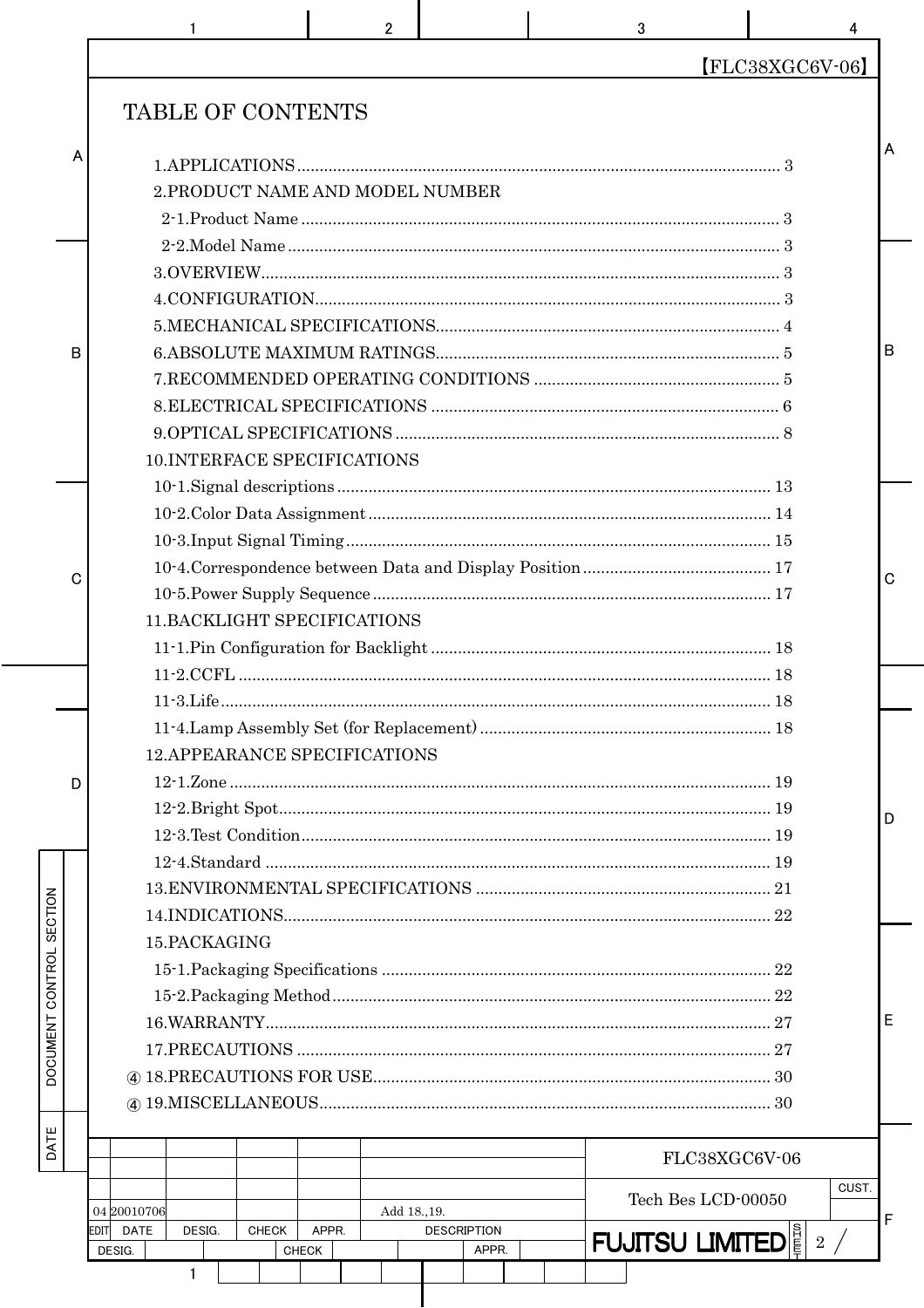|                  |                                                              | $\overline{2}$                                                                                                      |                                          | 3                                                                                                                                                                                                                                                                                                                                                                                                                                                                                                                                                                                                    |                             |         |
|------------------|--------------------------------------------------------------|---------------------------------------------------------------------------------------------------------------------|------------------------------------------|------------------------------------------------------------------------------------------------------------------------------------------------------------------------------------------------------------------------------------------------------------------------------------------------------------------------------------------------------------------------------------------------------------------------------------------------------------------------------------------------------------------------------------------------------------------------------------------------------|-----------------------------|---------|
|                  |                                                              |                                                                                                                     |                                          |                                                                                                                                                                                                                                                                                                                                                                                                                                                                                                                                                                                                      | [FLC38XGC6V-06]             |         |
| A                | 1. APPLICATIONS                                              |                                                                                                                     |                                          | This specification is applied to the 15.0 in. XGA supported TFT-LCD module.                                                                                                                                                                                                                                                                                                                                                                                                                                                                                                                          |                             | A       |
|                  | 2. PRODUCT NAME AND MODEL NUMBER                             |                                                                                                                     |                                          |                                                                                                                                                                                                                                                                                                                                                                                                                                                                                                                                                                                                      |                             |         |
|                  | 2-1. Product Name: LCD Module                                |                                                                                                                     |                                          |                                                                                                                                                                                                                                                                                                                                                                                                                                                                                                                                                                                                      |                             |         |
|                  | 2-2. Model Name : FLC38XGC6V-06                              |                                                                                                                     |                                          |                                                                                                                                                                                                                                                                                                                                                                                                                                                                                                                                                                                                      |                             |         |
| B                |                                                              |                                                                                                                     |                                          |                                                                                                                                                                                                                                                                                                                                                                                                                                                                                                                                                                                                      |                             | $\sf B$ |
|                  | 23. OVERVIEW                                                 |                                                                                                                     |                                          | This LCD module has a TFT active matrix type liquid crystal panel 1024×768 pixels, and<br>diagonal size of 38cm (15.0-inch). This module supports 1024×768 XGA mode (Non-interlace).                                                                                                                                                                                                                                                                                                                                                                                                                 |                             |         |
|                  |                                                              |                                                                                                                     |                                          | This LCD has a digital RGB interface and can display 262,144 colors.                                                                                                                                                                                                                                                                                                                                                                                                                                                                                                                                 |                             |         |
| $\mathbf C$      |                                                              | The power supply of this LCD module is +5y DC single.<br>This module has the characteristics for applying TCO'99.   |                                          | Timing control signal is "Data enable signal : ENAB" only. (Data enable mode)<br>Even and odd data are transmitted at the same timing in the interface, so data lines are 36.<br>$(R, G, B, B)$ each 6 bit $\times 2$ ) The signal level of this interface is +3.3V CMOS level or 5V TTL level.                                                                                                                                                                                                                                                                                                      |                             | C       |
|                  | <b>4. CONFIGURATION</b>                                      |                                                                                                                     |                                          |                                                                                                                                                                                                                                                                                                                                                                                                                                                                                                                                                                                                      |                             |         |
|                  |                                                              |                                                                                                                     |                                          | This LCD module consists of a LCD panel, LCD driving circuit, control circuit, interface                                                                                                                                                                                                                                                                                                                                                                                                                                                                                                             |                             |         |
| D<br>SECTION     | circuit and backlight unit.                                  | the TAB driver-ICs are connected to the PCBs.                                                                       |                                          | The LCD panel is active matrix TFT type and Fujitsu's unique MVA (Multi-domain Vertical<br>Alignment) liquid crystal technology is adopted in it. The LCD driving circuit is integrated in<br>IC chips, which are bonded on plastic wiring film (hereinafter TAB driver-IC), and the output<br>terminals of the IC chips are connected to the LCD panel. The control circuit and the interface<br>circuit are mounted on three kinds of printed circuit board (hereinafter PCB) and the input of<br>With such circuit construction, the image data received by the interface circuit is forwarded to |                             | D       |
| DOCUMENT CONTROL | panel.                                                       | with the backlight module in a plastic case and a metal frame.<br>Fig.4-1 shows a block diagram of this LCD module. |                                          | the control circuit and the control circuit modulates the image data to LCD driving signals.<br>The TAB driver ICs buffer the LCD driving signals and output driving voltages to the LCD<br>These LCD parts such as the LCD panel, the TAB-ICs and the PCBs are assembled together                                                                                                                                                                                                                                                                                                                   |                             | E       |
| DATE             |                                                              |                                                                                                                     |                                          |                                                                                                                                                                                                                                                                                                                                                                                                                                                                                                                                                                                                      | FLC38XGC6V-06               |         |
|                  |                                                              |                                                                                                                     |                                          |                                                                                                                                                                                                                                                                                                                                                                                                                                                                                                                                                                                                      | CUST.<br>Tech Bes LCD-00050 |         |
|                  | 02 20001117<br><b>DATE</b><br>DESIG.<br><b>CHECK</b><br>EDIT | APPR.                                                                                                               | Correct 3.OVERVIEW<br><b>DESCRIPTION</b> |                                                                                                                                                                                                                                                                                                                                                                                                                                                                                                                                                                                                      |                             | F       |
|                  | DESIG.<br>1                                                  | CHECK                                                                                                               | APPR.                                    | <b>FUJITSU LIMITED</b>                                                                                                                                                                                                                                                                                                                                                                                                                                                                                                                                                                               | $\mathbf{3}$                |         |
|                  |                                                              |                                                                                                                     |                                          |                                                                                                                                                                                                                                                                                                                                                                                                                                                                                                                                                                                                      |                             |         |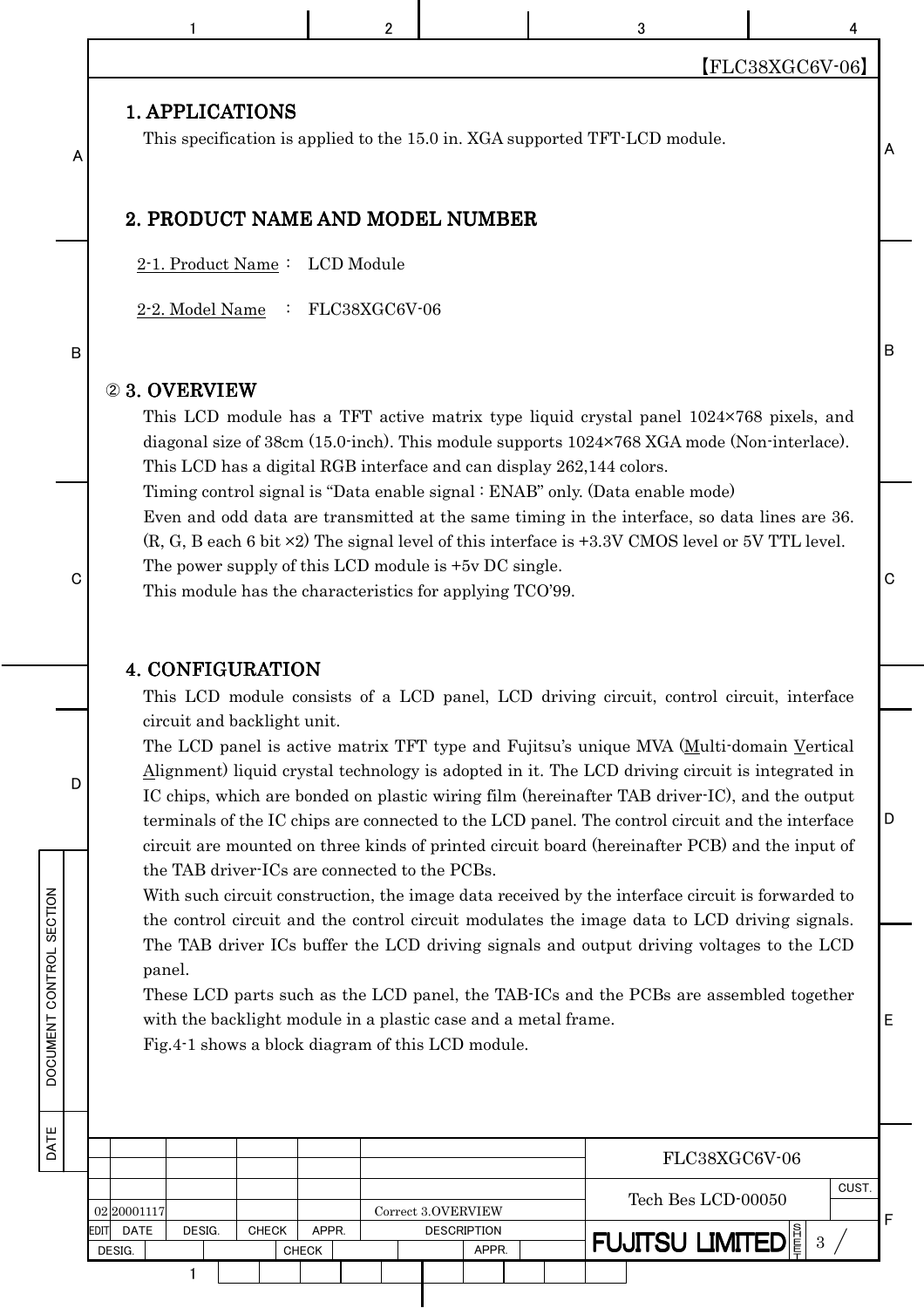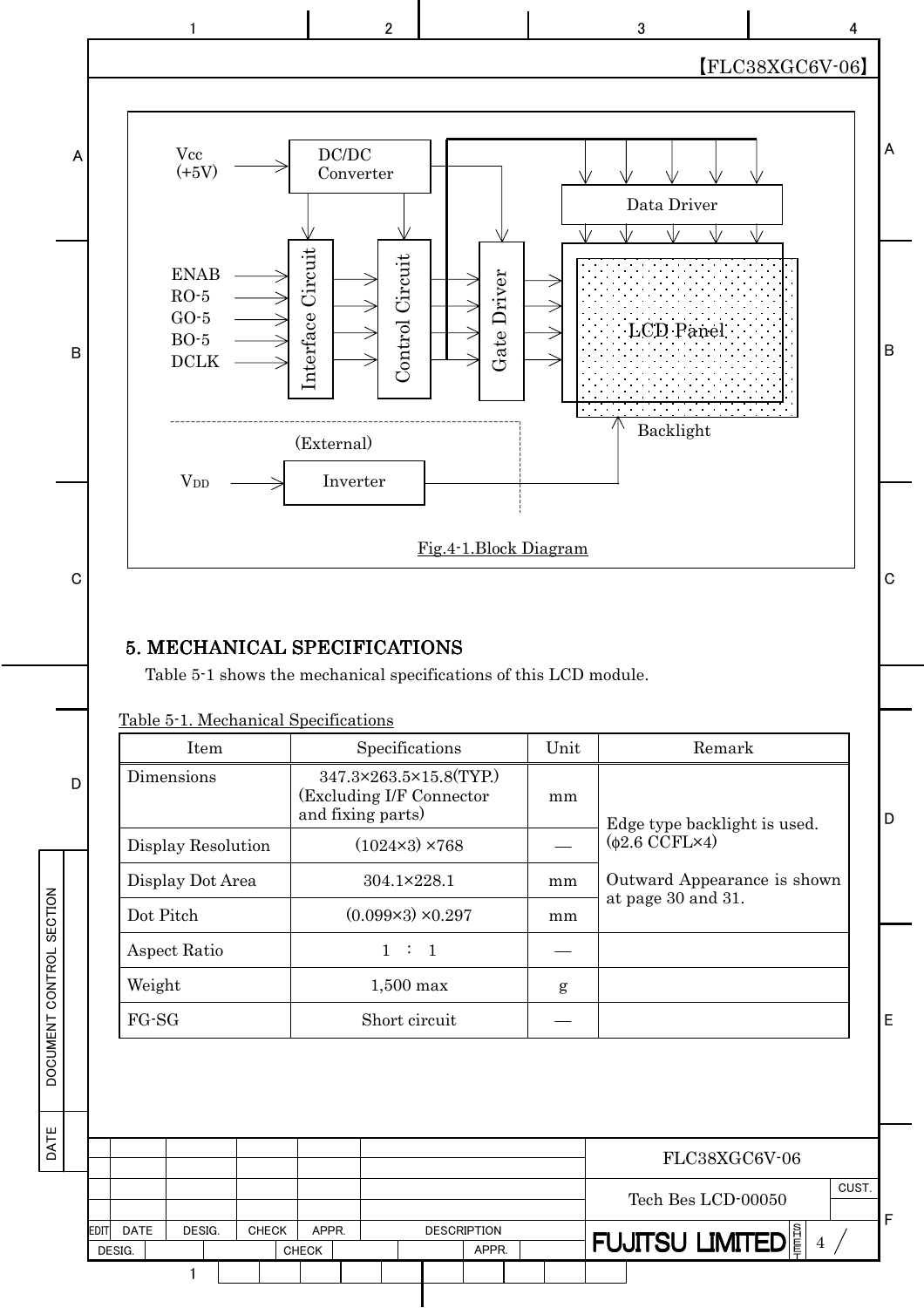| 1                                                                                                                                                                                                          |          | $\overline{2}$     |                      |        | 3    |             |                   |
|------------------------------------------------------------------------------------------------------------------------------------------------------------------------------------------------------------|----------|--------------------|----------------------|--------|------|-------------|-------------------|
|                                                                                                                                                                                                            |          |                    |                      |        |      |             | $[FLC38XGC6V-06]$ |
| <b>6. ABSOLUTE MAXIMUM RATINGS</b><br>Table 6-1 shows the absolute maximum rating of this LCD module.<br>Table 6-1. Absolute Maximum Ratings                                                               |          |                    |                      |        |      |             |                   |
| Item                                                                                                                                                                                                       | Symbol   |                    | Condition            | MIN.   | TYP. | MAX.        | Unit              |
| Supply Voltage                                                                                                                                                                                             | $V_{CC}$ | Ta= $25^{\circ}$ C |                      | $-0.3$ |      | 6.0         | V                 |
| Input Voltage                                                                                                                                                                                              | $V_{IN}$ | Ta= $25^{\circ}$ C |                      | $-0.3$ |      | $Vec+0.3$   | V                 |
|                                                                                                                                                                                                            |          |                    |                      |        |      |             |                   |
|                                                                                                                                                                                                            |          |                    |                      |        |      |             |                   |
| Item                                                                                                                                                                                                       |          |                    | Symbol               | MIN.   | TYP. | MAX.        | Unit              |
|                                                                                                                                                                                                            |          | $V_{CC}$           | $V_{CC}$<br>$V_{RP}$ | 4.75   | 5.0  | 5.25<br>100 | V<br>mV           |
|                                                                                                                                                                                                            |          |                    |                      |        |      |             |                   |
|                                                                                                                                                                                                            |          |                    |                      |        |      |             |                   |
| 7. RECOMMENDED OPERATING CONDITIONS<br>Table 7-1 shows the recommended operating conditions of this LCD module.<br>Table 7-1. Recommended Operating Conditions<br>Supply Voltage (Logic)<br>Ripple Voltage |          |                    |                      |        |      |             |                   |

|             |             |        |  |              |              |  |                    |       |  |                                        | FLC38XGC6V-06 |  |       |
|-------------|-------------|--------|--|--------------|--------------|--|--------------------|-------|--|----------------------------------------|---------------|--|-------|
|             |             |        |  |              |              |  |                    |       |  | Tech Bes LCD-00050                     |               |  | CUST. |
| <b>EDIT</b> | <b>DATE</b> | DESIG. |  | <b>CHECK</b> | APPR.        |  | <b>DESCRIPTION</b> |       |  | <b>FUJITSU LIMITED</b> $\frac{8}{5}$ 5 |               |  |       |
|             | DESIG.      |        |  |              | <b>CHECK</b> |  |                    | APPR. |  |                                        |               |  |       |
|             |             |        |  |              |              |  |                    |       |  |                                        |               |  |       |
|             |             |        |  |              |              |  |                    |       |  |                                        |               |  |       |

E

F

DATE DOCUMENT CONTROL SECTION

DATE

DOCUMENT CONTROL SECTION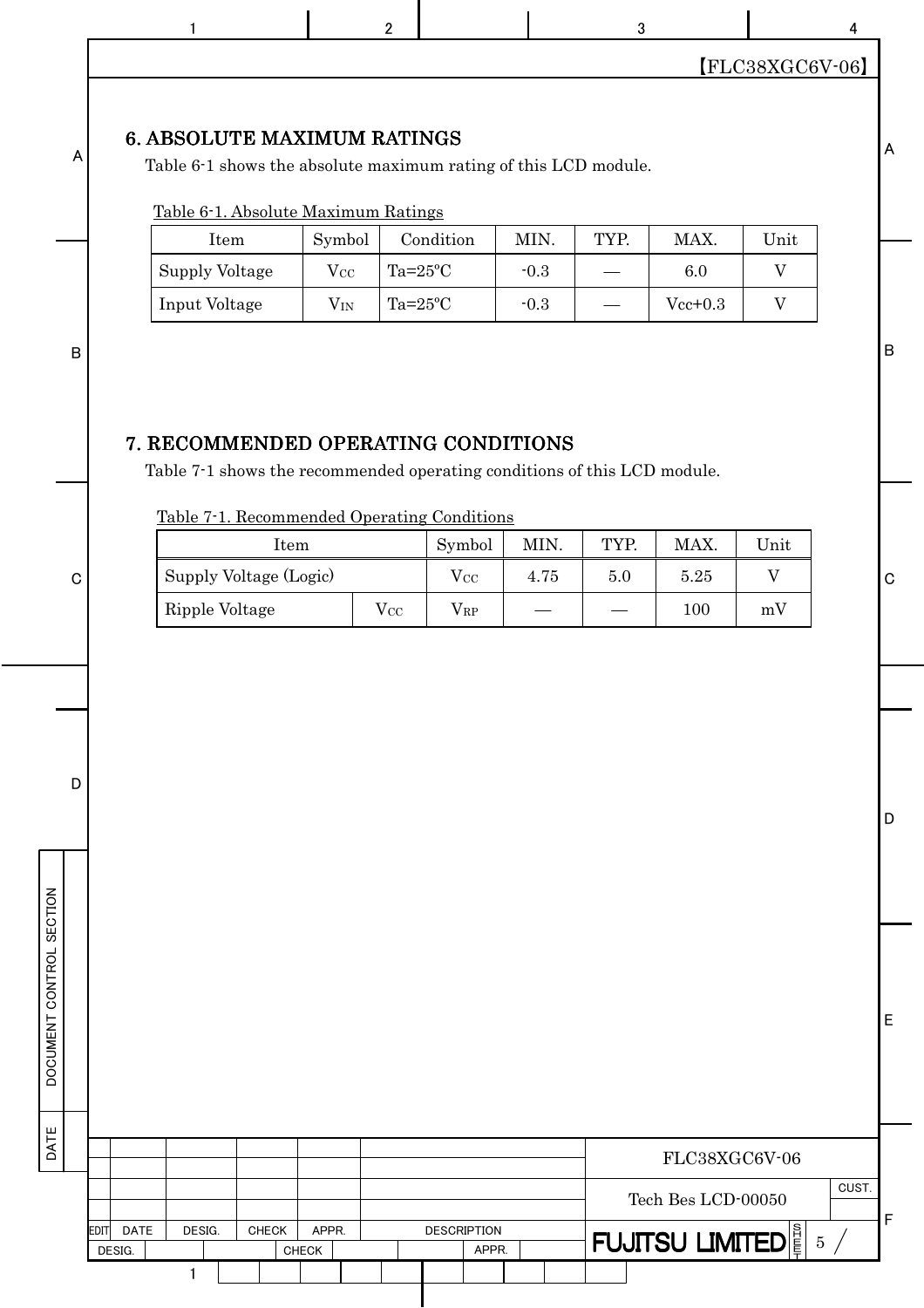| A |             | Table 8-1 shows the electrical specifications of this LCD module.                                                                                                                                                                                                                                                                                                                                                                                                                                                                                                                                                                                                                                                                                                                                                                                       |                        |                                    |                |      |               |                |             |
|---|-------------|---------------------------------------------------------------------------------------------------------------------------------------------------------------------------------------------------------------------------------------------------------------------------------------------------------------------------------------------------------------------------------------------------------------------------------------------------------------------------------------------------------------------------------------------------------------------------------------------------------------------------------------------------------------------------------------------------------------------------------------------------------------------------------------------------------------------------------------------------------|------------------------|------------------------------------|----------------|------|---------------|----------------|-------------|
|   |             | Table 8-1. Electrical Specifications<br>Item                                                                                                                                                                                                                                                                                                                                                                                                                                                                                                                                                                                                                                                                                                                                                                                                            | Symbol                 | Condition                          | MIN.           | TYP. | MAX.          | Unit           | Remark      |
|   |             | <b>Supply Current</b>                                                                                                                                                                                                                                                                                                                                                                                                                                                                                                                                                                                                                                                                                                                                                                                                                                   | Icc                    | $V_{CC=}+5.0+0.25V$                |                | 380  | 800           | mA             | $*1$        |
|   |             | "H" Level Logic Input<br>Voltage                                                                                                                                                                                                                                                                                                                                                                                                                                                                                                                                                                                                                                                                                                                                                                                                                        | V <sub>IH</sub>        | $Vss=0V$<br>DCLK=32.505MHz         | 2.3            |      | $V_{CC}$      | $\overline{V}$ |             |
|   |             | "L" Level Logic Input<br>Voltage                                                                                                                                                                                                                                                                                                                                                                                                                                                                                                                                                                                                                                                                                                                                                                                                                        | $V_{IL}$               |                                    | $V_{SS}$       |      | 0.9           | $\mathbf V$    |             |
|   |             | Leak Current<br>(Logic Input)                                                                                                                                                                                                                                                                                                                                                                                                                                                                                                                                                                                                                                                                                                                                                                                                                           | $I_{IL}$               |                                    | $-5$           |      | $+5$          | $\mu A$        |             |
|   |             | Supply Rush Current                                                                                                                                                                                                                                                                                                                                                                                                                                                                                                                                                                                                                                                                                                                                                                                                                                     | I <sub>scc</sub>       |                                    |                |      | $5.5\,$       | A              | $*_{2}$     |
|   |             | Supply Rush Current<br>Duration (1A excess)                                                                                                                                                                                                                                                                                                                                                                                                                                                                                                                                                                                                                                                                                                                                                                                                             | <b>Tscc</b>            |                                    |                |      | 0.4           | ms             |             |
|   |             | Contrast Regulation VR                                                                                                                                                                                                                                                                                                                                                                                                                                                                                                                                                                                                                                                                                                                                                                                                                                  | <b>R</b> <sub>VR</sub> |                                    | $\overline{0}$ |      | 100           | $k\Omega$      |             |
|   |             | CCFL Turn on                                                                                                                                                                                                                                                                                                                                                                                                                                                                                                                                                                                                                                                                                                                                                                                                                                            |                        | $f_1 = 50kHz,$<br>$Ta=25^{\circ}C$ |                | 1324 | 1500          |                |             |
|   | LIGHT       | Voltage                                                                                                                                                                                                                                                                                                                                                                                                                                                                                                                                                                                                                                                                                                                                                                                                                                                 | $V_s$                  | $f_1 = 50kHz,$<br>$Ta=0$ °C        |                | 1324 | 1500          | Vrms           |             |
|   | <b>BACK</b> | <b>Lighting Voltage</b>                                                                                                                                                                                                                                                                                                                                                                                                                                                                                                                                                                                                                                                                                                                                                                                                                                 | $V_L$                  | $f_1 = 50kHz$<br>$I_1 = 7mA$       | 550            | 580  | 610           | <b>V</b> rms   |             |
|   |             | <b>Lighting Frequency</b>                                                                                                                                                                                                                                                                                                                                                                                                                                                                                                                                                                                                                                                                                                                                                                                                                               | $f_L$                  | $V_1 = 580V$ rms                   | 40             | 50   | 60            | kHz            |             |
|   | $*_{4}$     | Tube Current                                                                                                                                                                                                                                                                                                                                                                                                                                                                                                                                                                                                                                                                                                                                                                                                                                            | $I_{L}$                | $f_L = 50kHz$<br>$V_1 = 580V$ rms  | 6              | 7    | 8             | mA             | $^{\star}4$ |
|   |             | $(*1)$ Typical current value is measured when color bar pattern is displayed at Vcc=5.0V.<br>Maximum current value is measured when 55/63 and 63/63 gray scale pattern every 2 pixel is<br>displayed at Vcc=4.75V.<br>Without rush current.<br>$(*)$ ? These items prescribe the rush current for starting internal DC/DC.<br>Charging current to capacitors of Vcc is not prescribed.<br>(*3) Backlight specifications are valid when using a suitable inverter such as the "FLCV-07" of<br>Fujitsu Limited.<br>(*4) Tube current $(I_L)$ shows the value of the current that is consumed at one lamp.<br>This LCD module has 4 lamps. Each 2 lamps are placed at upper and lower side of the<br>display.<br>2 lamps are connected in parallel. Each low voltage terminals are bound into 1 line cable,<br>which connected to the backlight connector. |                        |                                    |                |      |               |                |             |
|   |             |                                                                                                                                                                                                                                                                                                                                                                                                                                                                                                                                                                                                                                                                                                                                                                                                                                                         |                        |                                    |                |      |               |                |             |
|   |             |                                                                                                                                                                                                                                                                                                                                                                                                                                                                                                                                                                                                                                                                                                                                                                                                                                                         |                        |                                    |                |      | FLC38XGC6V-06 |                |             |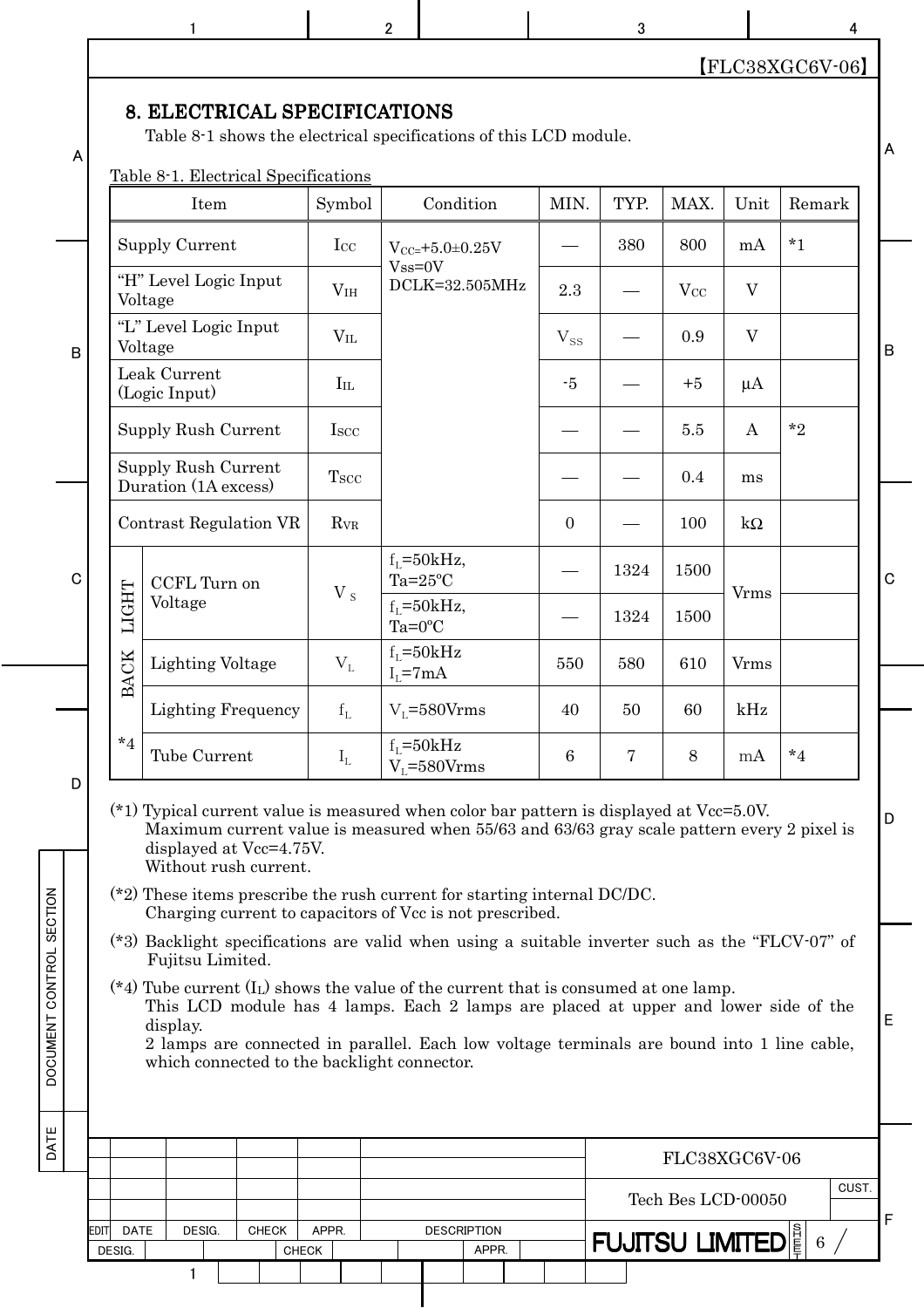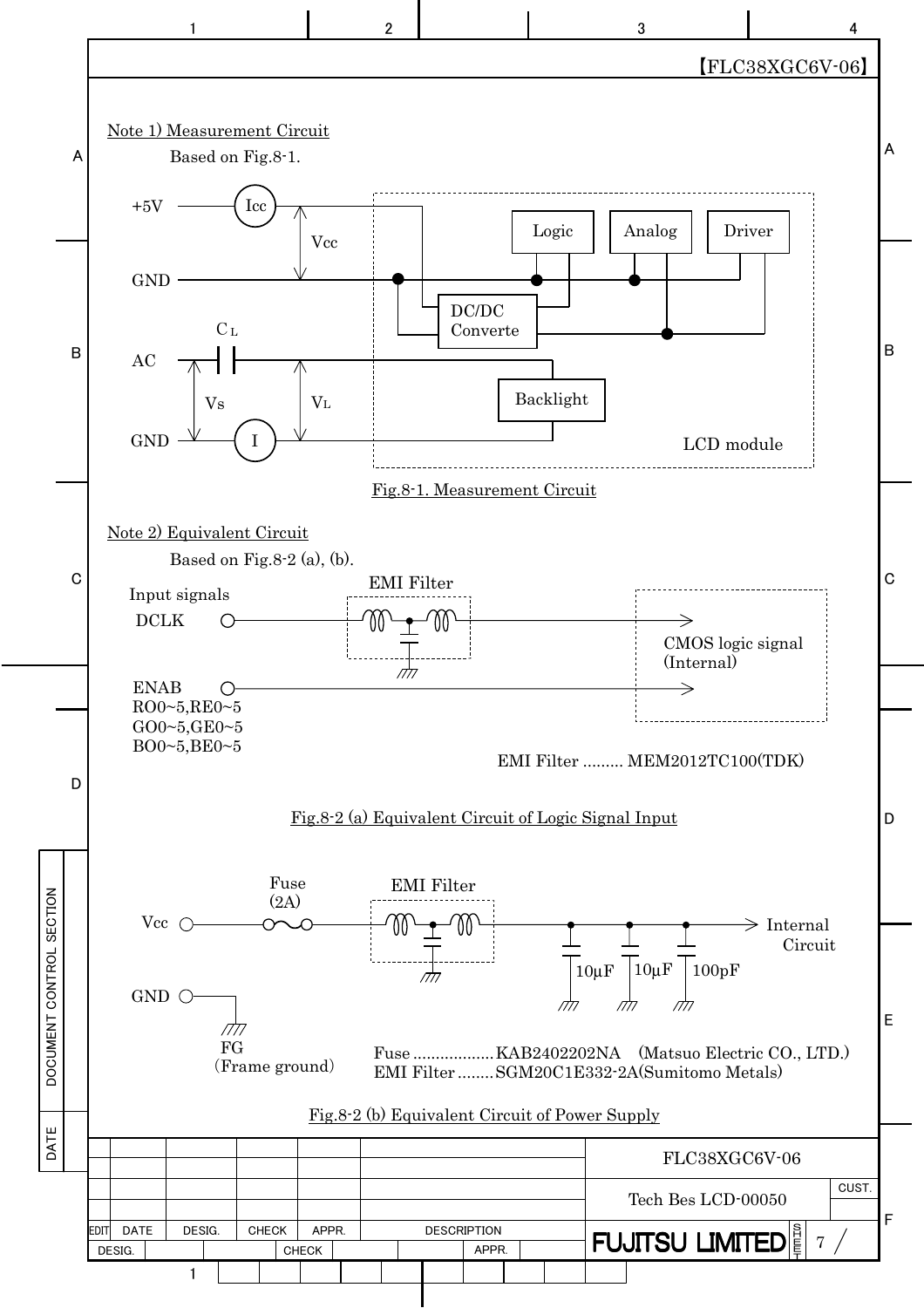$\begin{array}{ccccccccccccccccc}\n1 & 1 & 1 & 2 & 2 & 3 & 3 & 4\n\end{array}$ 

## 【FLC38XGC6V-06】

#### 9. OPTICAL SPECIFICATIONS

A

Table 9-1 shows the optical specifications of this LCD module.

|                |                     |                                                                           |             | Table 9-1. Optical Specifications               |                                |  |                            |              |                                  |               |                   |                        | $Ta=25^{\circ}C$ |             |
|----------------|---------------------|---------------------------------------------------------------------------|-------------|-------------------------------------------------|--------------------------------|--|----------------------------|--------------|----------------------------------|---------------|-------------------|------------------------|------------------|-------------|
|                |                     |                                                                           |             |                                                 |                                |  |                            |              | Specifications                   |               |                   | Remark                 |                  |             |
|                |                     | Item                                                                      |             | Symbol                                          |                                |  | Condition                  | MIN.         | TYP.                             | <b>MAX</b>    | Unit              |                        | <b>Note</b>      |             |
|                | Visual              | Horizontal                                                                |             | $\theta_{L,R}$                                  | $CR \ge 10$                    |  | $\theta_{U,D} = 0^{\rm o}$ | 80           |                                  |               | deg               |                        | (1)(2)<br>(3)(5) |             |
|                | Angle               | Vertical                                                                  |             | $\theta_{\rm U,D}$                              |                                |  | $\theta_{L,R} = 0^{\circ}$ | 80           | $\overline{\phantom{0}}$         |               | deg               |                        | (6)              |             |
| $\overline{B}$ |                     |                                                                           |             | CR                                              | $\theta_{L,R,U,D} = 0^{\circ}$ |  |                            | 210          | 400                              |               |                   | White/<br><b>Black</b> | (1)(2)<br>(3)(5) | $\sf B$     |
|                |                     |                                                                           |             | $t_{on}$                                        | $\theta_{L,R.}$                |  | Ta= $25^{\circ}$ C         |              | 15                               | 30            | ms                |                        | (1)<br>(4)       |             |
|                | $(B\rightarrow W)$  | $U.D = 0^{\circ}$<br>$\theta_{\rm L,R,}$<br>$t_{\rm off}$                 |             |                                                 |                                |  | $Ta=0$ °C                  |              | 50                               | 100           | ms                |                        | (5)              |             |
|                |                     | Contrast Ratio<br>Response<br>Time(ON)<br>Response<br>Time(OFF)           |             |                                                 |                                |  | Ta= $25^{\circ}$ C         |              | 10                               | 25            | ms                |                        |                  |             |
|                | $(W \rightarrow B)$ |                                                                           |             |                                                 | $U,D=0^{\circ}$                |  | $Ta=0$ °C                  |              | 50                               | 100           | ms                |                        |                  |             |
|                |                     | <b>Brightness</b><br><b>Brightness</b><br>Uniformity<br>W<br>Chromaticity |             | $\mathbf I$                                     | $\theta_{L,R,U,D} = 0^{\circ}$ |  |                            | 200          | 250                              |               | cd/m <sup>2</sup> | White                  | (1)(5)           |             |
| $\mathbf C$    |                     |                                                                           |             | $\Delta I$                                      | $V_{CC} = 5V$ ,<br>$I_L = 7mA$ |  |                            | 80           |                                  |               | $\frac{0}{0}$     | $*_{1}$                | (1)(5)<br>(7)    | $\mathbf C$ |
|                |                     |                                                                           |             | $\mathbf X$                                     | (at maximum                    |  |                            | 0.283        | 0.313                            | 0.343         |                   |                        | (1)<br>(5)       |             |
|                |                     |                                                                           |             | $\mathbf Y$                                     | brightness)                    |  |                            | 0.299        | 0.329                            | 0.359         |                   |                        |                  |             |
|                |                     |                                                                           | $\mathbf R$ |                                                 |                                |  | Red                        |              | $(0.646, 0.350)$ TYP.            |               |                   |                        |                  |             |
|                |                     |                                                                           | $\mathbf G$ | (x, y)                                          |                                |  | Green                      |              | $(4)$ $(0.310, 0.593)$ TYP.      |               |                   |                        |                  |             |
|                |                     |                                                                           | B           |                                                 |                                |  | White                      |              | $\Phi$ (0.153, 0.152) TYP.       |               |                   |                        |                  |             |
|                |                     | LCD Panel Type                                                            |             |                                                 |                                |  |                            | TFT Color    |                                  |               |                   |                        |                  |             |
| D              | Display Mode        |                                                                           |             |                                                 |                                |  |                            |              | Normally Black VA                |               |                   |                        |                  |             |
|                |                     |                                                                           |             | Wide Viewing Angle Technology                   |                                |  |                            | <b>MVA</b>   |                                  |               |                   |                        |                  | D           |
|                |                     | <b>Optimum Viewing Angle</b>                                              |             |                                                 |                                |  |                            |              |                                  | (symmetry)    |                   |                        | (6)              |             |
|                | Display Color       |                                                                           |             |                                                 |                                |  |                            | 262,144      |                                  | (6-bit color) |                   |                        |                  |             |
|                |                     | Color of non-display area                                                 |             |                                                 |                                |  |                            | <b>Black</b> |                                  |               |                   |                        |                  |             |
|                |                     | <b>Surface Treatment</b>                                                  |             |                                                 |                                |  |                            |              | Anti-glare (Haze value: 25%, 2H) |               |                   |                        |                  |             |
|                |                     |                                                                           |             | $(*)$ Value at 15~20 minutes after lighting on. |                                |  |                            |              |                                  |               |                   |                        |                  |             |

(Note) •CS-1000 (MINOLTA Co., Ltd.) , BM-5A(Topcon) or equivalent luminance colorimeter should be used for the measurement.

Field=2º, L=500mm

DATE DOCUMENT CONTROL SECTION

DATE

DOCUMENT CONTROL SECTION

•The specified value of viewing angle, contrast, brightness, brightness uniformity and chromaticity are under the dark room condition (1lux or less).

|      |        |                             |        |              |              |       |  |  |                             |                                 | FLC38XGC6V-06 |                                                           |
|------|--------|-----------------------------|--------|--------------|--------------|-------|--|--|-----------------------------|---------------------------------|---------------|-----------------------------------------------------------|
|      |        |                             |        |              |              |       |  |  |                             |                                 |               |                                                           |
|      |        |                             |        |              |              |       |  |  |                             |                                 |               |                                                           |
| EDIT |        |                             |        |              |              |       |  |  |                             |                                 |               |                                                           |
|      |        |                             |        |              |              |       |  |  |                             |                                 |               |                                                           |
|      |        |                             |        |              |              |       |  |  |                             |                                 |               |                                                           |
|      | DESIG. | 04 2001 0706<br><b>DATE</b> | DESIG. | <b>CHECK</b> | <b>CHECK</b> | APPR. |  |  | <b>DESCRIPTION</b><br>APPR. | Revised chromaticity of R, G, B |               | CUST<br>Tech Bes LCD-00050<br><b>FUJITSU LIMITED</b><br>8 |

A

E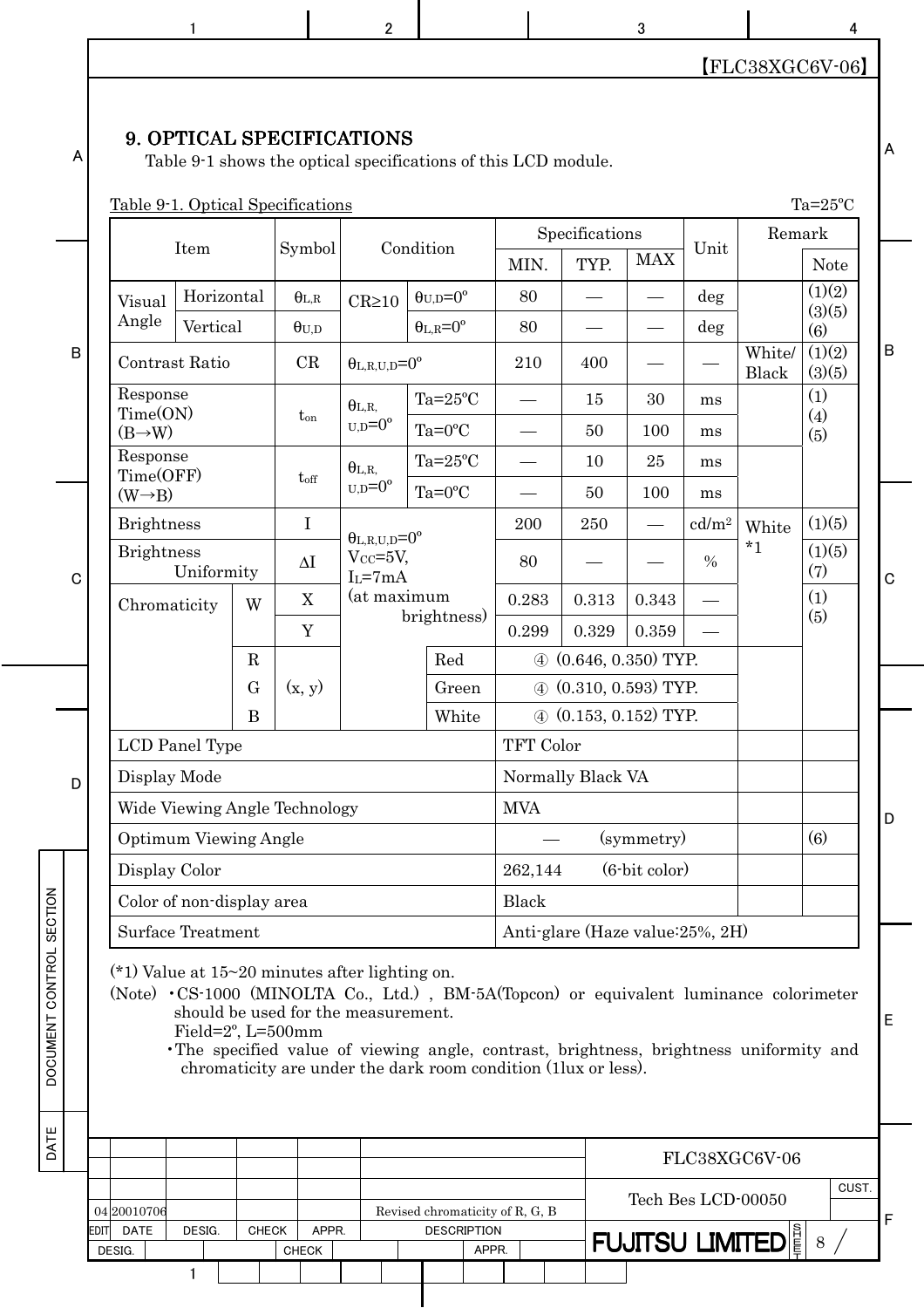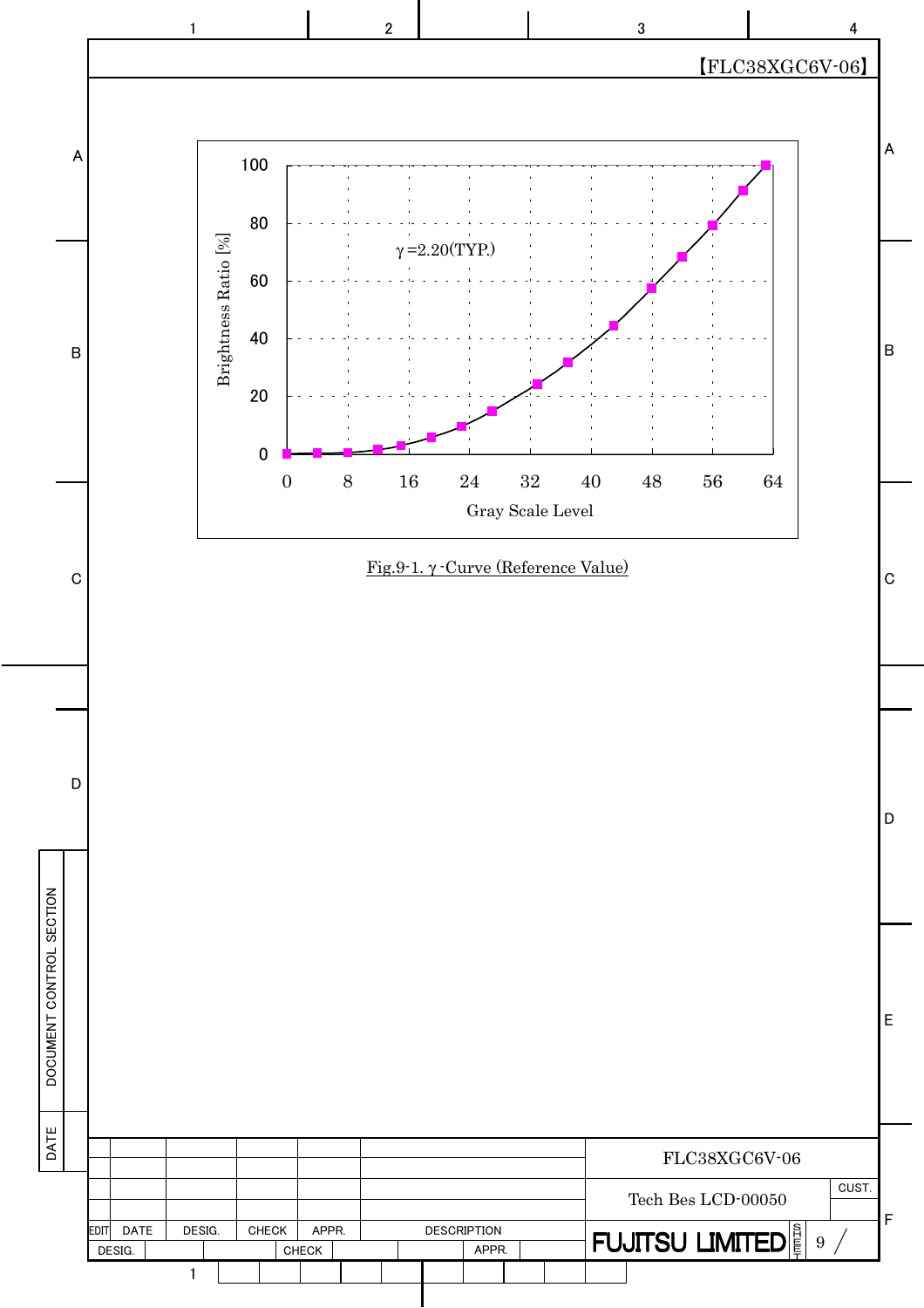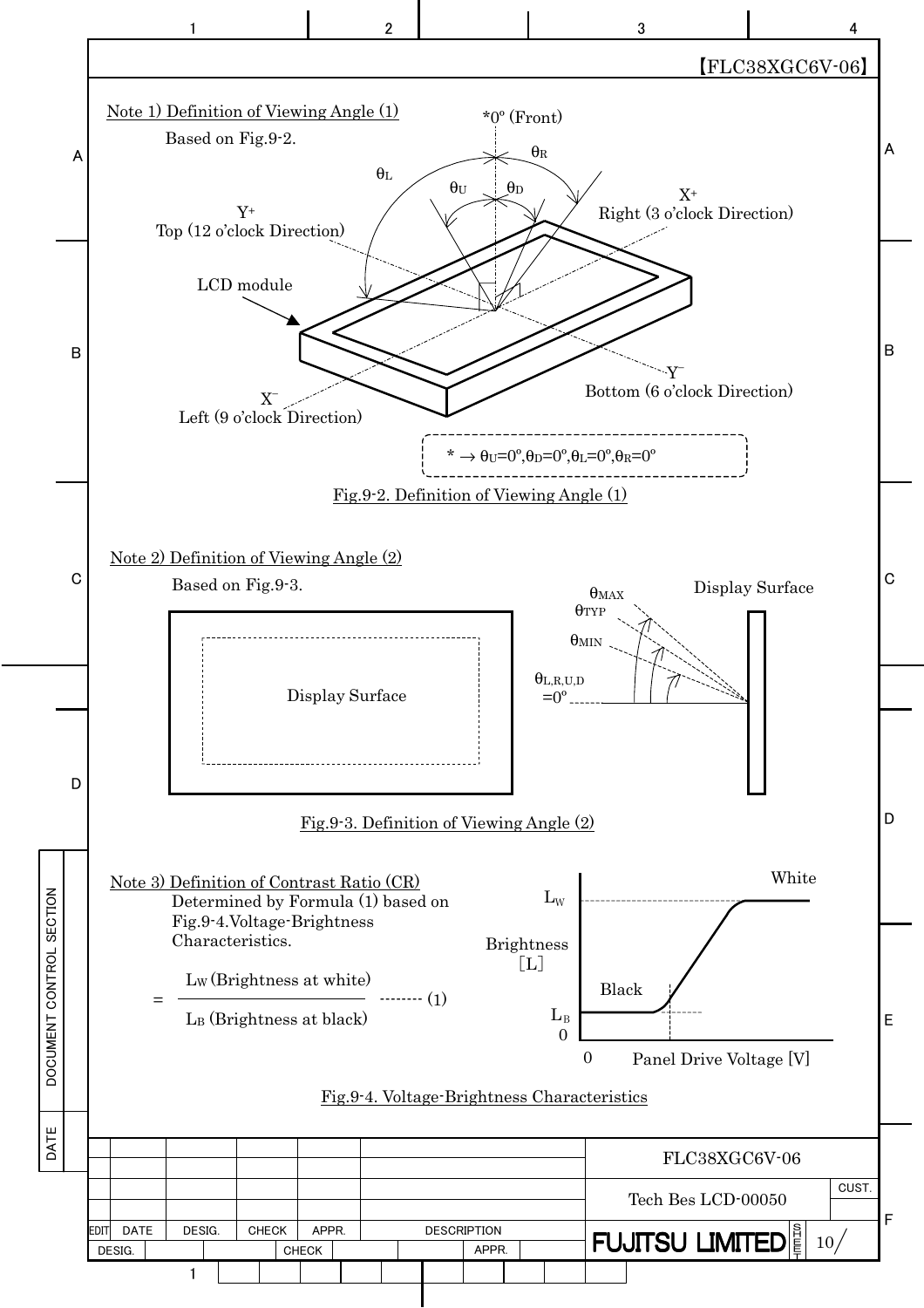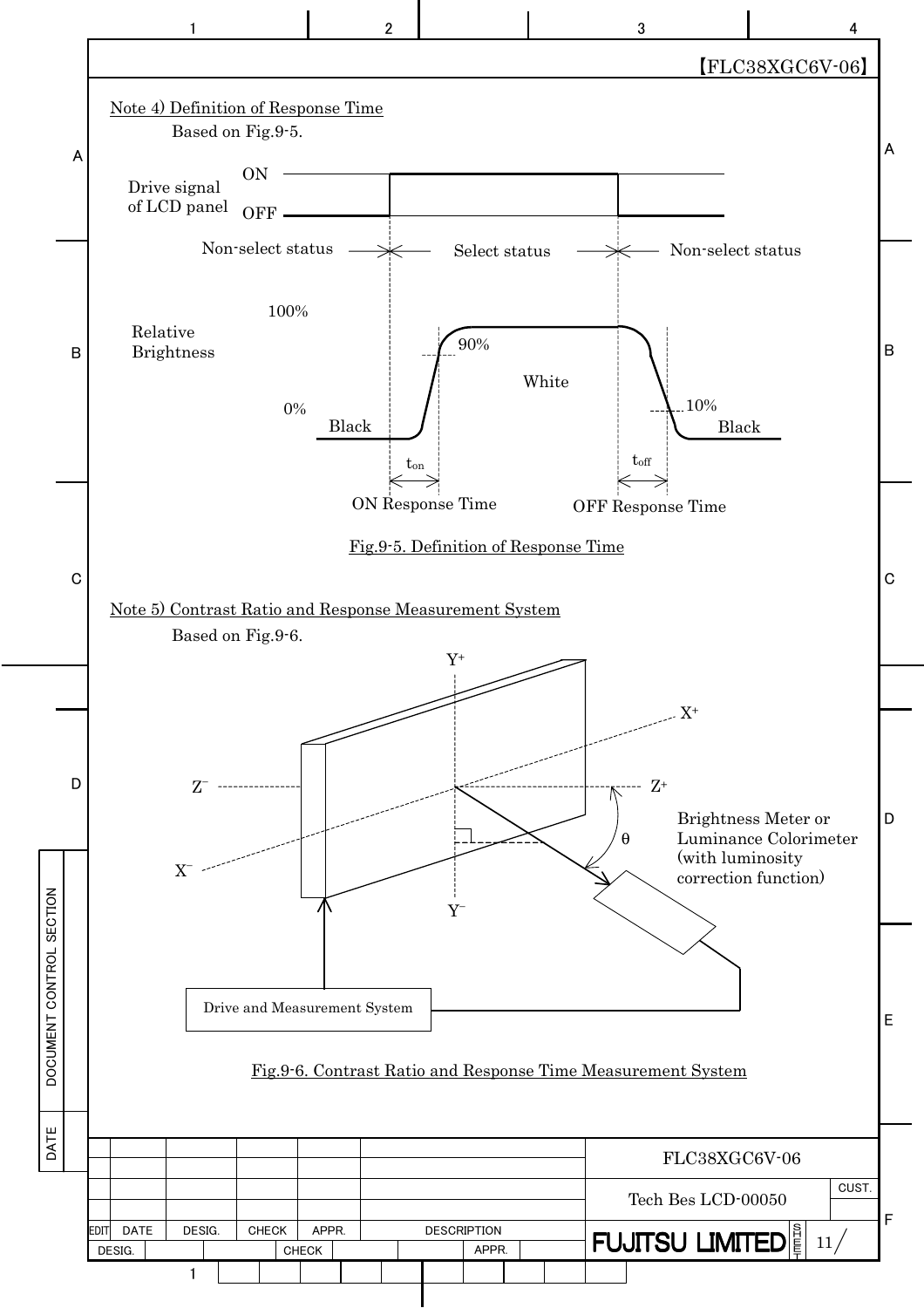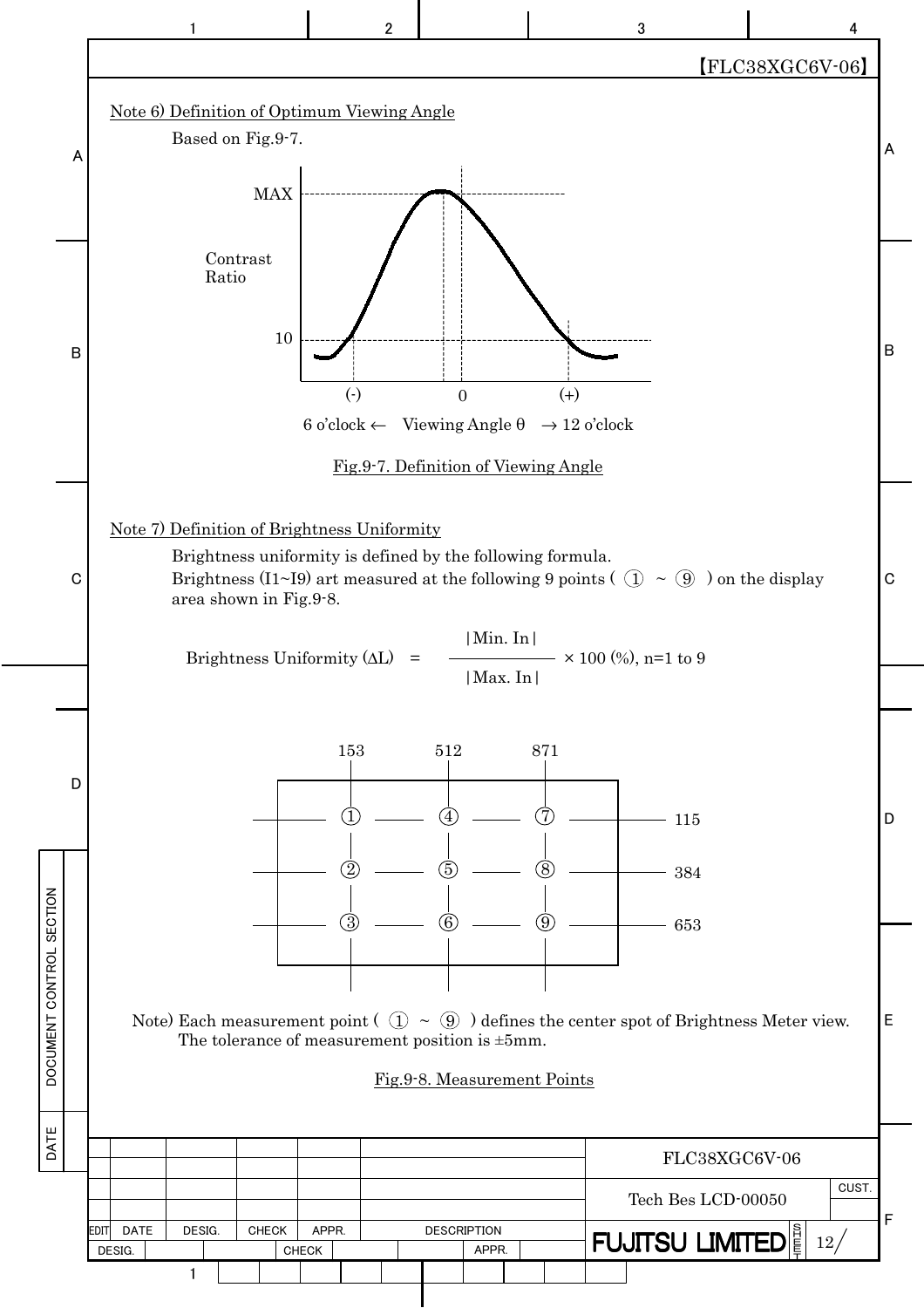|                          |                     | 1                                                                  |                   |                                        | 2                                            |             |                                    |                              | 3                                                                                                      | 4                 |             |
|--------------------------|---------------------|--------------------------------------------------------------------|-------------------|----------------------------------------|----------------------------------------------|-------------|------------------------------------|------------------------------|--------------------------------------------------------------------------------------------------------|-------------------|-------------|
|                          |                     |                                                                    |                   |                                        |                                              |             |                                    |                              |                                                                                                        | $[FLC38XGC6V-06]$ |             |
|                          |                     | <b>10. INTERFACE SPECIFICATIONS</b>                                |                   |                                        |                                              |             |                                    |                              |                                                                                                        |                   |             |
|                          |                     | 10-1. Signal descriptions                                          |                   |                                        |                                              |             |                                    |                              |                                                                                                        |                   |             |
| A                        |                     |                                                                    |                   |                                        |                                              |             |                                    |                              | Table 10-1 shows the description and configuration of Interface signals (CN1).                         |                   | A           |
|                          |                     | Table 10-1. Interface signals (CN1)                                |                   |                                        |                                              |             |                                    |                              |                                                                                                        |                   |             |
|                          | Pin                 |                                                                    |                   |                                        |                                              | Pin         |                                    |                              |                                                                                                        |                   |             |
|                          | No.                 | Symbol                                                             | I/O               |                                        | Function                                     | No.         | Symbol                             | $IO$                         | Function                                                                                               |                   |             |
|                          | 1                   | <b>GND</b>                                                         |                   | Ground                                 |                                              | 31          | GO <sub>1</sub>                    | $\mathsf{I}$                 | Green odd data 1                                                                                       |                   |             |
|                          | $\overline{2}$      | <b>REO</b>                                                         | T                 | Red even data 0                        |                                              | 32          | GO2                                | T<br>T                       | Green odd data 2                                                                                       |                   |             |
|                          | 3<br>4              | RE1<br>RE2                                                         |                   | Red even data 1<br>Red even data 2     |                                              | 33<br>34    | GO3<br>GO4                         | $\mathsf{T}$                 | Green odd data 3<br>Green odd data 4                                                                   |                   |             |
|                          | 5                   | RE3                                                                |                   | Red even data 3                        |                                              | 35          | GO5                                | $\mathbf{I}$                 | Green odd data 5                                                                                       |                   |             |
|                          | 6                   | RE4                                                                |                   | Red even data 4                        |                                              | 36          | <b>GND</b>                         |                              | Ground                                                                                                 |                   |             |
| В                        | 7                   | RE5                                                                | T                 | Red even data 5                        |                                              | 37          | B <sub>O</sub>                     | $\mathsf{I}$                 | Blue odd data 0                                                                                        |                   | B           |
|                          | 8                   | <b>GND</b>                                                         |                   | Ground                                 |                                              | 38          | BO <sub>1</sub>                    | $\mathbf{I}$<br>$\mathsf{T}$ | Blue odd data 1                                                                                        |                   |             |
|                          | 9<br>10             | GE0<br>GE1                                                         |                   | Green even data 0<br>Green even data 1 |                                              | 39<br>40    | BO <sub>2</sub><br>BO <sub>3</sub> | $\mathsf{T}$                 | Blue odd data 2<br>Blue odd data 3                                                                     |                   |             |
|                          | 11                  | GE2                                                                |                   | Green even data 2                      |                                              | 41          | BO <sub>4</sub>                    | $\mathbf{I}$                 | Blue odd data 4                                                                                        |                   |             |
|                          | 12                  | GE3                                                                |                   | Green even data 3                      |                                              | 42          | BO <sub>5</sub>                    | $\mathsf{I}$                 | Blue odd data 5                                                                                        |                   |             |
|                          | 13                  | GE4                                                                |                   | Green even data 4                      |                                              | 43          | <b>GND</b>                         |                              | Ground                                                                                                 |                   |             |
|                          | 14                  | GE5<br><b>GND</b>                                                  |                   | Green even data 5                      |                                              | 44<br>45    | <b>PULL</b><br><b>PULL</b>         | $\mathbf{I}$<br>$\mathbf{I}$ | $(*2)$<br>$(*2)$                                                                                       |                   |             |
|                          | 15<br>16            | <b>BE0</b>                                                         |                   | Ground<br>Blue even data 0             |                                              | 46          | <b>ENAB</b>                        | $\mathbf{I}$                 | Data enable signal                                                                                     |                   |             |
|                          | 17                  | BE1                                                                |                   | Blue even data 1                       |                                              | 47          | <b>GND</b>                         |                              | Ground                                                                                                 |                   |             |
|                          | 18                  | BE2                                                                |                   | Blue even data 2                       |                                              | 48          | <b>GND</b>                         |                              | Ground                                                                                                 |                   |             |
| C                        | 19                  | BE3                                                                |                   | Blue even data 3                       |                                              | 49          | <b>DCLK</b>                        | $\mathbf{I}$                 | Dot clock signal                                                                                       |                   | C           |
|                          | 20<br>21            | BE4<br>BE5                                                         | T<br>T            | Blue even data 4                       |                                              | 50<br>51    | <b>GND</b><br><b>GND</b>           |                              | Ground                                                                                                 |                   |             |
|                          | 22                  | <b>GND</b>                                                         |                   | Blue even data 5<br>Ground             |                                              | 52          | <b>SS</b>                          |                              | Ground<br>SS function ON/OFF (*1)                                                                      |                   |             |
|                          | 23                  | ROO                                                                | T                 | Red odd data 0                         |                                              | 53          | N.C.                               |                              |                                                                                                        |                   |             |
|                          | 24                  | RO1                                                                |                   | Red odd data 1                         |                                              | 54          | <b>GND</b>                         |                              | Ground                                                                                                 |                   |             |
|                          | 25                  | RO2                                                                |                   | Red odd data 2                         |                                              | 55          | <b>GND</b>                         |                              | Ground                                                                                                 |                   |             |
|                          | 26<br>27            | RO3<br>RO4                                                         |                   | Red odd data 3<br>Red odd data 4       |                                              | 56<br>57    | <b>GND</b><br><b>VDD</b>           |                              | Ground<br>$+5V$ Power supply                                                                           |                   |             |
|                          | 28                  | RO5                                                                |                   | Red odd data 5                         |                                              | 58          | <b>VDD</b>                         |                              | +5V Power supply                                                                                       |                   |             |
|                          | 29                  | <b>GND</b>                                                         |                   | Ground                                 |                                              | 59          | <b>VDD</b>                         |                              | $+5V$ Power supply                                                                                     |                   |             |
| D                        | 30                  | GOO                                                                |                   | Green odd data 0                       |                                              | 60          | <b>VDD</b>                         |                              | $+5V$ Power supply                                                                                     |                   |             |
|                          |                     |                                                                    |                   |                                        |                                              |             |                                    |                              | (*1) SS (Spread Spectrum): SS function is ON when signal level is high or N.C. (generally set up N.C.) |                   |             |
|                          |                     |                                                                    |                   |                                        | SS function is OFF when signal level is low. |             |                                    |                              |                                                                                                        |                   | D           |
|                          |                     | $(*2)$ . Connect it to GND for the protection of internal circuit. |                   |                                        |                                              |             |                                    |                              |                                                                                                        |                   |             |
|                          |                     |                                                                    |                   |                                        |                                              |             |                                    |                              |                                                                                                        |                   |             |
| DOCUMENT CONTROL SECTION |                     |                                                                    |                   |                                        |                                              |             |                                    |                              |                                                                                                        |                   |             |
|                          |                     |                                                                    |                   |                                        |                                              |             |                                    |                              |                                                                                                        |                   |             |
|                          |                     |                                                                    |                   | Upper side                             |                                              |             |                                    |                              |                                                                                                        |                   |             |
|                          |                     |                                                                    |                   | Interface connector                    |                                              |             |                                    |                              |                                                                                                        |                   |             |
|                          |                     |                                                                    |                   |                                        | $31-$<br>30                                  |             |                                    |                              |                                                                                                        |                   |             |
|                          |                     |                                                                    | <b>LCD</b> Module |                                        |                                              |             | Connector                          |                              | $: 52760 \cdot 0600$ (Molex)                                                                           |                   | E           |
|                          |                     |                                                                    | Rear side         |                                        |                                              |             |                                    |                              | User's connector: 53475-0600 (Molex)                                                                   |                   |             |
|                          |                     |                                                                    |                   |                                        | 60<br>1                                      |             |                                    |                              |                                                                                                        |                   |             |
|                          |                     |                                                                    |                   |                                        |                                              |             |                                    |                              |                                                                                                        |                   |             |
|                          |                     |                                                                    |                   | Lower side                             |                                              |             |                                    |                              |                                                                                                        |                   |             |
|                          |                     |                                                                    |                   |                                        |                                              |             |                                    |                              |                                                                                                        |                   |             |
| <b>DATE</b>              |                     |                                                                    |                   |                                        |                                              |             |                                    |                              | FLC38XGC6V-06                                                                                          |                   |             |
|                          |                     |                                                                    |                   |                                        |                                              |             |                                    |                              | Tech Bes LCD-00050                                                                                     | CUST.             |             |
|                          | <b>DATE</b><br>EDIT | DESIG.                                                             | CHECK             | APPR.                                  |                                              | DESCRIPTION |                                    |                              |                                                                                                        |                   | $\mathsf F$ |
|                          | DESIG.              |                                                                    |                   | <b>CHECK</b>                           |                                              |             | APPR.                              |                              | <b>FUJITSU LIMITED</b>                                                                                 | 13/               |             |
|                          |                     |                                                                    |                   |                                        |                                              |             |                                    |                              |                                                                                                        |                   |             |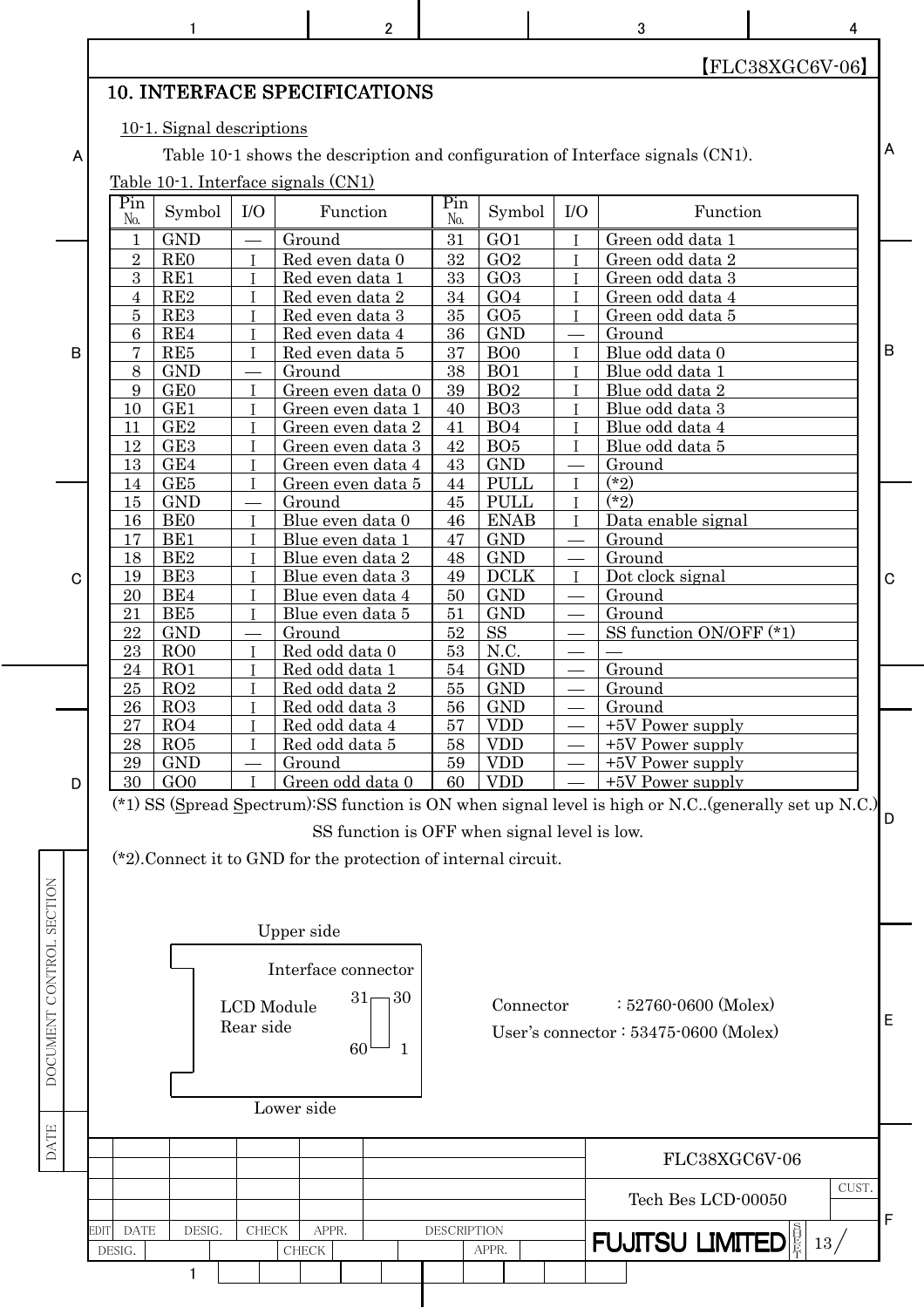|                          |             |                       | 1                                                                                                                                                                                                                                                                                                                                                                  |                                                |                                                                   |                                                                                                              |                                                                               |                                                                                      | 2                                                                                        |                                                                                      |                                                          |                                                                                            |                                                                                    |                                                                                          |                                                                                              | 3                                                                                |                                                                                  |                                                                                              |                                                                                            |                                                                                          |                                                                                            | 4                                                                            |             |
|--------------------------|-------------|-----------------------|--------------------------------------------------------------------------------------------------------------------------------------------------------------------------------------------------------------------------------------------------------------------------------------------------------------------------------------------------------------------|------------------------------------------------|-------------------------------------------------------------------|--------------------------------------------------------------------------------------------------------------|-------------------------------------------------------------------------------|--------------------------------------------------------------------------------------|------------------------------------------------------------------------------------------|--------------------------------------------------------------------------------------|----------------------------------------------------------|--------------------------------------------------------------------------------------------|------------------------------------------------------------------------------------|------------------------------------------------------------------------------------------|----------------------------------------------------------------------------------------------|----------------------------------------------------------------------------------|----------------------------------------------------------------------------------|----------------------------------------------------------------------------------------------|--------------------------------------------------------------------------------------------|------------------------------------------------------------------------------------------|--------------------------------------------------------------------------------------------|------------------------------------------------------------------------------|-------------|
|                          |             |                       |                                                                                                                                                                                                                                                                                                                                                                    |                                                |                                                                   |                                                                                                              |                                                                               |                                                                                      |                                                                                          |                                                                                      |                                                          |                                                                                            |                                                                                    |                                                                                          |                                                                                              |                                                                                  |                                                                                  |                                                                                              |                                                                                            |                                                                                          |                                                                                            | $[FLC38XGC6V-06]$                                                            |             |
| A                        |             |                       | 10-2. Color Data Assignment<br>Table 10-2 shows the color data assignment.<br>Table 10-2. Color Data Assignment                                                                                                                                                                                                                                                    |                                                |                                                                   |                                                                                                              |                                                                               |                                                                                      |                                                                                          |                                                                                      |                                                          |                                                                                            |                                                                                    |                                                                                          |                                                                                              |                                                                                  |                                                                                  |                                                                                              |                                                                                            |                                                                                          |                                                                                            |                                                                              | A           |
|                          |             | Color                 |                                                                                                                                                                                                                                                                                                                                                                    |                                                |                                                                   |                                                                                                              |                                                                               | R Input data                                                                         |                                                                                          |                                                                                      |                                                          |                                                                                            |                                                                                    | G Input data                                                                             |                                                                                              |                                                                                  |                                                                                  |                                                                                              |                                                                                            | <b>B</b> Input data                                                                      |                                                                                            |                                                                              |             |
|                          |             |                       | Odd<br>Even                                                                                                                                                                                                                                                                                                                                                        |                                                |                                                                   | R05 R04 R03 R02 R01 R00<br>RE5 RE4 RE3 RE2 RE1 RE0                                                           |                                                                               |                                                                                      |                                                                                          |                                                                                      |                                                          | G05 G04 G03 G02 G01 R00<br>GE5 GE4 GE3 GE2 GE1 GE0                                         |                                                                                    |                                                                                          |                                                                                              |                                                                                  |                                                                                  |                                                                                              |                                                                                            | B05 B04 B03 B02 B01 B00<br>BE5 BE4 BE3 BE2 BE1 BE0                                       |                                                                                            |                                                                              |             |
| B                        |             | Color<br>Basic        | Black<br>Blue<br>Green<br>Cyan<br>Red<br>Magenta<br>Yellow<br>White                                                                                                                                                                                                                                                                                                |                                                | $\theta$<br>$\theta$<br>0<br>$\boldsymbol{0}$<br>1<br>1<br>1<br>1 | $\mathbf{0}$<br>$\overline{0}$<br>$\overline{0}$<br>$\overline{0}$<br>1<br>$\mathbf{1}$<br>$\mathbf{1}$<br>1 | $\boldsymbol{0}$<br>$\boldsymbol{0}$<br>$\mathbf{0}$<br>0<br>1<br>1<br>1<br>1 | $\overline{0}$<br>$\mathbf{0}$<br>$\overline{0}$<br>$\mathbf{0}$<br>1<br>1<br>1<br>1 | $\overline{0}$<br>$\overline{0}$<br>$\mathbf{0}$<br>$\boldsymbol{0}$<br>1<br>1<br>1<br>1 | $\overline{0}$<br>$\mathbf{0}$<br>$\overline{0}$<br>$\mathbf{0}$<br>1<br>1<br>1<br>1 | $\overline{0}$<br>0<br>1<br>1<br>0<br>0<br>1<br>1        | $\boldsymbol{0}$<br>$\mathbf{0}$<br>1<br>1<br>$\overline{0}$<br>$\boldsymbol{0}$<br>1<br>1 | 0<br>$\mathbf{0}$<br>1<br>1<br>$\overline{0}$<br>$\boldsymbol{0}$<br>1<br>1        | $\boldsymbol{0}$<br>$\mathbf{0}$<br>1<br>1<br>$\mathbf{0}$<br>$\boldsymbol{0}$<br>1<br>1 | $\boldsymbol{0}$<br>$\boldsymbol{0}$<br>1<br>1<br>$\mathbf{0}$<br>$\boldsymbol{0}$<br>1<br>1 | $\mathbf{0}$<br>$\boldsymbol{0}$<br>1<br>1<br>$\theta$<br>$\theta$<br>1<br>1     | $\overline{0}$<br>1<br>$\theta$<br>1<br>$\overline{0}$<br>1<br>1<br>$\mathbf{0}$ | $\boldsymbol{0}$<br>1<br>$\boldsymbol{0}$<br>1<br>$\mathbf{0}$<br>1<br>1<br>$\boldsymbol{0}$ | $\boldsymbol{0}$<br>1<br>$\mathbf{0}$<br>1<br>$\boldsymbol{0}$<br>1<br>1<br>$\overline{0}$ | $\boldsymbol{0}$<br>1<br>$\boldsymbol{0}$<br>1<br>$\boldsymbol{0}$<br>1<br>1<br>0        | $\boldsymbol{0}$<br>1<br>$\overline{0}$<br>$\mathbf{1}$<br>$\mathbf{0}$<br>1<br>1<br>0     | $\mathbf{0}$<br>1<br>$\boldsymbol{0}$<br>1<br>$\overline{0}$<br>1<br>1<br>0  | B           |
|                          |             |                       | <b>Black</b><br>⇧                                                                                                                                                                                                                                                                                                                                                  | $\overline{0}$<br>$\mathbf{1}$                 | $\overline{0}$<br>$\overline{0}$                                  | $\overline{0}$<br>$\boldsymbol{0}$                                                                           | $\boldsymbol{0}$<br>$\mathbf{0}$                                              | $\overline{0}$<br>$\overline{0}$                                                     | $\overline{0}$<br>$\boldsymbol{0}$                                                       | $\mathbf{0}$<br>$\mathbf{1}$                                                         | $\boldsymbol{0}$<br>$\overline{0}$                       | $\overline{0}$<br>$\boldsymbol{0}$                                                         | $\overline{0}$<br>$\boldsymbol{0}$                                                 | $\boldsymbol{0}$<br>$\boldsymbol{0}$                                                     | $\overline{0}$<br>$\overline{0}$                                                             | $\overline{0}$<br>$\Omega$                                                       | $\overline{0}$<br>$\overline{0}$                                                 | $\boldsymbol{0}$<br>$\overline{0}$                                                           | $\overline{0}$<br>$\overline{0}$                                                           | $\overline{0}$<br>$\overline{0}$                                                         | $\overline{0}$<br>$\boldsymbol{0}$                                                         | $\mathbf{0}$<br>$\boldsymbol{0}$                                             |             |
| С                        |             | Red                   | ⇧<br>$\overline{v}$<br>Brighter<br>⇩<br>Red<br>Black<br>⇧                                                                                                                                                                                                                                                                                                          | 61<br>62<br>63<br>$\mathbf{0}$<br>$\mathbf{1}$ | 1<br>1<br>1<br>$\boldsymbol{0}$<br>$\theta$                       | 1<br>$\mathbf{1}$<br>$\mathbf 1$<br>$\overline{0}$<br>$\overline{0}$                                         | 1<br>1<br>1<br>$\boldsymbol{0}$<br>$\boldsymbol{0}$                           | 1<br>1<br>1<br>$\boldsymbol{0}$<br>$\boldsymbol{0}$                                  | $\overline{0}$<br>$\mathbf{1}$<br>1<br>$\overline{0}$<br>$\boldsymbol{0}$                | 1<br>$\overline{0}$<br>1<br>$\mathbf{0}$<br>$\mathbf{0}$                             | 0<br>0<br>$\theta$<br>$\boldsymbol{0}$<br>$\overline{0}$ | $\mathbf{0}$<br>$\mathbf{0}$<br>$\theta$<br>$\mathbf{0}$<br>$\boldsymbol{0}$               | $\mathbf{0}$<br>$\mathbf{0}$<br>$\mathbf{0}$<br>$\overline{0}$<br>$\boldsymbol{0}$ | $\boldsymbol{0}$<br>$\mathbf{0}$<br>0<br>$\boldsymbol{0}$<br>$\boldsymbol{0}$            | $\boldsymbol{0}$<br>$\overline{0}$<br>$\mathbf{0}$<br>$\overline{0}$<br>$\boldsymbol{0}$     | $\boldsymbol{0}$<br>$\theta$<br>$\overline{0}$<br>$\overline{0}$<br>$\mathbf{1}$ | 0<br>$\overline{0}$<br>$\mathbf{0}$<br>$\mathbf{0}$<br>$\mathbf{0}$              | $\overline{0}$<br>$\overline{0}$<br>$\overline{0}$<br>$\boldsymbol{0}$<br>$\mathbf{0}$       | $\boldsymbol{0}$<br>$\mathbf{0}$<br>$\mathbf{0}$<br>$\mathbf{0}$<br>$\boldsymbol{0}$       | $\boldsymbol{0}$<br>$\overline{0}$<br>$\overline{0}$<br>$\overline{0}$<br>$\overline{0}$ | $\boldsymbol{0}$<br>$\overline{0}$<br>$\mathbf{0}$<br>$\boldsymbol{0}$<br>$\boldsymbol{0}$ | $\boldsymbol{0}$<br>$\mathbf{0}$<br>$\mathbf{0}$<br>$\mathbf{0}$<br>$\theta$ | $\mathbf C$ |
|                          |             | en                    | ⇧                                                                                                                                                                                                                                                                                                                                                                  |                                                |                                                                   |                                                                                                              |                                                                               |                                                                                      |                                                                                          |                                                                                      |                                                          |                                                                                            |                                                                                    |                                                                                          |                                                                                              |                                                                                  |                                                                                  |                                                                                              |                                                                                            |                                                                                          |                                                                                            |                                                                              |             |
|                          |             | Gre                   | ⇩<br>Brighter<br>⇩<br>Green                                                                                                                                                                                                                                                                                                                                        | 61<br>62<br>63                                 | $\mathbf{0}$<br>$\overline{0}$<br>$\overline{0}$                  | $\boldsymbol{0}$<br>$\mathbf{0}$<br>$\mathbf{0}$                                                             | $\theta$<br>$\mathbf{0}$<br>$\boldsymbol{0}$                                  | $\overline{0}$<br>$\overline{0}$<br>$\boldsymbol{0}$                                 | $\overline{0}$<br>$\mathbf{0}$<br>$\boldsymbol{0}$                                       | $\overline{0}$<br>$\mathbf{0}$<br>$\boldsymbol{0}$                                   | 1<br>1<br>1                                              | 1<br>$\mathbf{1}$<br>1                                                                     | 1<br>$\mathbf{1}$<br>1                                                             | $\mathbf{1}$<br>1                                                                        | 0<br>$\mathbf{1}$<br>1                                                                       | 1<br>$\theta$<br>1                                                               | 0<br>$\mathbf{0}$<br>$\overline{0}$                                              | $\theta$<br>$\mathbf{0}$<br>$\mathbf{0}$                                                     | $\mathbf{0}$<br>$\boldsymbol{0}$<br>$\overline{0}$                                         | $\theta$<br>$\boldsymbol{0}$<br>$\boldsymbol{0}$                                         | 0<br>$\mathbf{0}$<br>$\overline{0}$                                                        | $\overline{0}$<br>$\overline{0}$<br>$\boldsymbol{0}$                         |             |
| D                        |             | Blue                  | Black<br>⇧<br>⇧<br>⇩                                                                                                                                                                                                                                                                                                                                               | $\overline{0}$<br>1                            | $\overline{0}$<br>$\overline{0}$                                  | $\overline{0}$<br>$\mathbf{0}$                                                                               | $\overline{0}$<br>$\mathbf{0}$                                                | $\overline{0}$<br>$\mathbf{0}$                                                       | $\overline{0}$<br>$\mathbf{0}$                                                           | $\overline{0}$<br>$\mathbf{0}$                                                       | $\overline{0}$<br>$\theta$                               | $\overline{0}$<br>$\mathbf{0}$                                                             | $\overline{0}$<br>$\mathbf{0}$                                                     | $\overline{0}$<br>$\overline{0}$                                                         | $\overline{0}$<br>$\overline{0}$                                                             | $\overline{0}$<br>$\mathbf{0}$                                                   | $\overline{0}$<br>$\mathbf{0}$                                                   | $\mathbf{0}$<br>$\boldsymbol{0}$                                                             | $\overline{0}$<br>$\overline{0}$                                                           | $\overline{0}$<br>$\boldsymbol{0}$                                                       | $\overline{0}$<br>$\mathbf{0}$                                                             | $\overline{0}$<br>$\mathbf{1}$                                               | D           |
|                          |             |                       | Brighter<br>⇩                                                                                                                                                                                                                                                                                                                                                      | 61<br>62                                       | $\mathbf{0}$<br>$\overline{0}$                                    | $\mathbf{0}$<br>$\boldsymbol{0}$                                                                             | $\boldsymbol{0}$<br>$\mathbf{0}$                                              | $\overline{0}$<br>$\mathbf{0}$                                                       | $\overline{0}$<br>$\boldsymbol{0}$                                                       | $\mathbf{0}$<br>$\boldsymbol{0}$                                                     | 0<br>$\mathbf{0}$                                        | $\boldsymbol{0}$<br>$\boldsymbol{0}$                                                       | $\overline{0}$<br>$\mathbf{0}$                                                     | $\mathbf{0}$<br>$\mathbf{0}$                                                             | $\overline{0}$<br>$\mathbf{0}$                                                               | $\mathbf{0}$<br>$\mathbf{0}$                                                     | $\mathbf{1}$<br>$\mathbf{1}$                                                     | 1<br>$\mathbf{1}$                                                                            | 1<br>$\mathbf{1}$                                                                          | 1<br>$\mathbf{1}$                                                                        | $\theta$<br>1                                                                              | 1<br>$\mathbf{0}$                                                            |             |
| DOCUMENT CONTROL SECTION |             |                       | Blue<br>Note.1) Definition of gray scale $:$ Color (n) $--$ "n" indicates gray scale level.<br>Note.2) Data; 1: High, 0: Low<br>Note.3) Color data consist of 36 bits, namely, 6 bit odd and even data for each red, green and blue.<br>Optional data can be set to red, green and blue independently.<br>Therefore, the module is able to display 262,144 colors. | 63                                             | $\overline{0}$                                                    | $\mathbf{0}$                                                                                                 | $\mathbf{0}$                                                                  | $\mathbf{0}$                                                                         | $\boldsymbol{0}$                                                                         | $\mathbf{0}$                                                                         | 0                                                        | $\mathbf{0}$                                                                               | $\boldsymbol{0}$                                                                   | $\mathbf{0}$                                                                             | $\mathbf{0}$                                                                                 | $\overline{0}$<br>The gray scale is brighter as the number is larger.            | $\mathbf{1}$                                                                     | $\mathbf{1}$                                                                                 | $\mathbf{1}$                                                                               | 1                                                                                        | $\mathbf{1}$                                                                               | $\mathbf{1}$                                                                 | E           |
| <b>DATE</b>              |             |                       |                                                                                                                                                                                                                                                                                                                                                                    |                                                |                                                                   |                                                                                                              |                                                                               |                                                                                      |                                                                                          |                                                                                      |                                                          |                                                                                            |                                                                                    |                                                                                          |                                                                                              |                                                                                  |                                                                                  |                                                                                              |                                                                                            |                                                                                          |                                                                                            |                                                                              |             |
|                          |             |                       |                                                                                                                                                                                                                                                                                                                                                                    |                                                |                                                                   |                                                                                                              |                                                                               |                                                                                      |                                                                                          |                                                                                      |                                                          |                                                                                            |                                                                                    |                                                                                          |                                                                                              |                                                                                  | FLC38XGC6V-06                                                                    |                                                                                              |                                                                                            |                                                                                          |                                                                                            |                                                                              |             |
|                          |             |                       |                                                                                                                                                                                                                                                                                                                                                                    |                                                |                                                                   |                                                                                                              |                                                                               |                                                                                      |                                                                                          |                                                                                      |                                                          |                                                                                            |                                                                                    |                                                                                          |                                                                                              | Tech Bes LCD-00050                                                               |                                                                                  |                                                                                              |                                                                                            |                                                                                          |                                                                                            | CUST.                                                                        |             |
|                          | <b>EDIT</b> | <b>DATE</b><br>DESIG. | DESIG.                                                                                                                                                                                                                                                                                                                                                             |                                                | <b>CHECK</b>                                                      | APPR.<br><b>CHECK</b>                                                                                        |                                                                               |                                                                                      |                                                                                          |                                                                                      | <b>DESCRIPTION</b><br>APPR.                              |                                                                                            |                                                                                    |                                                                                          |                                                                                              | <b>FUJITSU LIMITED</b>                                                           |                                                                                  |                                                                                              |                                                                                            |                                                                                          | 14/                                                                                        |                                                                              | F           |
|                          |             |                       | 1                                                                                                                                                                                                                                                                                                                                                                  |                                                |                                                                   |                                                                                                              |                                                                               |                                                                                      |                                                                                          |                                                                                      |                                                          |                                                                                            |                                                                                    |                                                                                          |                                                                                              |                                                                                  |                                                                                  |                                                                                              |                                                                                            |                                                                                          |                                                                                            |                                                                              |             |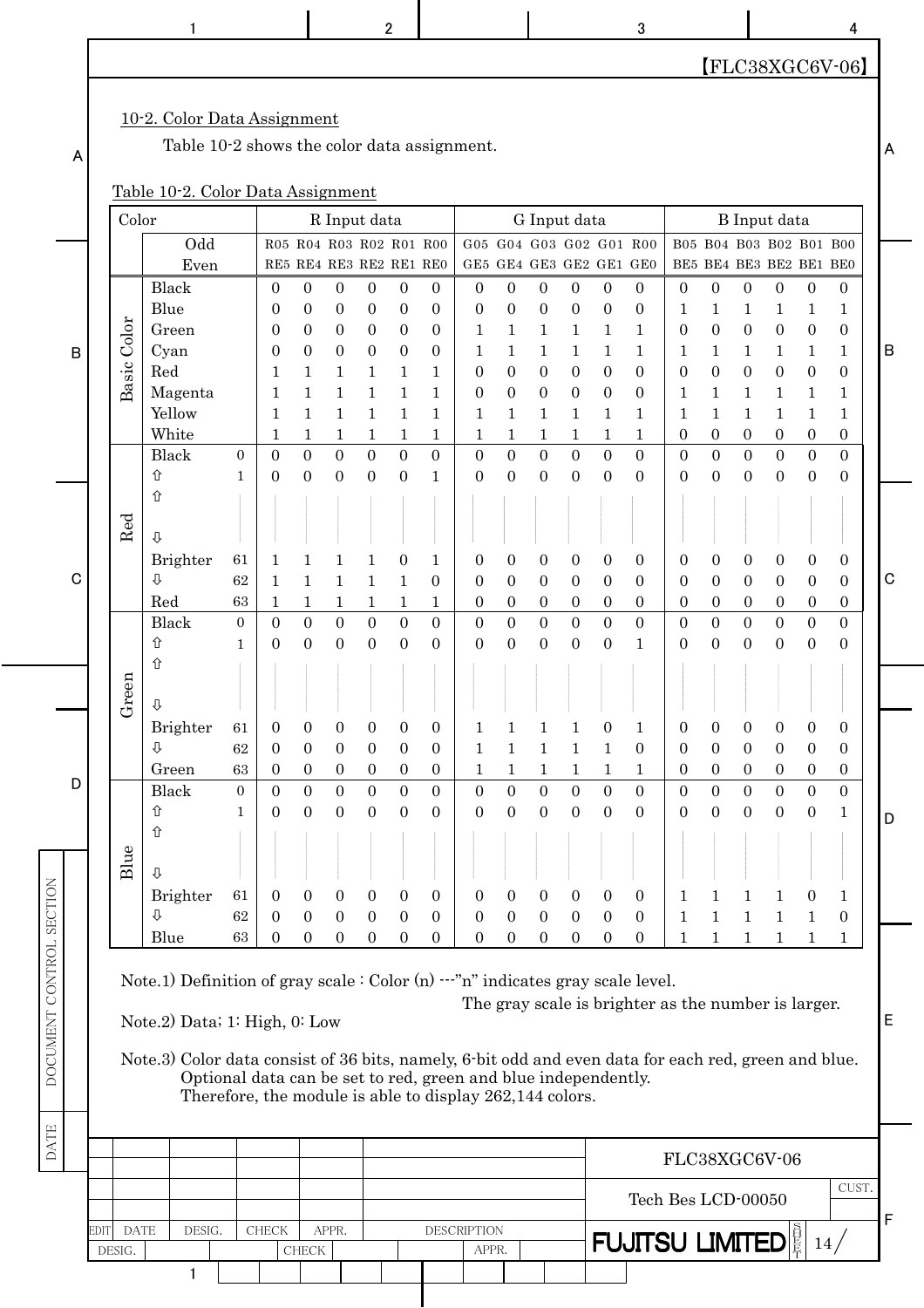|                                                   |                     |                                                                                                                                                                                                                                               |                                                                                                                                                                                                                                                                                 |                | 2                                                                                                                               |                                                                                                                                                           |                                                                                | 3                                                                   |                                                                                                                                             |                                                                                                                                                                                                                                                                                                                                                                                                                                                                                                                                                                                                                                                                                                      | 4     |                        |
|---------------------------------------------------|---------------------|-----------------------------------------------------------------------------------------------------------------------------------------------------------------------------------------------------------------------------------------------|---------------------------------------------------------------------------------------------------------------------------------------------------------------------------------------------------------------------------------------------------------------------------------|----------------|---------------------------------------------------------------------------------------------------------------------------------|-----------------------------------------------------------------------------------------------------------------------------------------------------------|--------------------------------------------------------------------------------|---------------------------------------------------------------------|---------------------------------------------------------------------------------------------------------------------------------------------|------------------------------------------------------------------------------------------------------------------------------------------------------------------------------------------------------------------------------------------------------------------------------------------------------------------------------------------------------------------------------------------------------------------------------------------------------------------------------------------------------------------------------------------------------------------------------------------------------------------------------------------------------------------------------------------------------|-------|------------------------|
|                                                   |                     |                                                                                                                                                                                                                                               |                                                                                                                                                                                                                                                                                 |                |                                                                                                                                 |                                                                                                                                                           |                                                                                |                                                                     |                                                                                                                                             | $[FLC38XGC6V-06]$                                                                                                                                                                                                                                                                                                                                                                                                                                                                                                                                                                                                                                                                                    |       |                        |
| A                                                 |                     | 10-3. Input Signal Timing                                                                                                                                                                                                                     |                                                                                                                                                                                                                                                                                 |                |                                                                                                                                 | Table 10-3 and Fig.10-3 shows the input signal timing.                                                                                                    |                                                                                |                                                                     |                                                                                                                                             |                                                                                                                                                                                                                                                                                                                                                                                                                                                                                                                                                                                                                                                                                                      |       | A                      |
|                                                   |                     | Table 10-3. Timing Characteristics                                                                                                                                                                                                            | Item                                                                                                                                                                                                                                                                            |                | Symbol                                                                                                                          | Min.                                                                                                                                                      | Typ.                                                                           | Max.                                                                | Unit                                                                                                                                        | $(T=0.50^{\circ}C, Vcc=5\pm0.25V)$<br>Remark                                                                                                                                                                                                                                                                                                                                                                                                                                                                                                                                                                                                                                                         |       |                        |
|                                                   |                     |                                                                                                                                                                                                                                               |                                                                                                                                                                                                                                                                                 |                |                                                                                                                                 |                                                                                                                                                           |                                                                                |                                                                     |                                                                                                                                             |                                                                                                                                                                                                                                                                                                                                                                                                                                                                                                                                                                                                                                                                                                      |       |                        |
| B<br>$\mathbf C$<br>D<br>DOCUMENT CONTROL SECTION | timing<br>Data-ENAB | DCLK signal<br>(Clock)<br>DCLK-Data<br>Timing<br>Horizontal<br>Vertical<br>Data-ENAB timing<br>*1) DCLK signal input must be valid while power supply is applied.<br>*2) Display position is specified by the ENAB signal.<br>displays black. | Period<br>Frequency<br>Duty<br>High time<br>Low time<br>Rise time<br>Fall time<br>Setup time<br>Hold time<br>Period<br>Frequency<br>Display period<br>Period<br>Frequency<br>Display period<br>displayed on the left edge of the screen.<br>do not synchronize with each other. |                | Tc<br>${\rm fc}$<br>Tch/Tc<br>TclkH<br>TelkL<br>Telkr<br>Telkf<br><b>Tset</b><br>Thold<br>Th<br>fh<br>Thd<br>Tv<br>$f_V$<br>Tvd | 25.000<br>25.000<br>45<br>$5.0\,$<br>5.0<br>4.5<br>6.5<br>565<br>38.6<br>772<br>50<br>line after the rise of ENAB is displayed at the top line of screen. | 30.764<br>32.505<br>50<br>672<br>48<br>512<br>806<br>60<br>768<br>$\mathbf{0}$ | 40.000<br>40.000<br>55<br>$5.0\,$<br>5.0<br>1566<br>60<br>868<br>75 | ns<br><b>MHz</b><br>$\frac{0}{0}$<br>ns<br>ns<br>ns<br>ns<br>ns<br>ns<br><b>DCLK</b><br>kHz<br><b>DCLK</b><br>Th<br>Hz<br>Th<br><b>DCLK</b> | $fc=1/Tc$<br>$*_{1}$<br>40MHz<br>40MHz<br>$fh=1/Th$<br>$*2,3$<br>16.67ms<br>$*2,3$<br>$*_{4}$<br>. Horizontal display position is specified by the rise of ENAB signal. The data of a horizontal<br>line, which is latched by the falling edge of 1st DCLK right after the rise of ENAB, is<br>•Vertical display position is specified by the rise of ENAB after a "Low" level period<br>equivalent to eight times of horizontal period. The 1st data corresponding to one horizontal<br>*3) If a period of ENAB "High" is less than 512 DCLK or less than 768 lines, the rest of the screen<br>*4) The display position does not fit to the screen if the ENAB period and the effective data period |       | $\sf B$<br>C<br>D<br>Е |
| DATE                                              |                     |                                                                                                                                                                                                                                               |                                                                                                                                                                                                                                                                                 |                |                                                                                                                                 |                                                                                                                                                           |                                                                                |                                                                     |                                                                                                                                             |                                                                                                                                                                                                                                                                                                                                                                                                                                                                                                                                                                                                                                                                                                      |       |                        |
|                                                   |                     |                                                                                                                                                                                                                                               |                                                                                                                                                                                                                                                                                 |                |                                                                                                                                 |                                                                                                                                                           |                                                                                |                                                                     | FLC38XGC6V-06                                                                                                                               |                                                                                                                                                                                                                                                                                                                                                                                                                                                                                                                                                                                                                                                                                                      |       |                        |
|                                                   |                     |                                                                                                                                                                                                                                               |                                                                                                                                                                                                                                                                                 |                |                                                                                                                                 |                                                                                                                                                           |                                                                                |                                                                     | Tech Bes LCD-00050                                                                                                                          |                                                                                                                                                                                                                                                                                                                                                                                                                                                                                                                                                                                                                                                                                                      | CUST. | F                      |
|                                                   | EDIT<br>DESIG.      | DESIG.<br><b>DATE</b>                                                                                                                                                                                                                         | <b>CHECK</b>                                                                                                                                                                                                                                                                    | APPR.<br>CHECK |                                                                                                                                 | <b>DESCRIPTION</b><br>APPR.                                                                                                                               |                                                                                | <b>FUJITSU LIMITED</b>                                              |                                                                                                                                             | 15/                                                                                                                                                                                                                                                                                                                                                                                                                                                                                                                                                                                                                                                                                                  |       |                        |
|                                                   |                     | $\mathbf{1}$                                                                                                                                                                                                                                  |                                                                                                                                                                                                                                                                                 |                |                                                                                                                                 |                                                                                                                                                           |                                                                                |                                                                     |                                                                                                                                             |                                                                                                                                                                                                                                                                                                                                                                                                                                                                                                                                                                                                                                                                                                      |       |                        |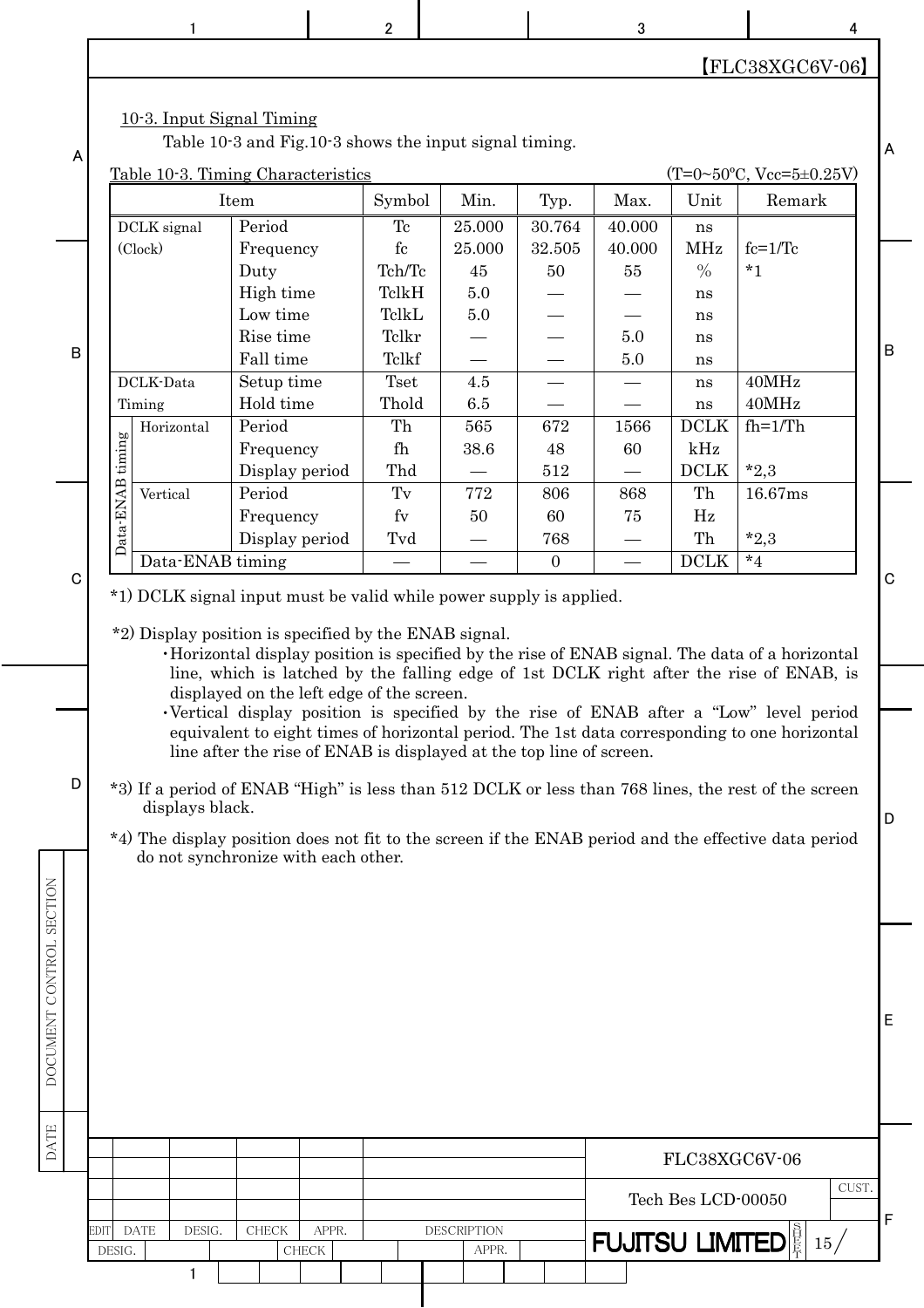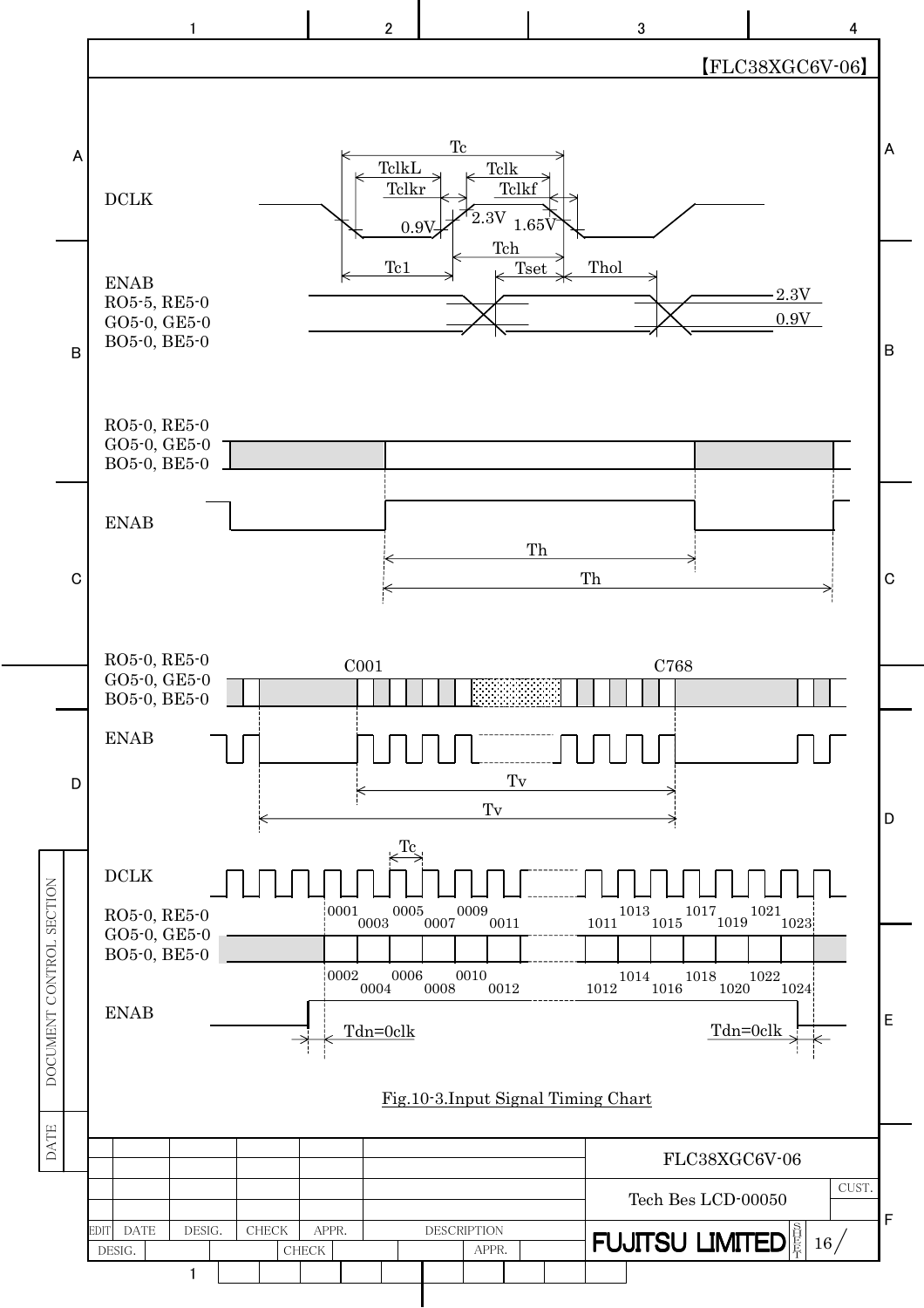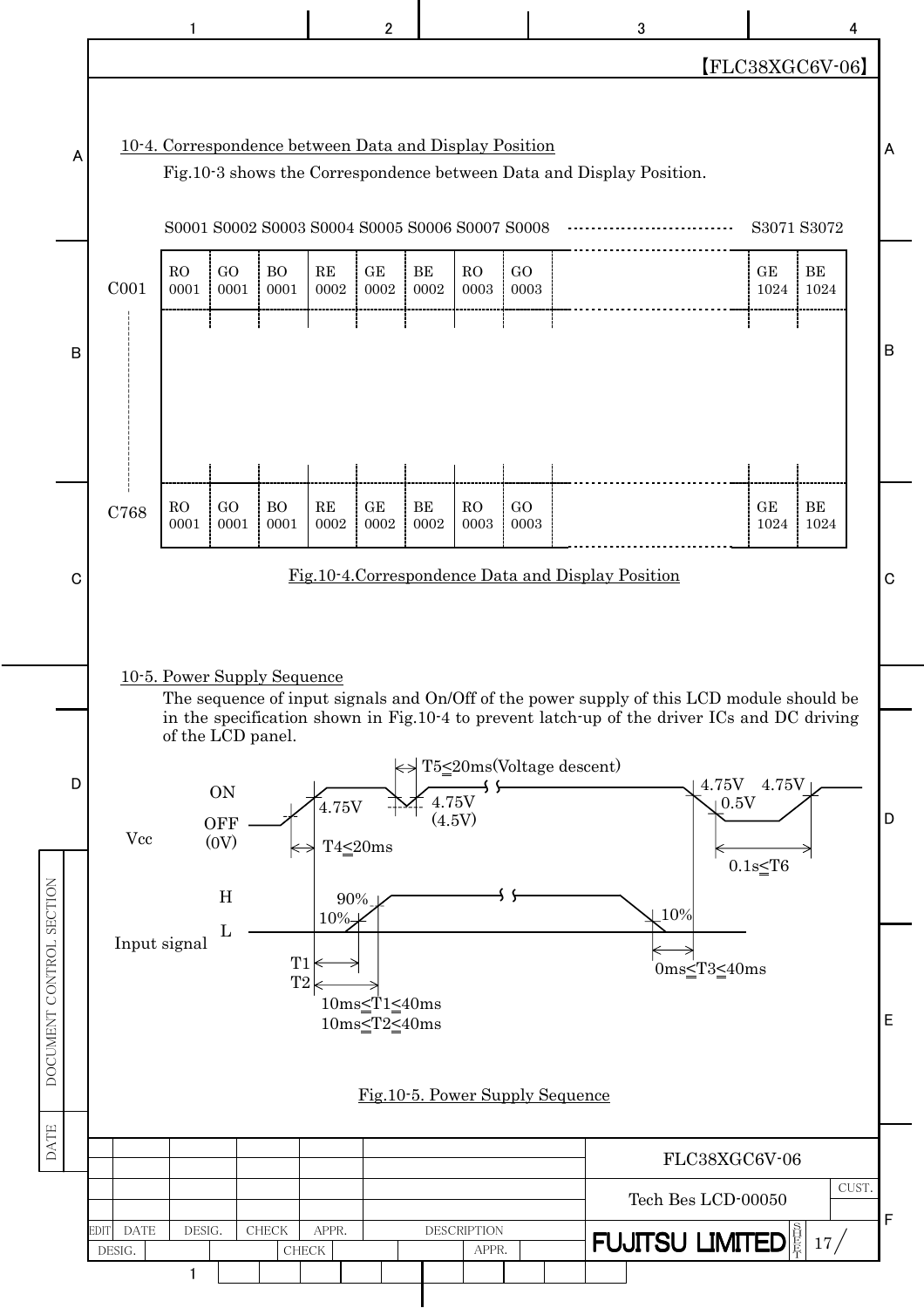|   |                            | 1                                    |                                                                                                  | 2                      |                                                                                                                                        |                  | 3                                                                                     |                                                                                               | 4           |
|---|----------------------------|--------------------------------------|--------------------------------------------------------------------------------------------------|------------------------|----------------------------------------------------------------------------------------------------------------------------------------|------------------|---------------------------------------------------------------------------------------|-----------------------------------------------------------------------------------------------|-------------|
|   |                            |                                      |                                                                                                  |                        |                                                                                                                                        |                  |                                                                                       | $[FLC38XGC6V-06]$                                                                             |             |
| A |                            |                                      | 11. BACKLIGHT SPECIFICATIONS<br>11-1. Pin Configuration for Backlight                            |                        |                                                                                                                                        |                  |                                                                                       |                                                                                               | A           |
|   |                            |                                      | and B) for the Backlight of this LCD module.                                                     |                        |                                                                                                                                        |                  |                                                                                       | Table 11-1(a) and 11-1(b) shows the description and pin assignment of the connectors $(CN-A)$ |             |
|   |                            |                                      | Table 11-1(a) Pin Assignment of $CN-A$                                                           |                        |                                                                                                                                        |                  | $Table 11-1(b) Pin Assignment of CN-B$                                                |                                                                                               |             |
|   | Pin<br>N <sub>0</sub>      | Signal                               |                                                                                                  | Function               | Pin<br>No.                                                                                                                             | Signal           |                                                                                       | Function                                                                                      |             |
| B | 1                          | V <sub>L</sub> 1                     | Power supply for CCFL 1                                                                          |                        | 1                                                                                                                                      | V <sub>L</sub> 3 |                                                                                       | Power supply for CCFL 3                                                                       | B           |
|   | $\overline{2}$             | V <sub>L</sub> 2                     | Power supply for CCFL 2                                                                          |                        | $\overline{2}$                                                                                                                         | V <sub>L</sub> 4 |                                                                                       | Power supply for CCFL 4                                                                       |             |
|   | 3                          | N <sub>C</sub>                       |                                                                                                  |                        | 3                                                                                                                                      | <b>NC</b>        |                                                                                       |                                                                                               |             |
|   | 4                          | <b>GND</b>                           |                                                                                                  | Ground (for $VL1$ , 2) | 4                                                                                                                                      | <b>GND</b>       |                                                                                       | Ground (for $VL3, 4$ )                                                                        |             |
|   |                            |                                      |                                                                                                  |                        | Cable color (CN-A and B): White at GND, Pink at VL1,2,3 and 4                                                                          |                  |                                                                                       |                                                                                               |             |
| C |                            | Connector<br>Supplier<br>11-2. CCFL  | : Housing<br>: Contact<br>User's Connector: Post with base<br>Supplier: SANKEN ELECTRIC CO., LTD |                        | $\therefore$ BHR-04VS-1<br>: SBH-001T-P0.5<br>: $SM04(4.0)B-BHS-1-TB$                                                                  |                  | : Japan Solderless Terminal Trading Company LTD. (J.S.T.)<br>Part No. KFN8319F315296Z |                                                                                               | $\mathbf C$ |
|   |                            |                                      |                                                                                                  |                        |                                                                                                                                        |                  |                                                                                       |                                                                                               |             |
| D |                            | 11-3. Life<br>(1) Working conditions | (1) Ambient temperature : $25 \pm 5^{\circ}$ C<br>$(2)$ Tube current(I <sub>L</sub> )            | :(7mA or less)         |                                                                                                                                        |                  | The life of the backlight is a minimum of 50,000 hours at the following conditions.   |                                                                                               | D           |
|   |                            | (2) Definition of life<br>$9 - 1.$   | 3 Lamp is flashing.                                                                              |                        | 2 The lamp cannot be lit by the breakdown voltage of 1500 Vvms.                                                                        |                  |                                                                                       | 1) Brightness becomes 50% or below 50% of the minimum brightness value shown in Table         |             |
|   |                            |                                      | 11-4. Lamp Assembly set (for replacement)<br>Type number: FLCL-16S (for upper and lower)         |                        | Lamp Assembly set (with charge) is prepared for maintenance.<br>This set consists of an upper lamp assembly and a lower lamp assembly. |                  |                                                                                       |                                                                                               | Ε           |
|   |                            |                                      |                                                                                                  |                        |                                                                                                                                        |                  |                                                                                       | FLC38XGC6V-06                                                                                 |             |
|   |                            |                                      |                                                                                                  |                        |                                                                                                                                        |                  | Tech Bes LCD-00050                                                                    |                                                                                               | CUST.       |
|   |                            |                                      |                                                                                                  |                        |                                                                                                                                        |                  |                                                                                       |                                                                                               |             |
|   | <b>EDIT</b><br><b>DATE</b> | DESIG.                               | <b>CHECK</b><br>APPR.                                                                            |                        | <b>DESCRIPTION</b>                                                                                                                     |                  | <b>FUJITSU LIMITED</b>                                                                | 18/                                                                                           | F           |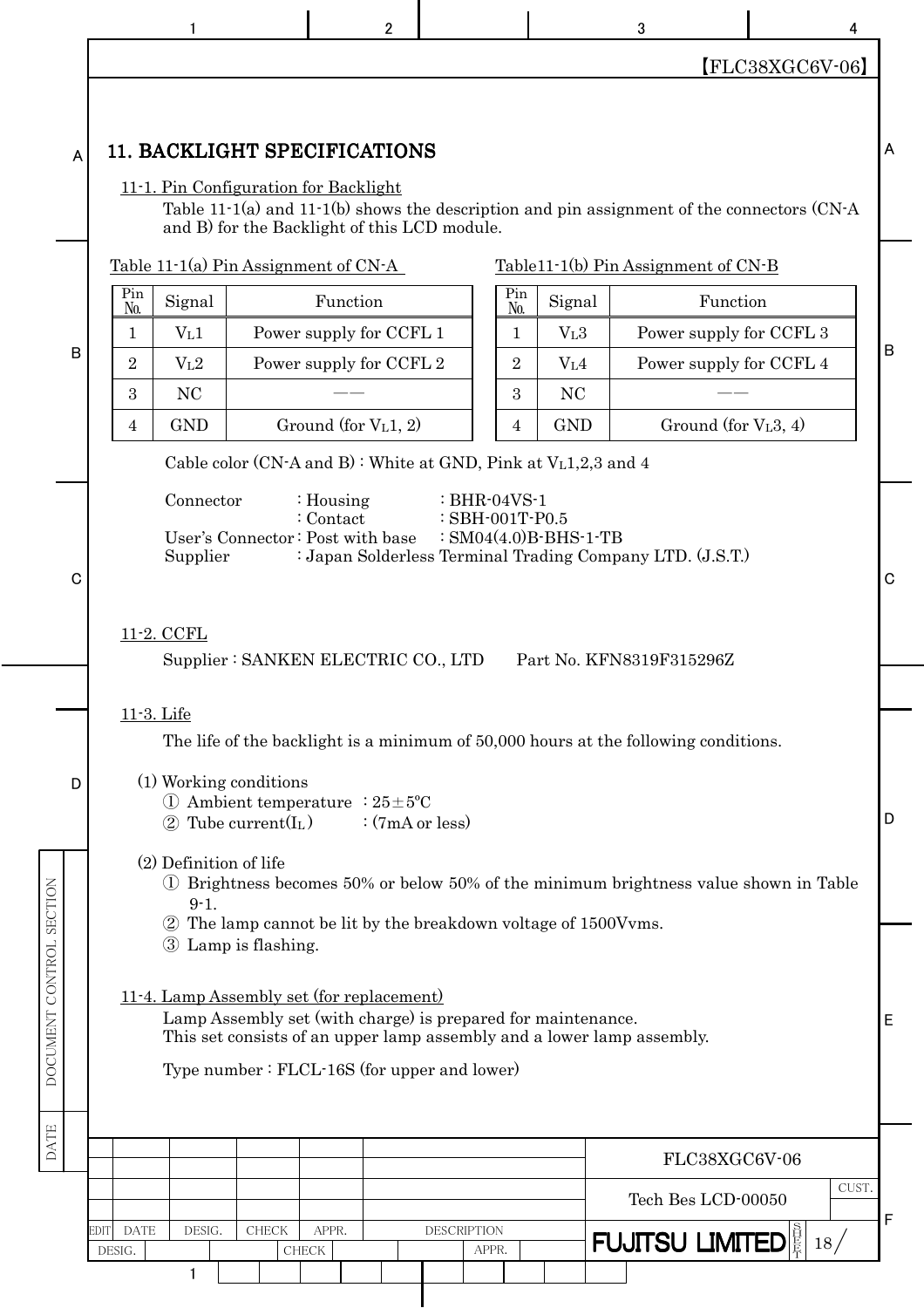|                          |                                                    |                                                                                  |                       | $\overline{2}$ |                                                                                                                                                                                       | 3                                                                                                                                                                                                                                                                                                                                                                                                                                                                                                                                    |                   | 4     |   |
|--------------------------|----------------------------------------------------|----------------------------------------------------------------------------------|-----------------------|----------------|---------------------------------------------------------------------------------------------------------------------------------------------------------------------------------------|--------------------------------------------------------------------------------------------------------------------------------------------------------------------------------------------------------------------------------------------------------------------------------------------------------------------------------------------------------------------------------------------------------------------------------------------------------------------------------------------------------------------------------------|-------------------|-------|---|
|                          |                                                    |                                                                                  |                       |                |                                                                                                                                                                                       |                                                                                                                                                                                                                                                                                                                                                                                                                                                                                                                                      | $[FLC38XGC6V-06]$ |       |   |
| Α                        | <b>12. APPEARANCE SPECIFICATIONS</b><br>12-1. Zone | ·Inside display dot area (304.1×228.1mm)<br>·Display dot area means active area. |                       |                | One pixel consists of 3 dots (red, green and blue).                                                                                                                                   |                                                                                                                                                                                                                                                                                                                                                                                                                                                                                                                                      |                   |       | A |
| B                        | $12-2$ . Bright spots                              | (1) Bright spots by the defect of TFT.                                           |                       |                |                                                                                                                                                                                       | • Foreign particle and scratch unharmful to display image, such as the foreign particle<br>under polarizer film but outside of the display area and scratch on metal bezel, backlight<br>module or polarizer film out of the display area, etc., are not counted.<br>. Visible under 5% but invisible under 2% ND filter  Low bright spot $\mathbb{R} \cdot \mathbb{G} \cdot \mathbb{B}$<br>. Invisible under bias of 5% ND filter  Not counted<br>(2) Bright spots by the light passing through tears, breaks, etc in color filter. |                   |       | B |
| $\mathbf C$              | 12-3. Test condition                               |                                                                                  |                       |                | should be a height of 50cm above the worktable.                                                                                                                                       | (3) Bright spots by the light passing through tears, breaks, etc in chromium mask.<br>. Inspector must observe the LCD screen from the normal direction under the illumination<br>by a single 20W fluorescent lamp. The distance between the LCD screen and the inspector                                                                                                                                                                                                                                                            |                   |       | C |
| D                        | 12-4. Specifications                               | · Frame frequency should be 60Hz.<br>Table 12-4 shows the appearance standard.   |                       |                | The vertical illuminance is 300 to 600 lux (reference value).<br>· Bright spot should be counted under entire black screen.<br>Dark spot should be counted under entire white screen. |                                                                                                                                                                                                                                                                                                                                                                                                                                                                                                                                      |                   |       |   |
|                          |                                                    | (a)                                                                              | with following rule.  |                | (b) $1/3 \leq S \leq 2/3$ : Considered as 0.5 dot.                                                                                                                                    | (Notel) Please do not mistake a single bright spot for a bright spot connection due to<br>$Cs$ (supplemental capacitance) line at the center of each dot.<br>(Note2) If a pixel is dark partially, it connects into the number of dark spots in accordance<br>S<1/3: Not count. Only one of 4 dark connection is allowed.                                                                                                                                                                                                            |                   |       | D |
| DOCUMENT CONTROL SECTION |                                                    | (C) $2/3 \leq S$                                                                 |                       |                | : Considered as 1 dot.<br>(S=Dark spot size/dot size)                                                                                                                                 |                                                                                                                                                                                                                                                                                                                                                                                                                                                                                                                                      |                   |       | Ε |
| DATE                     |                                                    |                                                                                  |                       |                |                                                                                                                                                                                       |                                                                                                                                                                                                                                                                                                                                                                                                                                                                                                                                      |                   |       |   |
|                          |                                                    |                                                                                  |                       |                |                                                                                                                                                                                       |                                                                                                                                                                                                                                                                                                                                                                                                                                                                                                                                      | FLC38XGC6V-06     | CUST. |   |
|                          | <b>DATE</b><br>DESIG.<br>EDITI<br>DESIG.           | <b>CHECK</b>                                                                     | APPR.<br><b>CHECK</b> |                | <b>DESCRIPTION</b><br>APPR.                                                                                                                                                           | Tech Bes LCD-00050<br><b>FUJITSU LIMITED</b>                                                                                                                                                                                                                                                                                                                                                                                                                                                                                         |                   | 19/   | F |
|                          | 1                                                  |                                                                                  |                       |                |                                                                                                                                                                                       |                                                                                                                                                                                                                                                                                                                                                                                                                                                                                                                                      |                   |       |   |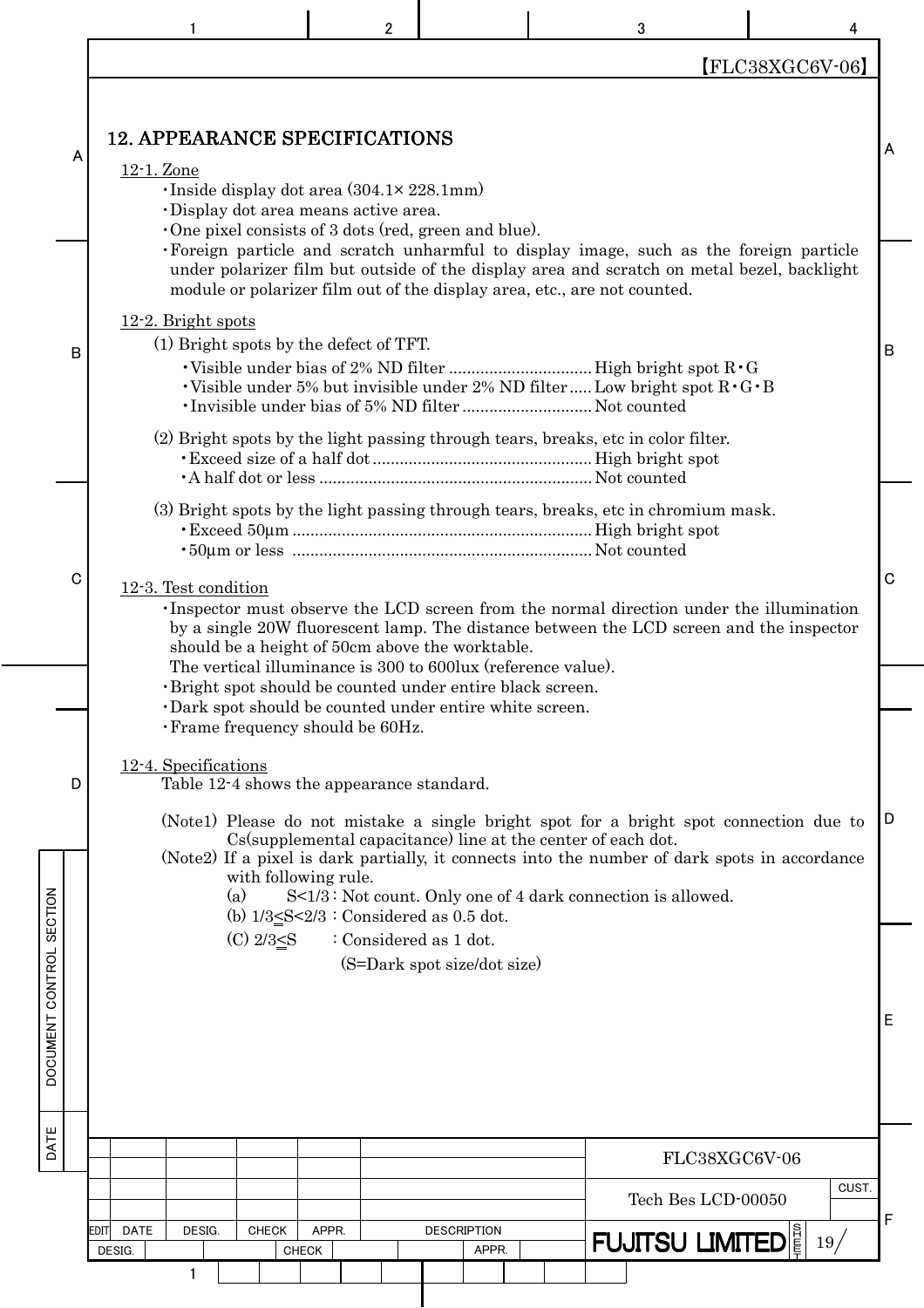|   |                |                                                                                       | $\overline{c}$ |                           |      | 3                                          |                                   | 4 |   |
|---|----------------|---------------------------------------------------------------------------------------|----------------|---------------------------|------|--------------------------------------------|-----------------------------------|---|---|
|   |                |                                                                                       |                |                           |      |                                            | $[FLC38XGC6V-06]$                 |   |   |
|   |                |                                                                                       |                |                           |      |                                            |                                   |   |   |
|   |                | Table 12-4. Appearance specifications                                                 |                |                           |      |                                            |                                   |   |   |
| A | No.            | Item                                                                                  |                |                           |      | Judgment method and standard               |                                   |   | A |
|   | $\mathbf{1}$   | Bright spot (high and Low)                                                            |                | $\leq$ 3 dots             |      |                                            | (Note 1)                          |   |   |
|   | $\overline{2}$ | Bright spot connection                                                                |                | $\leq1$ pair              |      |                                            | (Note 1)                          |   |   |
|   |                | (high and low)                                                                        |                |                           |      | (2 dot connection in horizontal only)      |                                   |   |   |
|   | 3              | Total of bright spot                                                                  |                | $<$ 3 dots                |      |                                            |                                   |   |   |
|   | 4              | Dark spot                                                                             |                | $< 6$ dots                |      |                                            | (Note 2)                          |   |   |
|   | 5              | Dark spot connection                                                                  |                | $\leq$ 3 pairs            |      |                                            | (Note 2)                          |   |   |
|   |                |                                                                                       |                |                           |      | (2 dot connection in horizontal only)      |                                   |   |   |
|   | 6              | Total of dark spot                                                                    |                | $< 6$ dots                |      |                                            | (Note 2)                          |   |   |
| В | $\overline{7}$ | Total of dot defect                                                                   |                |                           |      |                                            |                                   |   | B |
|   |                | (bright and dark)                                                                     |                | $\leq 6$ dots             |      |                                            |                                   |   |   |
|   | 8              | Distance of                                                                           | high-hgh       | $\geq 15$ mm              |      |                                            |                                   |   |   |
|   |                | bright spot                                                                           | others         | $>5$ mm                   |      |                                            |                                   |   |   |
|   | 9              | Distance of dark spot                                                                 |                | >5mm                      |      |                                            |                                   |   |   |
|   | 10             | Scratch on polarizer,                                                                 |                | $W \leq 0.03$             |      |                                            | Ignore                            |   |   |
|   |                | line shape                                                                            |                |                           |      | $L \leq 6$                                 | Ignore                            |   |   |
|   |                |                                                                                       |                | $0.03< W \leq 0.05$       |      | 6 < L < 12                                 | $\leq 3$                          |   |   |
|   |                |                                                                                       |                |                           |      | 12< L                                      | $\overline{0}$                    |   |   |
|   |                |                                                                                       |                |                           |      | $L \leq 0.6$                               | Ignore                            |   |   |
| C |                |                                                                                       |                | $0.05< W \leq 0.15$       |      | $0.6 < L \leq 5$                           | $\leq2$                           |   | C |
|   |                |                                                                                       |                |                           |      | 5< L                                       | $\overline{0}$                    |   |   |
|   |                |                                                                                       |                | $0.15< W \leq 0.3$        |      | $W \times L \leq 0.4$                      | <1                                |   |   |
|   |                |                                                                                       |                |                           |      | $0.4<\!\!W\!\times\!L$                     | $\boldsymbol{0}$                  |   |   |
|   |                |                                                                                       |                | 0.3< W                    |      |                                            | $\overline{0}$                    |   |   |
|   | 11             | Dent on polarizer,                                                                    |                |                           |      | $D \leq 0.2$                               | Ignore                            |   |   |
|   |                | dot shape                                                                             |                |                           |      | $0.2 < D \le 0.4$                          | $\leq 4$                          |   |   |
|   |                |                                                                                       |                |                           |      | 0.4 < D                                    | $\boldsymbol{0}$                  |   |   |
|   | 12             | Bubble in polarizer                                                                   |                |                           |      | $D \leq 0.4$                               | $\leq 4$                          |   |   |
|   |                |                                                                                       |                |                           |      | $0.4<$ D                                   | $\boldsymbol{0}$                  |   |   |
| D | 13             | Black white spot                                                                      |                |                           |      | $D \leq 0.5$                               | $\leq 4$                          |   |   |
|   |                | (Foreign circular matter)                                                             |                |                           |      | 0.5 < D                                    | $\overline{0}$                    |   | D |
|   | 14             | Light leakage by foreign                                                              |                |                           | 1dot |                                            | Ignore                            |   |   |
|   |                | articles                                                                              |                | S < 1/3                   |      | Consecutive 2~3 dots                       | $\leq 3$                          |   |   |
|   |                |                                                                                       |                |                           |      | Consecutive 4~5 dots<br>Consecutive 6 dots | $\leq$ 2                          |   |   |
|   |                |                                                                                       |                |                           |      | $1/3 \leq S < 2/3$                         | $\mathbf{0}$<br>Dot defect $+0.5$ |   |   |
|   |                |                                                                                       |                |                           |      |                                            | Dot defect +1                     |   |   |
|   |                |                                                                                       |                | $W \leq 0.03$             |      | $2/3 \leq S$                               | Ignore                            |   |   |
|   | 15             | Lints,                                                                                |                |                           |      | L < 6                                      | Ignore                            |   |   |
|   |                | black/white line                                                                      |                | $0.03< W \leq 0.05$       |      | 6 < L < 12                                 | $<$ 3                             |   |   |
|   |                |                                                                                       |                |                           |      | 12< L                                      | 0                                 |   |   |
|   |                |                                                                                       |                |                           |      | L<0.6                                      | Ignore                            |   | E |
|   |                |                                                                                       |                | $0.05<\!\!W\!\leq\!\!0.1$ |      | $0.6 < L \leq 5$                           | $\leq$ 2                          |   |   |
|   |                |                                                                                       |                |                           |      | $5<$ L                                     | $\overline{0}$                    |   |   |
|   |                |                                                                                       |                | 0.1 < W                   |      | $(W+L)/2=D$                                | Conform to No.13                  |   |   |
|   |                | D:Average diameter [mm], W:Width [mm], L:Length [mm], S=(bright spot size)/(dot size) |                |                           |      |                                            |                                   |   |   |
|   |                |                                                                                       |                |                           |      |                                            |                                   |   |   |
|   |                |                                                                                       |                |                           |      |                                            | FLC38XGC6V-06                     |   |   |

|      |             |        |  |              |              |  |  |                    |  |  | FLC38XGC6V-06                            |  |
|------|-------------|--------|--|--------------|--------------|--|--|--------------------|--|--|------------------------------------------|--|
|      |             |        |  |              |              |  |  |                    |  |  | CUST<br>Tech Bes LCD-00050               |  |
| EDIT | <b>DATE</b> | DESIG. |  | <b>CHECK</b> | APPR.        |  |  | <b>DESCRIPTION</b> |  |  | $ $ FUJITSU LIMITED $ _2^{\frac{8}{5}} $ |  |
|      | DESIG.      |        |  |              | <b>CHECK</b> |  |  | APPR.              |  |  | 20                                       |  |
|      |             |        |  |              |              |  |  |                    |  |  |                                          |  |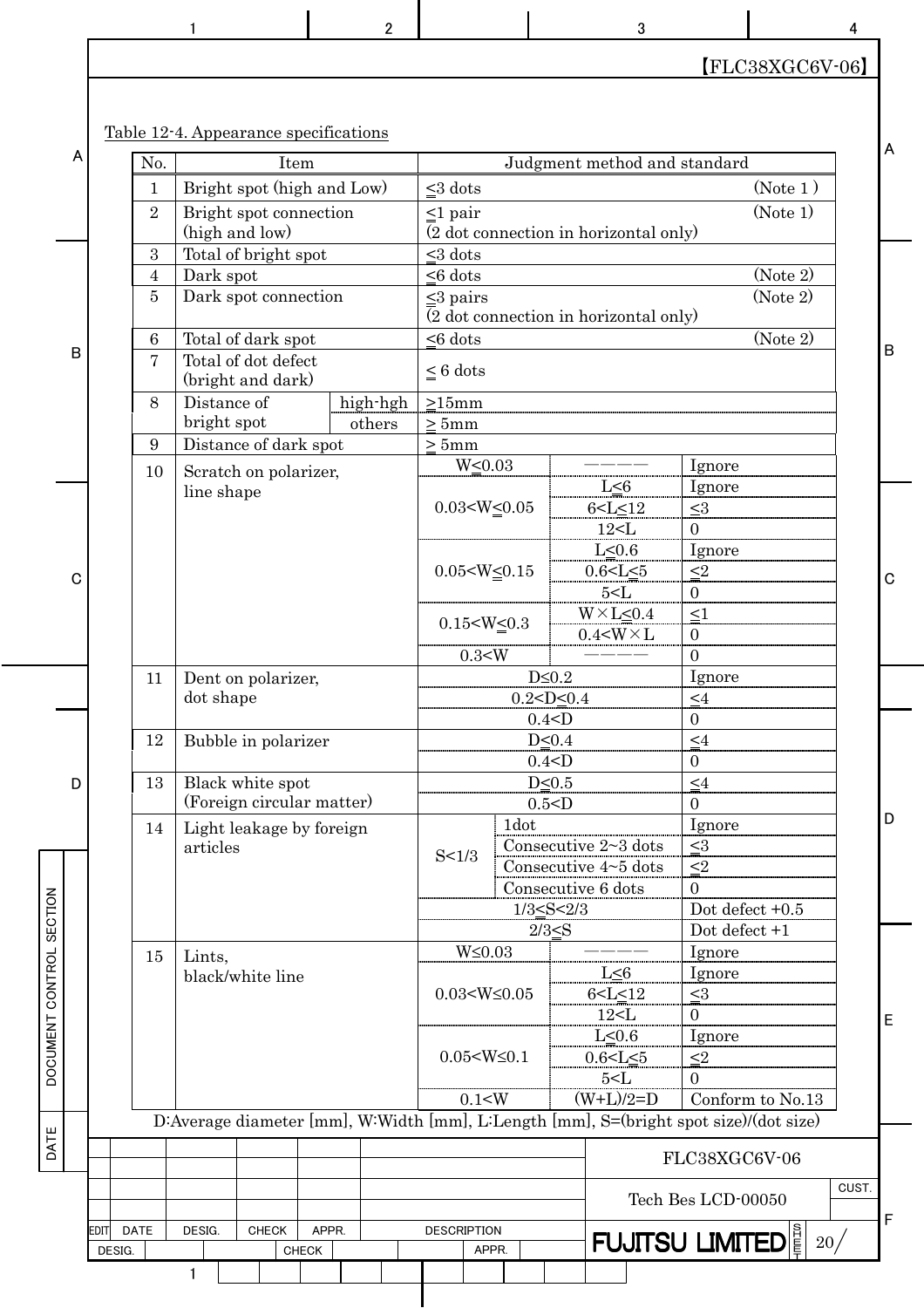【FLC38XGC6V-06】

## 13. ENVIRONMENTAL SPECIFICATIONS

EDIT DATE DESIG. CHECK APPR. DESCRIPTION

DESIG. CHECK CHECK APPR.

 $\mathbf{1}$ 

DATE DOCUMENT CONTROL SECTION

DATE

DOCUMENT CONTROL SECTION

A

Table 13-1 shows the environmental specifications.

| Table 13-1. Environmental Specifications |  |
|------------------------------------------|--|
|                                          |  |

|             |             | <u> Table 13-1. Environmental Specifications</u> |                                                                                   |                                                                                            |              |
|-------------|-------------|--------------------------------------------------|-----------------------------------------------------------------------------------|--------------------------------------------------------------------------------------------|--------------|
|             | Item        |                                                  | Condition                                                                         | Remark                                                                                     |              |
|             | Temperature | Operation                                        | $0 - 50$ °C                                                                       | Temperature on surface of                                                                  |              |
| B           |             | Storage                                          | $-20 - 60$ °C                                                                     | LCD panel (display area.)                                                                  | $\, {\bf B}$ |
|             | Humidity    | Operation                                        | 20~85%RH                                                                          | Maximum wet-bulb temperature                                                               |              |
|             |             | Storage                                          | 5~85%RH                                                                           | should not exceed 29°C.<br>No condensation.                                                |              |
|             | Vibration   | Non-operation                                    | 10~500Hz, 1 cycle/20minute,<br>2G, 1.5mm max, 2hour each X,<br>Y and Z directions | For single module without<br>package.                                                      |              |
|             | Shock       | Non-operation                                    | 50G, 6ms, 1time each<br>$\pm X$ , $\pm Y$ and $\pm Z$ directions.                 |                                                                                            |              |
| $\mathbf C$ |             |                                                  | Table 13-2. Shock Resistance Standard when Module is Packaged                     | NOTE: Table 13-2 and Fig. 13-1 show the shock resistance standard when module is packaged. | $\mathbf C$  |
|             |             | Dropping location                                | Dropping height                                                                   | Count                                                                                      |              |
|             |             | $A \sim J$                                       | 60cm                                                                              | 1 time                                                                                     |              |
| D           |             | F (Side face)                                    | G (Top face)                                                                      | J (Rear face)<br>$C$ (Edge)<br>E (Side face)                                               | D            |
|             |             | I (Front face) D (Edge)                          | H (Bottom face)<br>Fig. 13-1. Direction to apply shock to package                 | B (Edge)<br>A (Corner)                                                                     | E            |
|             |             |                                                  |                                                                                   | FLC38XGC6V-06                                                                              |              |
|             |             |                                                  |                                                                                   | CUST.<br>Tech Bes LCD-00050                                                                |              |
|             |             |                                                  |                                                                                   |                                                                                            |              |

 $\begin{array}{ccccccccccccccccc}\n1 & 1 & 1 & 2 & 2 & 3 & 3 & 4\n\end{array}$ 

A

21

F

 $\tt FUJITSU LIMITED \Big|_F^{\frac{8}{5}}\Big|\, {\rm 21}/\, \Big|$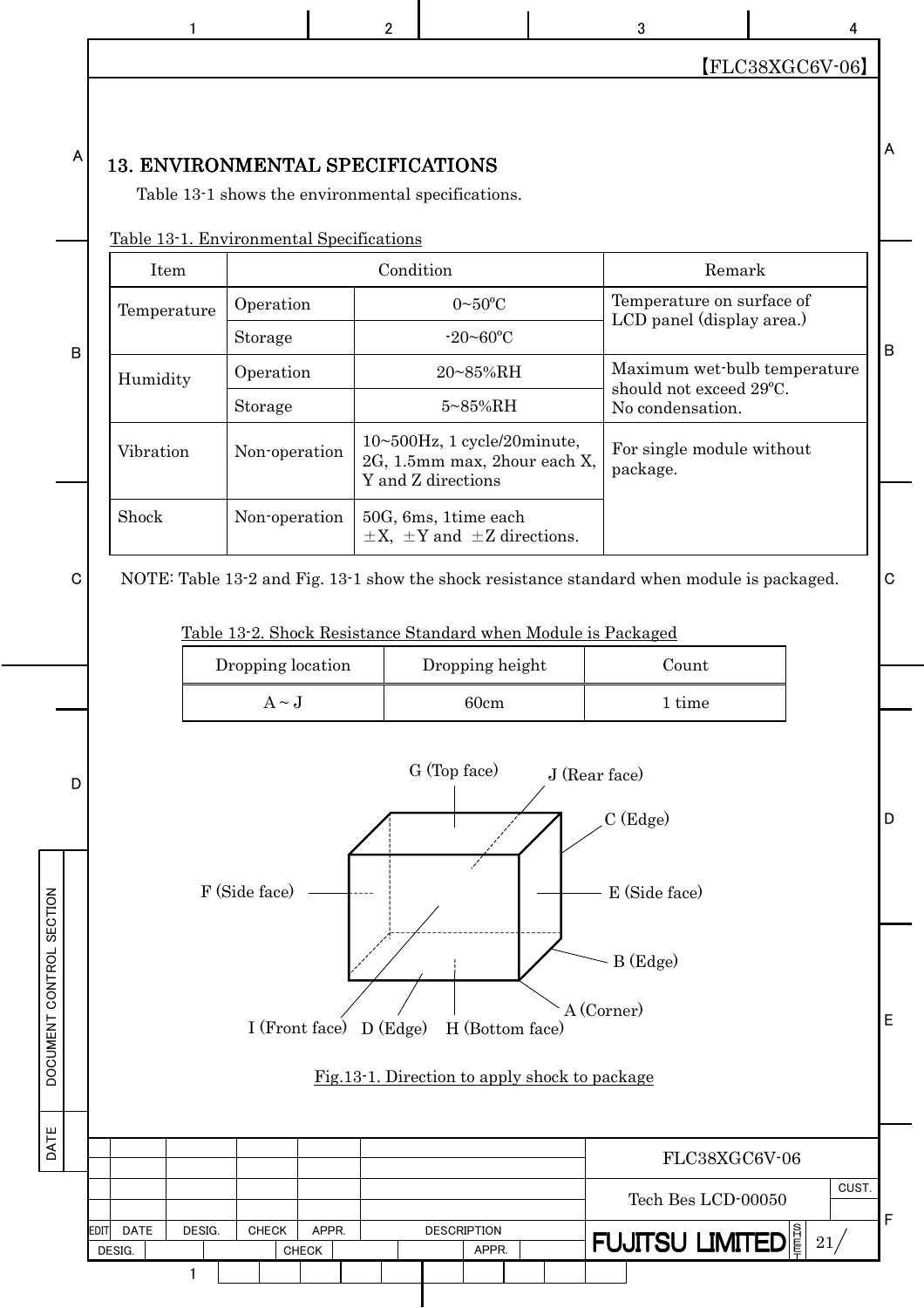|                          |                                                                                                                                                                                                                                    | $\mathbf{2}$                                                                                                                                                                                             | 3                                                     | 4                                                                  |
|--------------------------|------------------------------------------------------------------------------------------------------------------------------------------------------------------------------------------------------------------------------------|----------------------------------------------------------------------------------------------------------------------------------------------------------------------------------------------------------|-------------------------------------------------------|--------------------------------------------------------------------|
|                          |                                                                                                                                                                                                                                    |                                                                                                                                                                                                          |                                                       | $[FLC38XGC6V-06]$                                                  |
|                          | 14. INDICATIONS<br>This module has the following indications.                                                                                                                                                                      |                                                                                                                                                                                                          |                                                       |                                                                    |
| A                        | (1) Product name                                                                                                                                                                                                                   | : LCD unit                                                                                                                                                                                               |                                                       |                                                                    |
|                          | (2) Model number                                                                                                                                                                                                                   | $: FLC38XGC6V-06$                                                                                                                                                                                        |                                                       |                                                                    |
|                          |                                                                                                                                                                                                                                    | $(3)$ Product drawing number: NA19020 C281 or NA19020 C291                                                                                                                                               |                                                       |                                                                    |
|                          | (4) Manufacturing number : $8$                                                                                                                                                                                                     | Y<br>$0\quad 0\quad 0$                                                                                                                                                                                   | Serial number<br>(To be reset every month on 1st.)    |                                                                    |
| В                        |                                                                                                                                                                                                                                    |                                                                                                                                                                                                          | Manufacturing month<br>$(Oct. = X, Nov. =Y, Dec. =Z)$ |                                                                    |
|                          |                                                                                                                                                                                                                                    |                                                                                                                                                                                                          | Last digit of manufacturing year.                     |                                                                    |
|                          | (5) Version number                                                                                                                                                                                                                 | $: 01A$ (Example)                                                                                                                                                                                        |                                                       |                                                                    |
|                          |                                                                                                                                                                                                                                    | -1st 2 digits "01" means operational version.<br>-3rd alphabet means functional version.                                                                                                                 |                                                       |                                                                    |
|                          | (6) Country of origin                                                                                                                                                                                                              | : MADE IN JAPAN (NA19020-C281)<br>MADE IN TAIWAN(NA19020-C291)                                                                                                                                           |                                                       |                                                                    |
| C                        | (7) Company name                                                                                                                                                                                                                   | : FUJITSU LIMITED                                                                                                                                                                                        |                                                       |                                                                    |
|                          |                                                                                                                                                                                                                                    | (8) Disposal method of cold-cathode tubes. (See Fig. 14-1)                                                                                                                                               |                                                       |                                                                    |
|                          |                                                                                                                                                                                                                                    | $(9)$ Caution when changing cold-cathode tubes. (See Fig. 14-2)                                                                                                                                          |                                                       |                                                                    |
|                          |                                                                                                                                                                                                                                    |                                                                                                                                                                                                          |                                                       |                                                                    |
| D                        | • THIS TFT COLOR LCD<br>CONTAINS COLD CATHODE<br>FLUORESCENT LAMPS. PLEASE<br><b>FOLLOW LOCAL ORDINANCES</b><br>OR REGULATIONS FOR ITS DISPOSAL.<br>・当該液晶ディスプレイユニットには<br>蛍光管が組み込まれていますので、<br>地方自治体の条例または規則に従って<br>廃棄して下さい。<br>ANS> | WHEN CHANGING COLD CATHODE FLUO-<br>RESCENT LAMPS, FOLLOW OPERATING<br>SPECIFICATIONS. ESPECIALLY BE CAREFUL<br>BOUT THE LAMPS SIDE-EDGE.<br>蛍光管の交換は作業仕様書に従っ<br>て行って下さい。特に蛍光管ホル<br>ダ側面のエッジに気をつけて下さ<br>い。 | FLC38XGC6V-06<br>NA19020-C281<br>ANS                  | <b>LCD</b> unit<br>0X50015<br>01A<br>MADE IN JAPAN/FUJITSU LIMITED |
|                          | $Fig.14-1$                                                                                                                                                                                                                         | $Fig.14-2$                                                                                                                                                                                               |                                                       | Fig.14-3 Product label (example)                                   |
|                          |                                                                                                                                                                                                                                    |                                                                                                                                                                                                          |                                                       |                                                                    |
|                          | 15. PACKAGING<br>Separately specified in packaging specifications.                                                                                                                                                                 |                                                                                                                                                                                                          |                                                       |                                                                    |
|                          | 15-1. Packaging specifications                                                                                                                                                                                                     |                                                                                                                                                                                                          |                                                       |                                                                    |
| DOCUMENT CONTROL SECTION | (1) 5 LCD modules / 1 package.                                                                                                                                                                                                     |                                                                                                                                                                                                          |                                                       |                                                                    |
|                          |                                                                                                                                                                                                                                    | (2) Weight: approximately $10\text{kg}/1$ package.                                                                                                                                                       |                                                       |                                                                    |
|                          |                                                                                                                                                                                                                                    | (3) Outline dimensions : $353mm$ (W) $\times 268mm$ (D) $\times 462mm$ (H)                                                                                                                               |                                                       |                                                                    |
|                          | 15-2. Packaging method                                                                                                                                                                                                             |                                                                                                                                                                                                          |                                                       |                                                                    |
| <b>DATE</b>              |                                                                                                                                                                                                                                    | Fig.15-2 (a),(b),(c),(d) show the packing method.                                                                                                                                                        |                                                       |                                                                    |
|                          |                                                                                                                                                                                                                                    |                                                                                                                                                                                                          |                                                       | FLC38XGC6V-06                                                      |
|                          |                                                                                                                                                                                                                                    |                                                                                                                                                                                                          |                                                       | CUST.                                                              |
|                          | 03 20010109                                                                                                                                                                                                                        | Correct $15-1(3)$                                                                                                                                                                                        | Tech Bes LCD-00050                                    |                                                                    |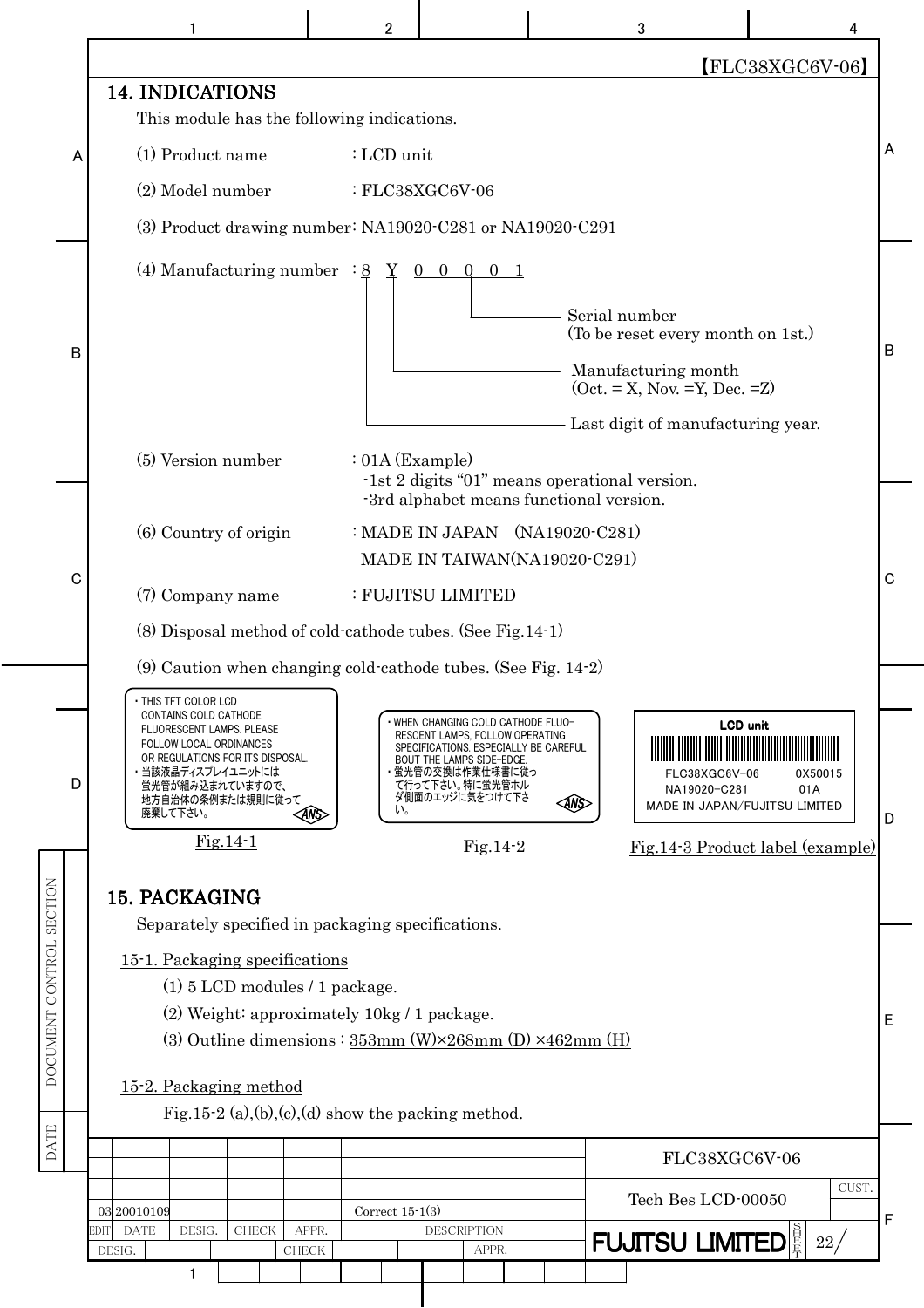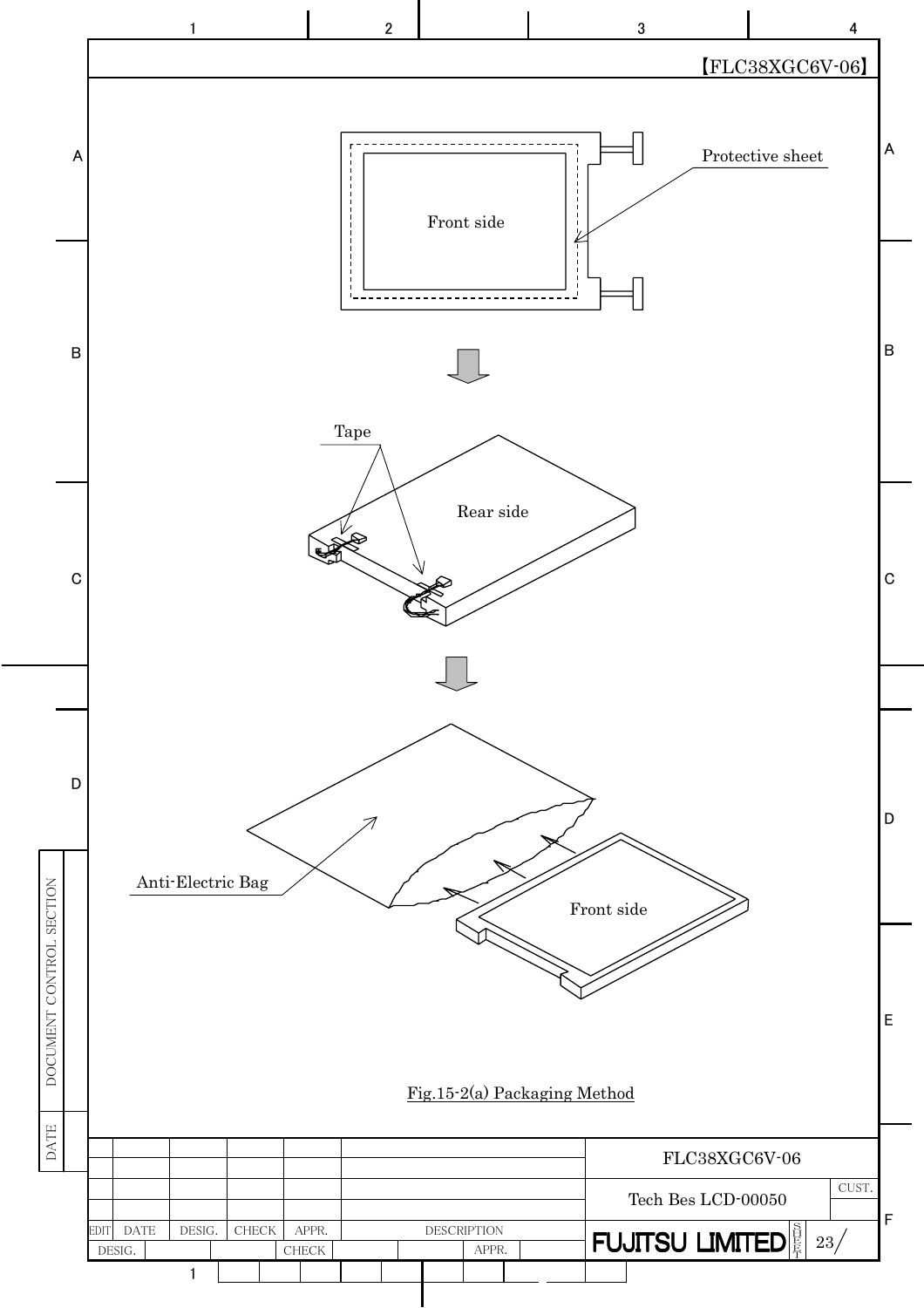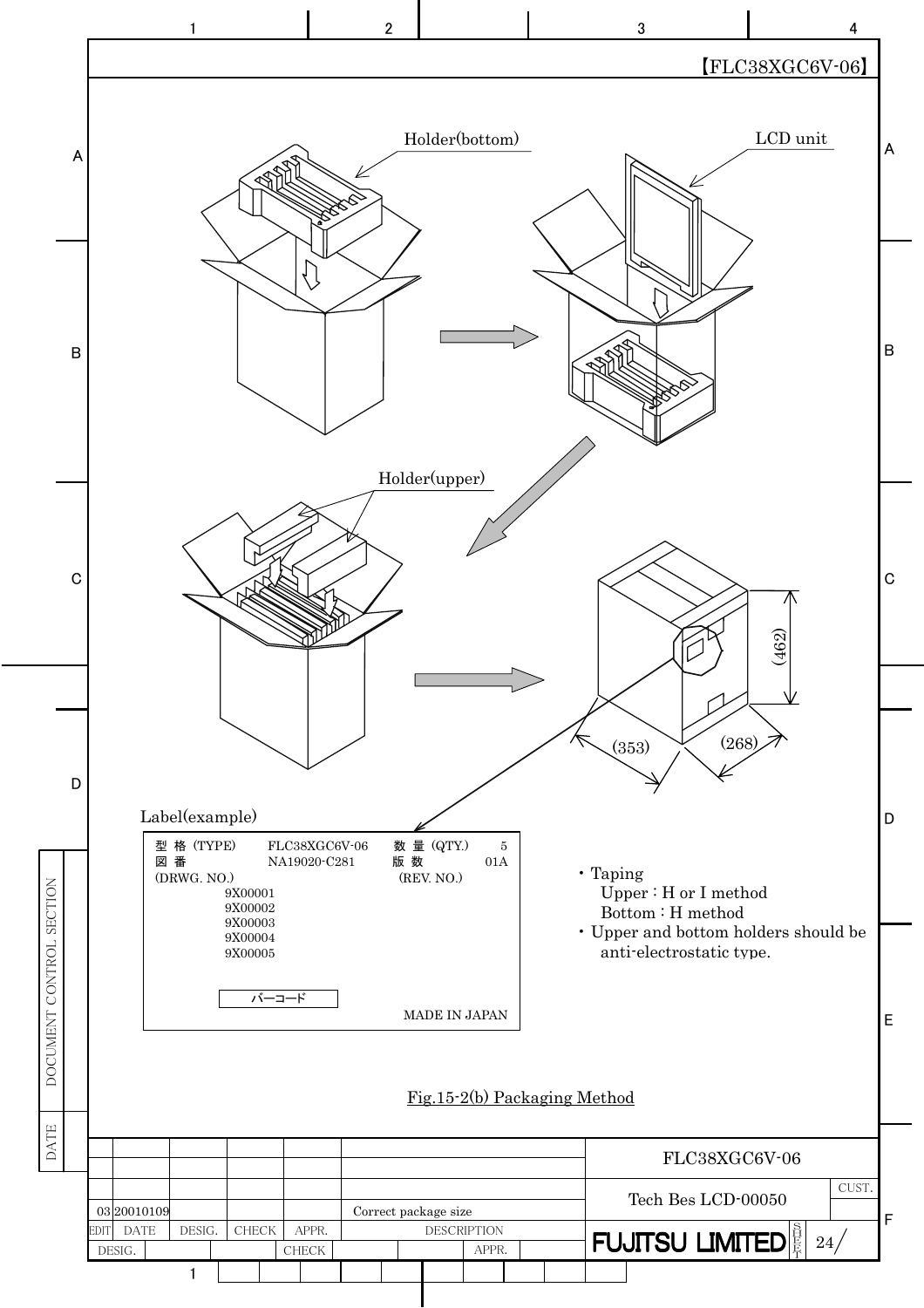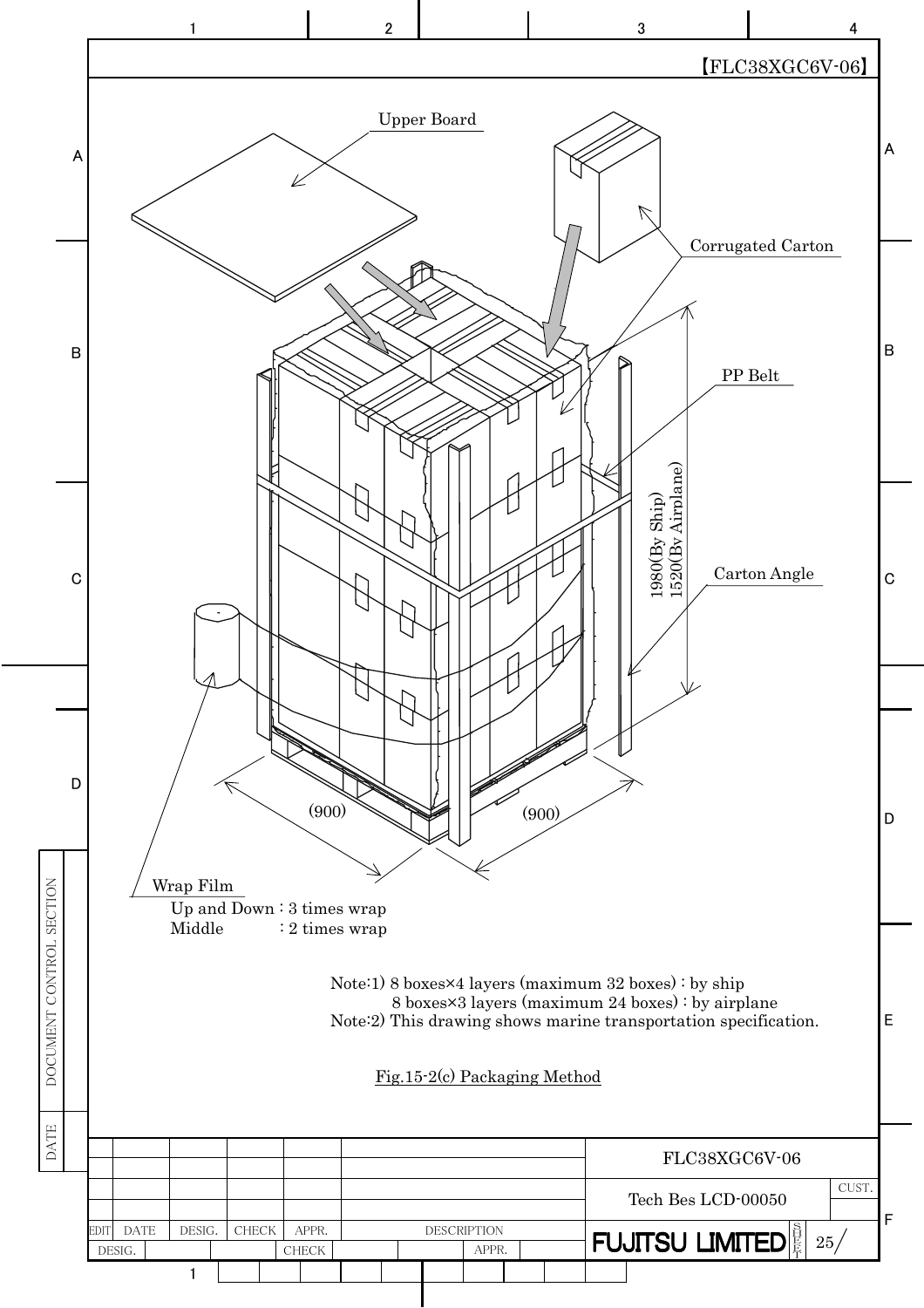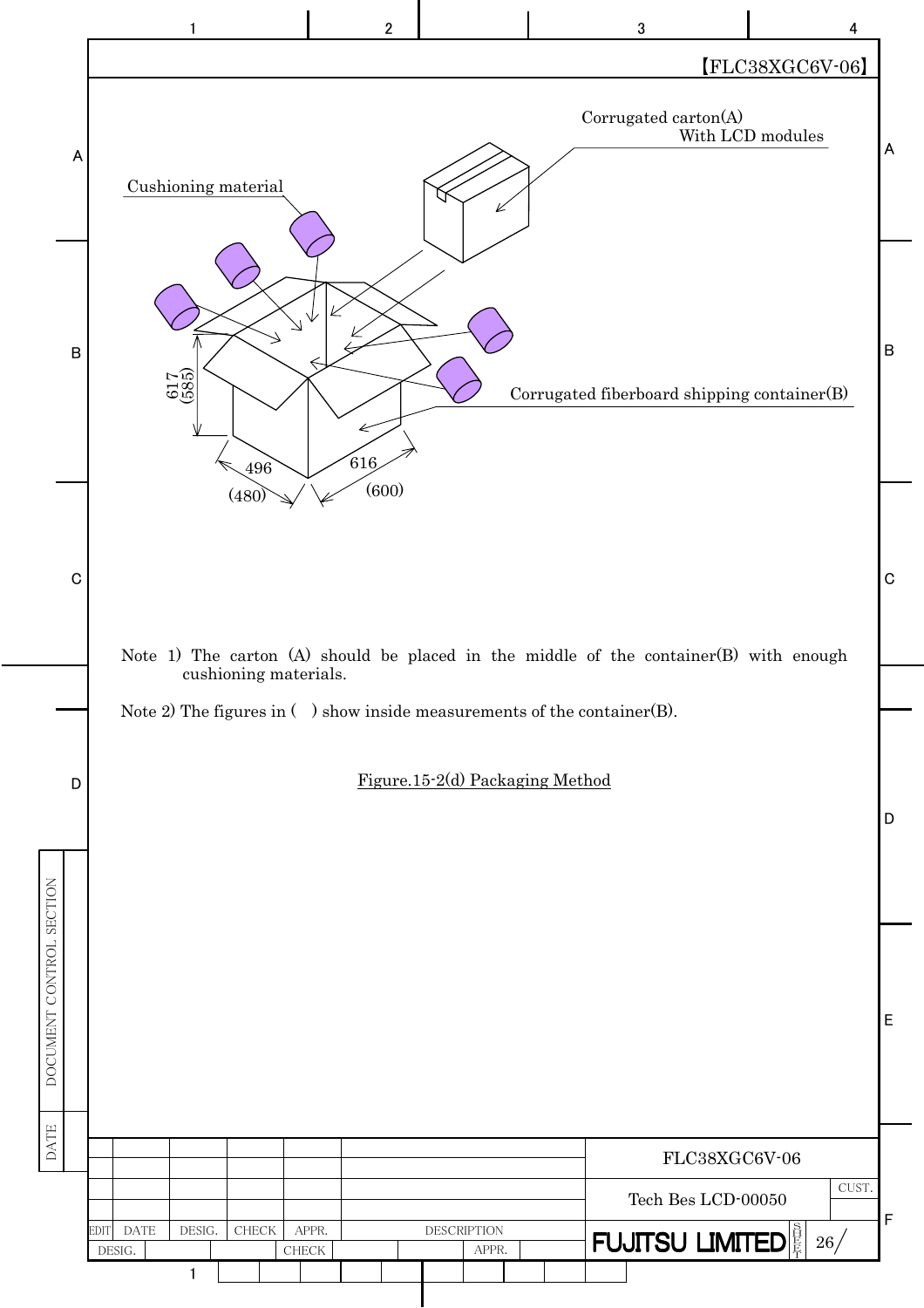|                          |   |                               |        |                             |                       | 2                                                                                                                        |                             | 3                                                                                                                                                                                                                                                                                                                                 | 4                 |   |
|--------------------------|---|-------------------------------|--------|-----------------------------|-----------------------|--------------------------------------------------------------------------------------------------------------------------|-----------------------------|-----------------------------------------------------------------------------------------------------------------------------------------------------------------------------------------------------------------------------------------------------------------------------------------------------------------------------------|-------------------|---|
|                          |   |                               |        |                             |                       |                                                                                                                          |                             |                                                                                                                                                                                                                                                                                                                                   | $[FLC38XGC6V-06]$ |   |
|                          | A | 16. WARRANTY                  |        |                             |                       |                                                                                                                          |                             | The warranty period is one year after manufacturing. Products which fail during this period are<br>repaired or replaced without charge, unless the failure is caused by user.                                                                                                                                                     |                   | A |
|                          |   | 17. PRECAUTIONS               |        |                             |                       | Adhere to the following precautions to properly use this LCD module.                                                     |                             |                                                                                                                                                                                                                                                                                                                                   |                   |   |
|                          | B |                               |        | $\Phi$ (1) Fail safe design |                       | levels and other abnormal operating conditions.                                                                          |                             | LCD module has an inherent chance of failure. Customers must protect against injury,<br>damage or loss from such failures by incorporating safety design measures into your<br>facility and equipment such as redundancy, fire protection, and prevention of over-current                                                         |                   | B |
|                          |   |                               |        | (2) Handling of LCD panel   |                       |                                                                                                                          |                             |                                                                                                                                                                                                                                                                                                                                   |                   |   |
|                          |   |                               |        | malfunction.                |                       | (DD <sub>o</sub> not apply any strong mechanical shock to the LCD panel.)                                                |                             | Since the LCD panel is made of glass, excessive shock may damage the panel or cause a                                                                                                                                                                                                                                             |                   |   |
|                          |   |                               |        |                             |                       | 2Do not press hard on the LCD panel surface.                                                                             |                             | In the LCD panel, the gap between two glass plates is kept precisely and uniformly to                                                                                                                                                                                                                                             |                   |   |
|                          | C |                               |        | following troubles occurs.  |                       | (a) Ununiformity of color<br>(b) Orientation of liquid crystal becomes disordered<br>shut off once then turned on again. |                             | maintain display's characteristics and reliability. If this panel is pressed hard, the<br>Problem (a) returns to normal after a while. Problem (b) returns to normal if power is<br>However these operations should be avoided to insure reliability.                                                                             |                   | C |
|                          |   |                               |        |                             |                       | 3Do not scratch the polarizer film on the LCD panel surface.                                                             |                             | Do not press or rub the display surface with a hard tool, pincet, etc.                                                                                                                                                                                                                                                            |                   |   |
|                          |   |                               |        | (deer skin, etc.)           |                       |                                                                                                                          |                             | • For handling, use cotton or conductive gloves so that the display surface is not stained.<br>• For If the display surface is stained by dust or dirt, clean it as follows with a soft cloth                                                                                                                                     |                   |   |
|                          | D |                               |        | or ethanol.                 |                       | [Dust] Wipe off with a soft cloth. (do not rub.)<br>the polarizer and the LCD panel.                                     |                             | [Dirt] Wipe off lightly with a soft cloth after soaking in the clear water and squeezing<br>hard out of water drops. Only if the dirt is hardly wiped off, use isopropyl alcohol<br>Be careful not to splash the water or the solvent and water penetrated between                                                                |                   | D |
|                          |   |                               |        | etc.                        |                       |                                                                                                                          |                             | Do not use solvents such as ketone (acetone, etc.) and aromatics (xylene, toluene,<br>If saliva or water drops are left for long time, it may deform partial deformation or<br>discolored. Wipe off immediately in the same way as for dirt.<br>Do not allow oil to adhere to the module, since the cleaning of oil is difficult. |                   |   |
| DOCUMENT CONTROL SECTION |   |                               |        | quality may decline.        |                       |                                                                                                                          |                             | 4) Do not place or contact objects on the display surface for a long period of time.<br>That's because this may make some parts of the LCD module distorted and the display                                                                                                                                                       |                   | Ε |
|                          |   |                               |        |                             |                       |                                                                                                                          |                             |                                                                                                                                                                                                                                                                                                                                   |                   |   |
| <b>DATE</b>              |   |                               |        |                             |                       |                                                                                                                          |                             | FLC38XGC6V-06                                                                                                                                                                                                                                                                                                                     |                   |   |
|                          |   | 04 20010706                   |        |                             |                       | Add 17.(1)                                                                                                               |                             | Tech Bes LCD-00050                                                                                                                                                                                                                                                                                                                | CUST.             | F |
|                          |   | <b>DATE</b><br>EDIT<br>DESIG. | DESIG. | <b>CHECK</b>                | APPR.<br><b>CHECK</b> |                                                                                                                          | <b>DESCRIPTION</b><br>APPR. | <b>FUJITSU LIMITED</b>                                                                                                                                                                                                                                                                                                            | 27/               |   |
|                          |   |                               | 1      |                             |                       |                                                                                                                          |                             |                                                                                                                                                                                                                                                                                                                                   |                   |   |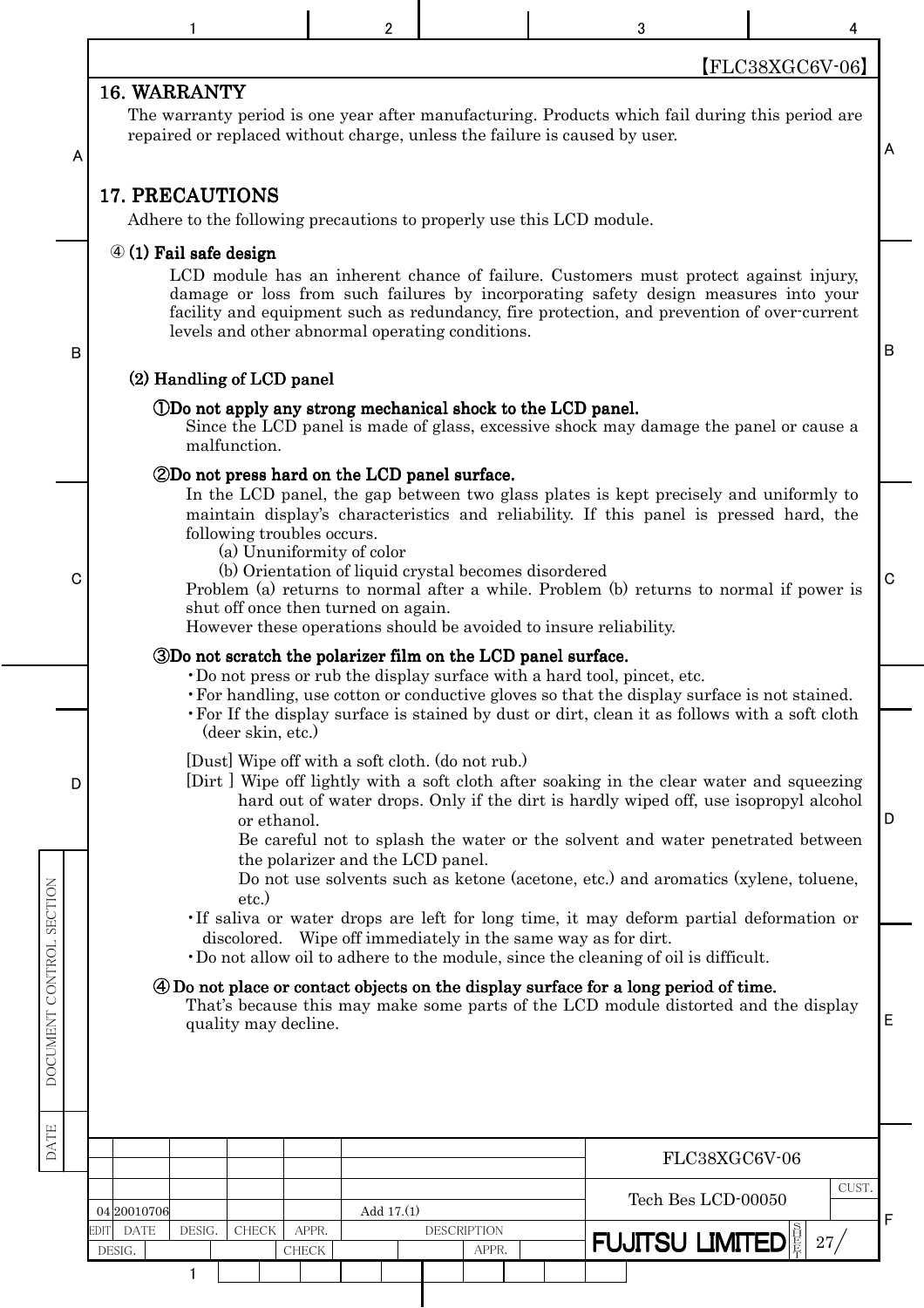|                          |             |                     |                            |                    | 2                                                |                                                                                               | 3                                                                                                                                                     | 4                                                                                                                                                                                                                                                                       |   |
|--------------------------|-------------|---------------------|----------------------------|--------------------|--------------------------------------------------|-----------------------------------------------------------------------------------------------|-------------------------------------------------------------------------------------------------------------------------------------------------------|-------------------------------------------------------------------------------------------------------------------------------------------------------------------------------------------------------------------------------------------------------------------------|---|
|                          |             |                     |                            |                    |                                                  |                                                                                               |                                                                                                                                                       | FLC38XGC6V-06                                                                                                                                                                                                                                                           |   |
|                          |             |                     | (3) Handling of LCD module |                    |                                                  |                                                                                               |                                                                                                                                                       |                                                                                                                                                                                                                                                                         |   |
|                          | A           |                     | may decrease.              |                    |                                                  | (DDo not pull the cold-cathode tube cable strongly.                                           |                                                                                                                                                       | If the cable is pulled with the loaf of 2kg or more, the cable may be damaged or reliability                                                                                                                                                                            | A |
|                          |             |                     |                            |                    |                                                  |                                                                                               | <b>ZAssemble the module into user's system in a dust free environment.</b><br>If conductive foreign matter adheres to the module, failures may occur. |                                                                                                                                                                                                                                                                         |   |
|                          |             |                     |                            |                    |                                                  | <b>Take anti-static measures for assembling the module.</b>                                   | Since the LCD module contains CMOS-ICs, the following considerations are necessary.                                                                   |                                                                                                                                                                                                                                                                         |   |
|                          |             |                     |                            | conductive gloves. |                                                  |                                                                                               |                                                                                                                                                       | • For assembling the module, operator should be grounded and wear cotton or                                                                                                                                                                                             |   |
|                          | B           |                     |                            |                    |                                                  |                                                                                               | electrostatic shielding in order to discharge static electricity via an earth wire.                                                                   | • Floor of work area and work table to assemble the LCD module should be covered with                                                                                                                                                                                   | B |
|                          |             |                     |                            |                    |                                                  |                                                                                               | • If necessary, ground operation tools (soldering iron, radio pliers, pincet, etc.).                                                                  |                                                                                                                                                                                                                                                                         |   |
|                          |             |                     | assembled.                 |                    |                                                  |                                                                                               |                                                                                                                                                       | • Do not take the module out of the conductive bag until the time when the module is                                                                                                                                                                                    |   |
|                          |             |                     |                            |                    |                                                  | · Assemble the module under low humidity (50%RH or less).                                     |                                                                                                                                                       |                                                                                                                                                                                                                                                                         |   |
|                          |             |                     |                            |                    |                                                  |                                                                                               | 4Do not pull the connecting cable on the rear face of the LCD module strongly.                                                                        |                                                                                                                                                                                                                                                                         |   |
|                          |             |                     |                            |                    |                                                  | 5Do not disassemble or remodel the LCD module.<br>quality and reliability may not be assured. |                                                                                                                                                       | If this LCD module is disassembled or remodeled, it may have some trouble, or the display                                                                                                                                                                               |   |
|                          | $\mathbf C$ |                     |                            |                    | (4) Precautions for operating the LCD module     |                                                                                               |                                                                                                                                                       |                                                                                                                                                                                                                                                                         | C |
|                          |             |                     |                            |                    |                                                  | 10 Adhere to the specified power supply sequence.                                             | liquid crystal, and a failure or serious deterioration in display quality may occur.                                                                  | If not followed, the CMOS-IC may cause a latch-up, or the DC voltage may be applied the                                                                                                                                                                                 |   |
|                          |             |                     | environment.               |                    |                                                  | 2 Do not operate the LCD module when condensation is present.                                 |                                                                                                                                                       | If the LCD module is operated when condensation is on the terminals of the LCD panel.<br>the terminals cause electrochemical reaction, and may reach disconnection. Condensation<br>easily occurs especially when the module is moved from a cold environment to a warm |   |
|                          | D           |                     |                            |                    |                                                  |                                                                                               | 3 Trouble that occurs when the LCD module is used at not recommended temperature.                                                                     |                                                                                                                                                                                                                                                                         |   |
|                          |             |                     |                            |                    | • Operation at high temperature $(>50^{\circ}C)$ |                                                                                               | :Display colors shift to blue.                                                                                                                        |                                                                                                                                                                                                                                                                         |   |
|                          |             |                     | decreases.                 |                    |                                                  |                                                                                               | • Storage at high temperature $(>60^{\circ}C)$ The polarizer film deteriorates and contras                                                            |                                                                                                                                                                                                                                                                         | D |
|                          |             |                     |                            |                    |                                                  |                                                                                               | • Operation at low temperature $(0^{\circ}C)$ The response speed decreases considerably.                                                              |                                                                                                                                                                                                                                                                         |   |
|                          |             |                     | damaged.                   |                    |                                                  |                                                                                               | • Storage at low temperature $\left($ < 20 $\degree$ C) : The liquid crystal may solidify and become                                                  |                                                                                                                                                                                                                                                                         |   |
| DOCUMENT CONTROL SECTION |             |                     |                            |                    | sticking or deterioration of contrast.           | 4 Always input the control signals at the correct timing.                                     |                                                                                                                                                       | If control signals (DCLK, or ENAB) are not input, or if the timing is out of the specified<br>timing, DC voltage may be applied to the liquid crystal and, as a result, cause image                                                                                     | E |
| <b>DATE</b>              |             |                     |                            |                    |                                                  |                                                                                               |                                                                                                                                                       |                                                                                                                                                                                                                                                                         |   |
|                          |             |                     |                            |                    |                                                  |                                                                                               |                                                                                                                                                       | FLC38XGC6V-06<br>CUST.                                                                                                                                                                                                                                                  |   |
|                          |             | <b>DATE</b><br>EDIT | DESIG.<br><b>CHECK</b>     | APPR.              |                                                  | <b>DESCRIPTION</b>                                                                            | Tech Bes LCD-00050                                                                                                                                    |                                                                                                                                                                                                                                                                         | F |
|                          |             | DESIG.              |                            | CHECK              |                                                  | APPR.                                                                                         | <b>FUJITSU LIMITED</b>                                                                                                                                | 28/                                                                                                                                                                                                                                                                     |   |
|                          |             |                     |                            |                    |                                                  |                                                                                               |                                                                                                                                                       |                                                                                                                                                                                                                                                                         |   |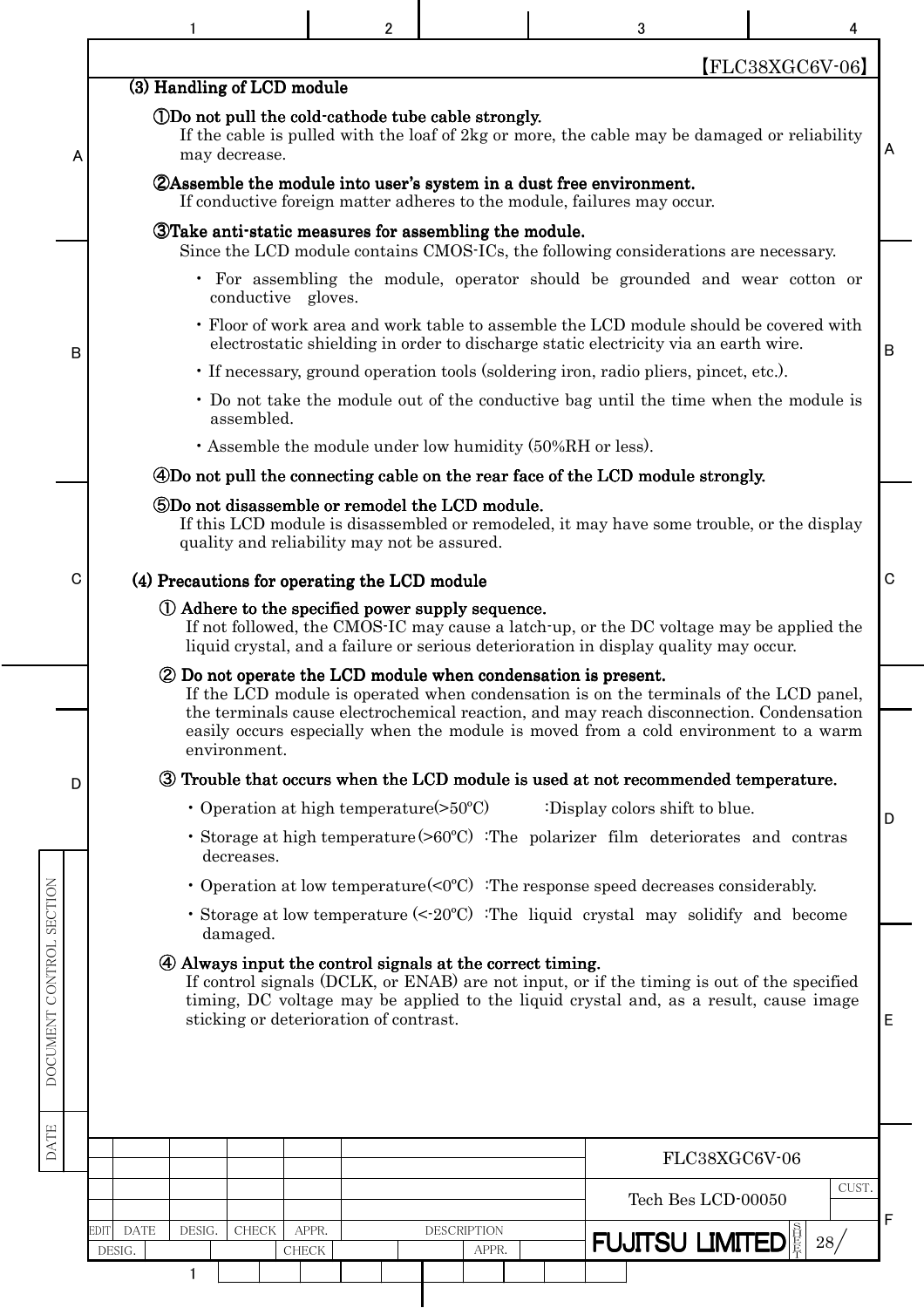|                          |                                                                                                                                                                                 | 2                                        |                             | 3                                                                                                                                                                                                                                                                                                                                                              | 4                 |    |
|--------------------------|---------------------------------------------------------------------------------------------------------------------------------------------------------------------------------|------------------------------------------|-----------------------------|----------------------------------------------------------------------------------------------------------------------------------------------------------------------------------------------------------------------------------------------------------------------------------------------------------------------------------------------------------------|-------------------|----|
|                          |                                                                                                                                                                                 |                                          |                             |                                                                                                                                                                                                                                                                                                                                                                | $[FLC38XGC6V-06]$ |    |
| A                        | (5) Precautions on designing module mounting<br>to the backlight module.                                                                                                        |                                          |                             | ①Do not press the display surface and bottom face of the LCD module.<br>Display quality or reliability may be deteriorated if the installation of the LCD module is<br>inappropriate and, as a result, excessive pressure is applied to the surface of LCD screen.<br>Brightness uniformity or the reliability of CCFL may decrease if the pressure is applied |                   | A  |
|                          | LCD module.                                                                                                                                                                     |                                          |                             | <i>Consider the module mounting design, so that twisting and bending do not occur to the</i>                                                                                                                                                                                                                                                                   |                   |    |
|                          |                                                                                                                                                                                 |                                          |                             | Excessive twisting and bending may damage display quality and reliability.<br>The power cable length between the LCD module and inverter should not be extended.<br>Otherwise the backlight may not light or flickering may occur.                                                                                                                             |                   |    |
| B                        | brightness may not be assured.                                                                                                                                                  |                                          |                             | 4Do not make the power cable of the backlight clung to a metal plate, etc.<br>Backlight frequency current for backlight driving may leak to the metal and desired                                                                                                                                                                                              |                   | B  |
|                          |                                                                                                                                                                                 |                                          |                             | <b>SWhen Mounting LCD module with M4 screw (x4) should be screw up under 5.75 kgf torque.</b>                                                                                                                                                                                                                                                                  |                   |    |
|                          | (6) Storage method                                                                                                                                                              |                                          |                             |                                                                                                                                                                                                                                                                                                                                                                |                   |    |
|                          | deteriorates.                                                                                                                                                                   |                                          |                             | (DDo not store the LCD module in an atmosphere of organic solvent or corrosive gas.<br>In an organic solvent atmosphere, the polarizer film discolors and display quality                                                                                                                                                                                      |                   |    |
| C                        | In a corrosive gas environment, various problems may occur.<br><b>2Store the LCD module in a Fujitsu package.</b><br>At storing, Fujitsu packages can be stacked up to 4 boxes. |                                          |                             | The LCD module is in an anti-static bag. Keep the module in that status.                                                                                                                                                                                                                                                                                       |                   | C  |
|                          | dark.                                                                                                                                                                           |                                          |                             | 31t is recommended that the storage environment should be humidity controlled, cool and                                                                                                                                                                                                                                                                        |                   |    |
|                          | Recommended storage environment<br>$\cdot$ Place                                                                                                                                | :Dark (avoid direct sunlight)            |                             |                                                                                                                                                                                                                                                                                                                                                                |                   |    |
|                          | $\cdot$ Temperature : $10 \sim 35$ °C<br>· Humidity                                                                                                                             | $:50 - 60\% RH$                          |                             |                                                                                                                                                                                                                                                                                                                                                                |                   |    |
| D                        |                                                                                                                                                                                 | optical characteristics may deteriorate. |                             | Note) If the module is left in an environment of $60^{\circ}$ C or more for a long period of time,                                                                                                                                                                                                                                                             |                   |    |
|                          | $\omega$ (7) Others<br>precautions for regular electronic components.                                                                                                           |                                          |                             | ! Off the LCD panel is damaged, do not inhale or allow the liquid crystal to enter the mouth<br>If the liquid crystal contacts the body or cloths, wash it off with soap immediately. Follow                                                                                                                                                                   |                   | D  |
|                          | module.                                                                                                                                                                         |                                          |                             | <b>2</b> Solder flux on the printed circuit board is harmless to the quality and reliability of LCD                                                                                                                                                                                                                                                            |                   |    |
| DOCUMENT CONTROL SECTION |                                                                                                                                                                                 |                                          |                             | Fujitsu is practicing non-wash technology on module assembly process.                                                                                                                                                                                                                                                                                          |                   | ΙE |
| <b>DATE</b>              |                                                                                                                                                                                 |                                          |                             |                                                                                                                                                                                                                                                                                                                                                                | FLC38XGC6V-06     |    |
|                          |                                                                                                                                                                                 |                                          |                             | Tech Bes LCD-00050                                                                                                                                                                                                                                                                                                                                             | CUST.             |    |
|                          | 04 20010706<br><b>DATE</b><br>DESIG.<br>EDITI<br><b>CHECK</b><br>DESIG.                                                                                                         | Revised 17(7)<br>APPR.                   | <b>DESCRIPTION</b><br>APPR. | <b>FUJITSU LIMITED</b>                                                                                                                                                                                                                                                                                                                                         | 29/               | F  |
|                          | 1                                                                                                                                                                               | CHECK                                    |                             |                                                                                                                                                                                                                                                                                                                                                                |                   |    |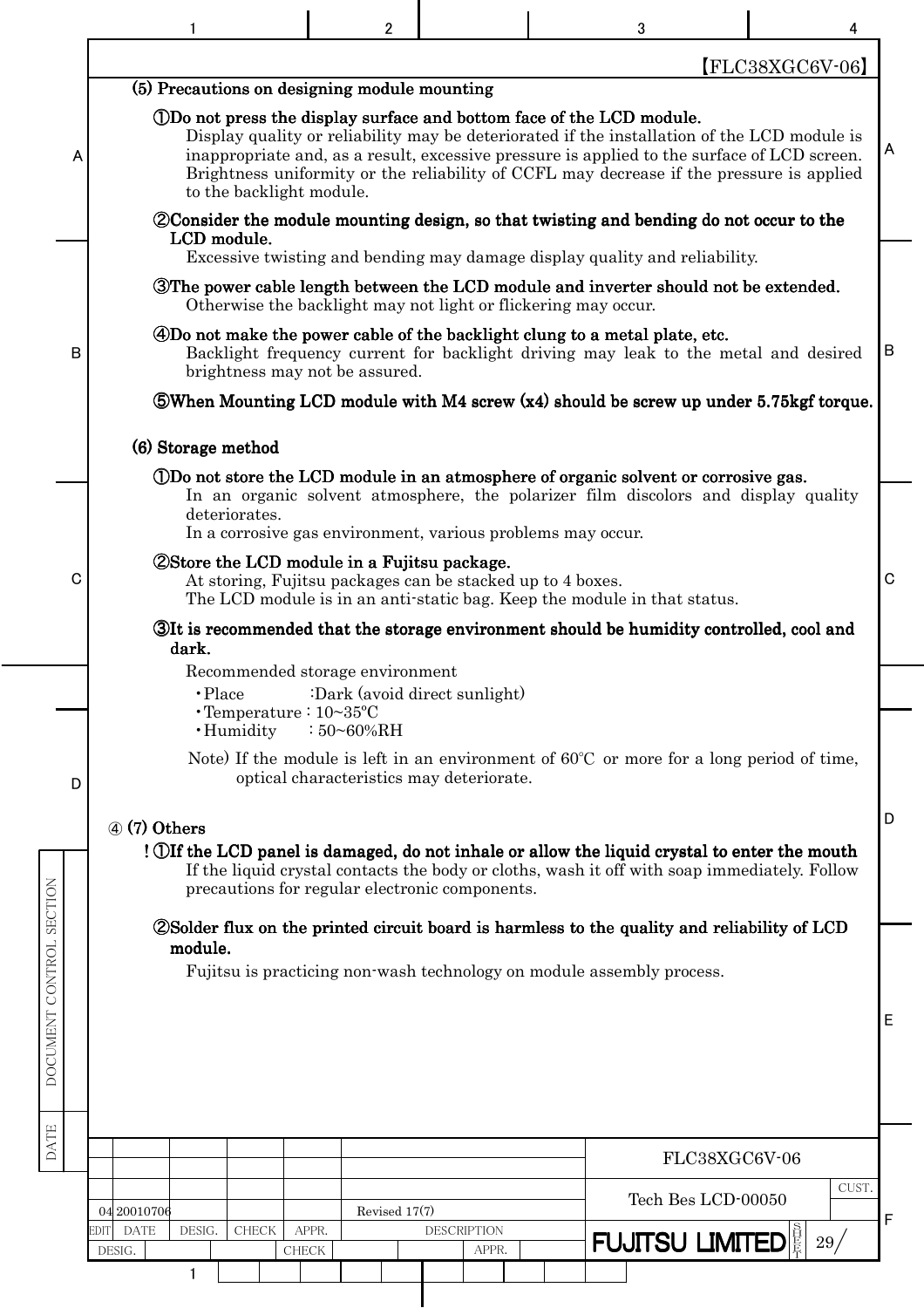$\begin{array}{ccccccccccccccccc}\n1 & 1 & 1 & 2 & 2 & 3 & 3 & 4\n\end{array}$ 

## 【FLC38XGC6V-06】

#### **@ 18. PRECAUTIONS FOR USE**

This Product is designed, developed and manufactured as contemplated for general use, including without limitation, general office use, personal use, household use, and ordinary industrial use, but is not designed, developed and manufactured as contemplated for use accompanying fatal risks or dangers that, unless extremely high safety is secured, could lead directly to death, personal injury, severe physical damage or other loss (hereinafter "High Safety Required Use"), including without limitation, nuclear reaction control in nuclear facility, aircraft flight control, air traffic control, mass transport control, medical life support system, missile launch control in weapon system. If customer's product possibly falls under the category of High Safety Required Use, please consult with our sales representatives in charge before such use. In addition, Fujitsu shall not be liable against the Customer and/or any third party for any claims or damages arising in connection with the High Safety Required Use of the Product without permission.

#### B

A

#### 4 19. Miscellaneous

 $\mathbf{1}$ 

Specifications of the TFT-LCD panel and other components used in the LCD module are subject to change. Both parties shall discuss together before change.

If any doubt is raised in the content of the specifications, both parties shall discuss and make best effort for the agreement.

c contract to the contract of the contract of the contract of the contract of the contract of the contract of the contract of the contract of the contract of the contract of the contract of the contract of the contract of

D

DATE DOCUMENT CONTROL SECTION

DATE

DOCUMENT CONTROL SECTION

B

A

D

E

#### 30 EDIT DATE DESIG. CHECK APPR. CUST.  $\overline{S}$ 䕘 䕕 FUJITSU LIMITED F DESIG. REPORT CHECK | CHECK | APPR. FLC38XGC6V-06 Tech Bes LCD-00050 04 20010706 1 Add 18, 19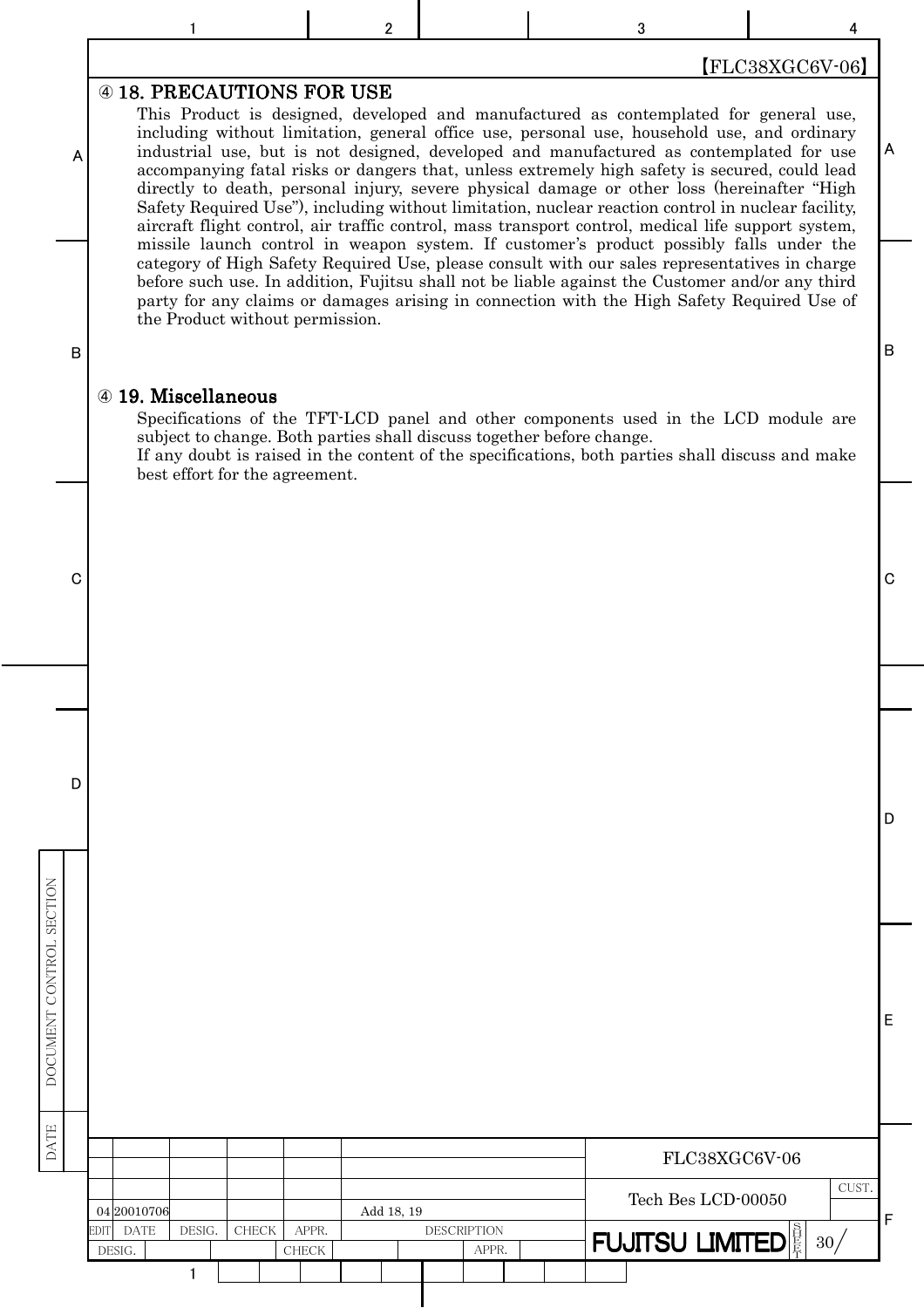